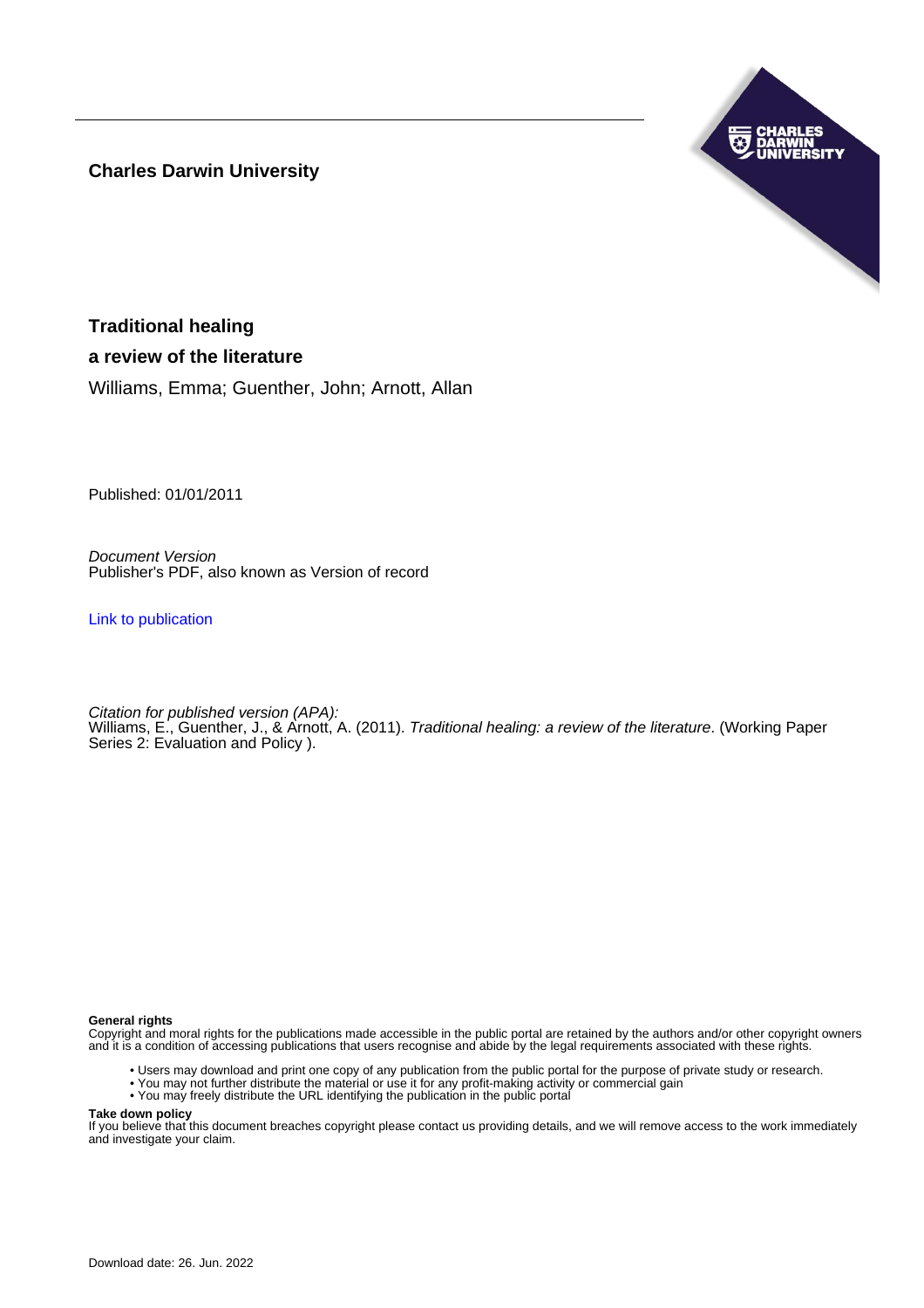# **Traditional healing: A review of literature**

Emma Williams, Marburra Consulting

John Guenther, Cat Conatus

Allan Arnott, Charles Darwin University

Cite as:

Williams, E., Guenther, J. and Arnott, A. 2011. *Traditional healing: a literature review*. Working paper series 2: Evaluation and policy. No. 2, Covaluator Network, Retrieved March 2011 from http://www.covaluator.net/docs/S2.2\_traditional\_healing\_lit\_review.pdf.

# **1 Introduction**

The major focus of this paper is Aboriginal healing. The literature review was originally presented as a preface to en evaluation of a healing centre in Alice Springs, Australia. The healing centre, Akeyulerre, was established by Arrernte Elders and community members as a place for Arrernte and other Aboriginal people to enjoy their cultural life and practice. It was designed to give people the right to access their own knowledge systems their way. It was also established to work in partnership with mainstream western systems to ensure a strong understanding of cultural knowledge systems.

The purpose of the paper is not to comment on the findings of the Akeyulerre evaluation, though the evaluation project will be referred to in the context of the literature. The authors recognise that there are broader implications arising from an understanding of this topic which are of importance to policy makers, researchers and Indigenous people with an interest in traditional healing. The paper attempts to answer three questions:

- 1. What do indigenous peoples of the world understand the nature of traditional healing to be?
- 2. How does mainstream health service delivery and policy respond to traditional healing approaches?
- 3. What do mainstream service providers understand the outcomes of traditional healing to be?

We preface this paper by acknowledging firstly that this is a working paper. The field of literature dealing with aspects of Indigenous or Aboriginal healing is relatively recent, and the major themes within it are still evolving.

*While it is clear to anyone working in or with Aboriginal communities that there is a great deal of innovative work going on related to individual and societal healing, … the literature related to this broad experience is only just beginning to emerge as a recognizable stream. Compared to say the literature relating to the colonial experience and its legacy, the community healing literature remains fragmented and diverse.* [\(Lane et al. 2002: 21\)](#page-28-0)

We therefore recognise that it is quite likely that some of the new emerging literature, particularly within Australia, will further inform an understanding of the topic. We also accept that much of the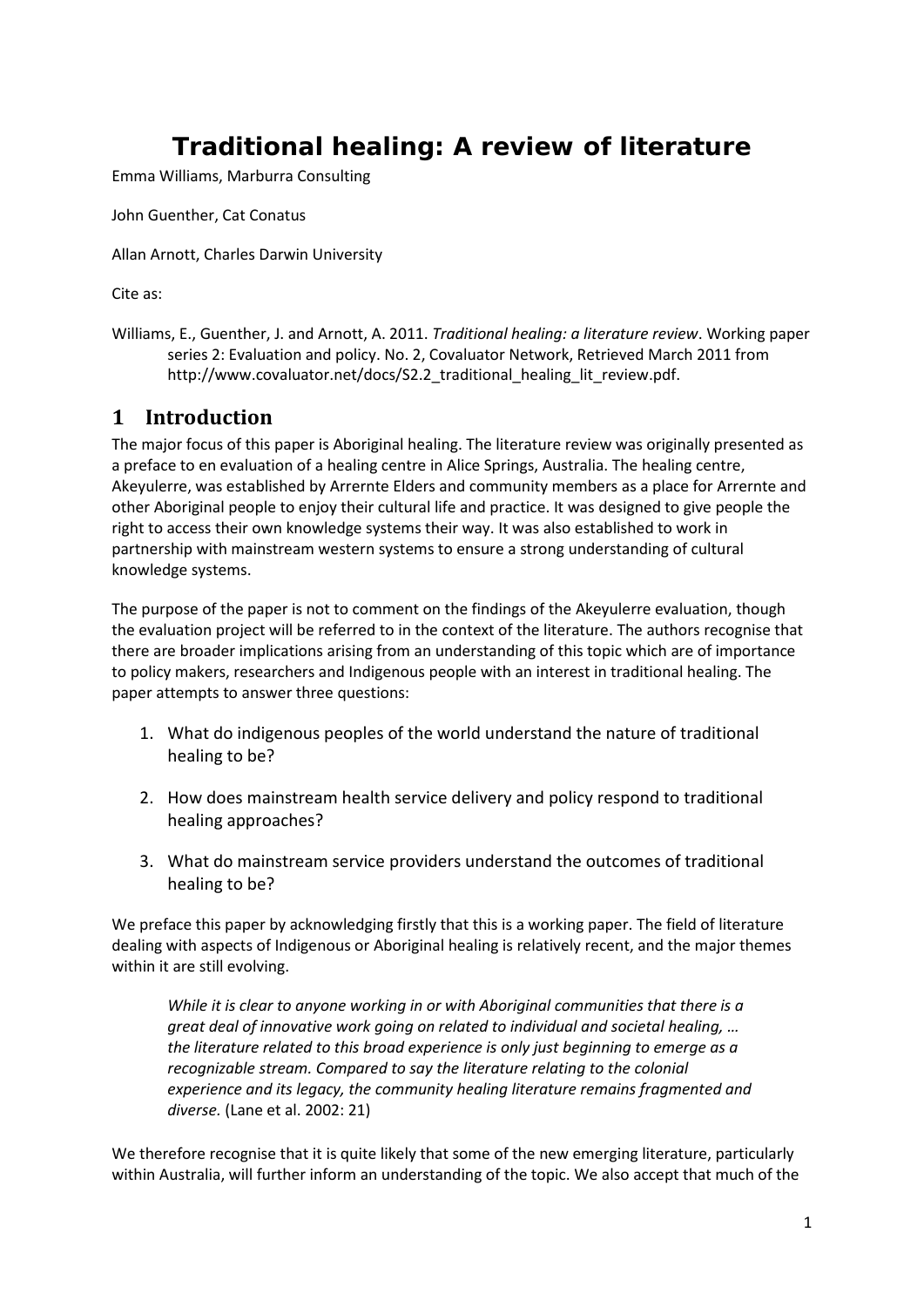literature discussed here is written from a non-Indigenous perspective—indeed our own perspectives as non-Indigenous researchers affect the content and organisation of this paper.

A number of useful bibliographic sources have been developed, such as one maintained by McGill University [\(McGill Medicine Aboriginal Health Research Team 2010\)](#page-28-1), but the sources assembled for this review have come from many different locations, reflecting the current fragmentation of this emerging field of research and practice. In Australia in particular, there are many gaps in the literature.

This brief literature review deals first with definitions of healing, the objectives of the healing process, and the methods with which healings are achieved. A number of different healing approaches are documented. Processes for becoming a healer, and being recognised and supported in that role, are described. The interaction between Indigenous healing and governments in five countries is detailed, and the review concludes with a series of issues that need to be resolved for further substantial progress to be achieved, such as building an evidence base on the efficacy of traditional practices, ensuring the optimum interaction of traditional healing with other elements of the healthcare system, and dealing with cultural and intellectual property issues.

Before proceeding with the topic of healing, we first turn to the more general topic of traditional and cultural knowledge. This is important as the intergenerational transmission or transfer of traditional knowledge is important for the continuing use of healing by and for indigenous peoples.

# **2 Traditional and cultural knowledge**

Before discussing the use of traditional knowledge in programs it will first be helpful to define what is meant by the term 'traditional knowledge' and related concepts. A definition offered by the Institute of Advanced Studies Traditional Knowledge Initiative [\(United Nations University 2008\)](#page-31-0) suggests that:

*Traditional knowledge (TK refers to the knowledge, innovations and practices of indigenous and local communities around the world. TK includes the know-how, skills, innovations, practices and learning that form part of traditional knowledge systems, and knowledge that is embodied in the traditional lifestyle of a community or people, or is contained in codified knowledge systems passed between generations.*

The Institute goes on to suggest that the concept incorporates

- Indigenous knowledge;
- Traditional ecological knowledge;
- Intangible cultural heritage;
- Traditional medicine; and
- Traditional cultural expressions.

While the above definition encompasses a broad range of categories, there is some debate about whether Indigenous Knowledge is a term that can be used interchangeably with Traditional Knowledge. Nakata et al [\(2005\)](#page-29-0), acknowledge this debate, particularly in the context of documenting Indigenous Knowledge:

*Indigenous knowledge defies simple definition… Despite contentious terminology, Indigenous knowledge is understood to be the traditional knowledge of Indigenous peoples.*(p. 7)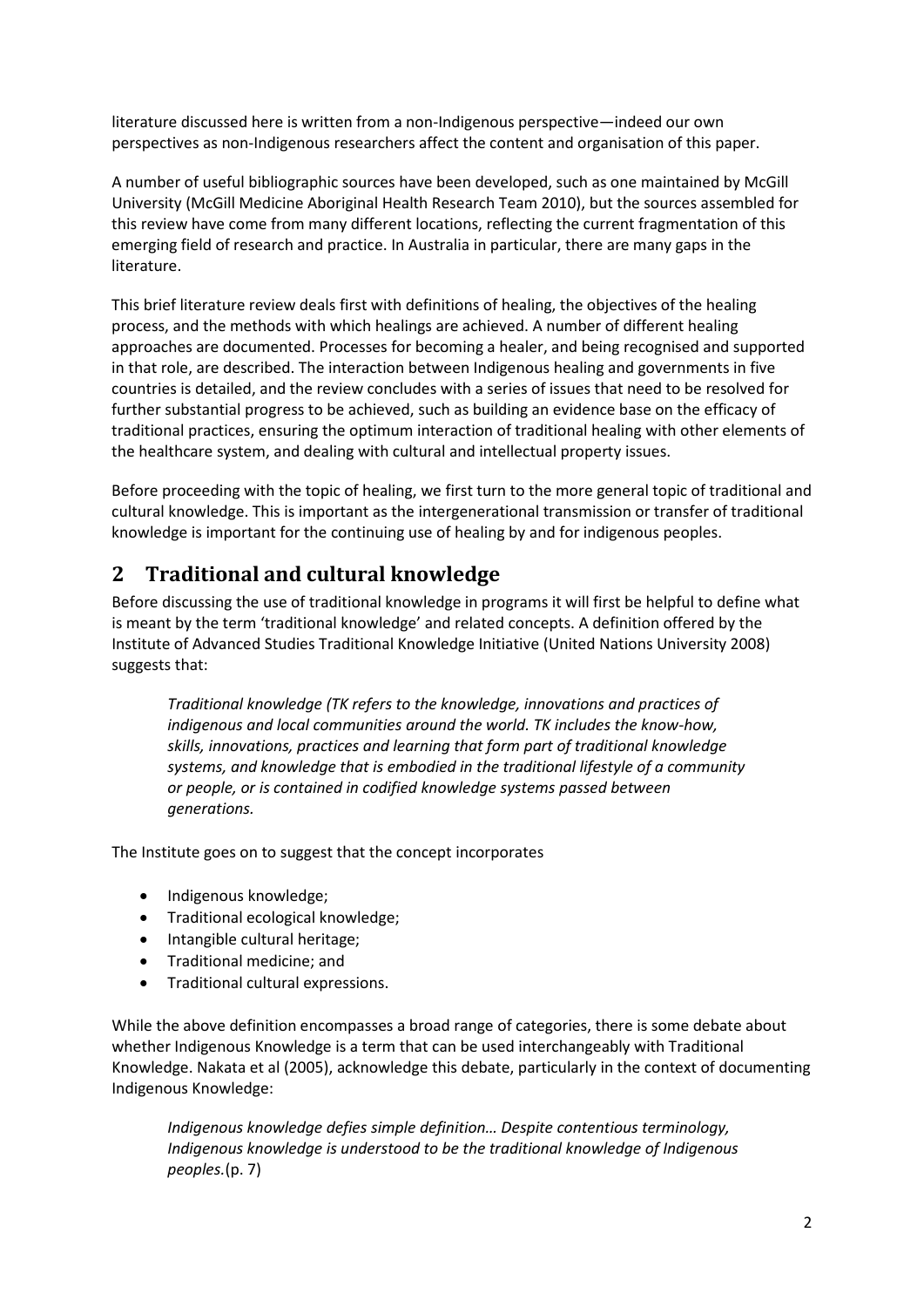This debate aside, it is important at this point to differentiate programs that use traditional knowledge from those that use forms of cultural mediation. 'Culturally appropriate' programs are not the same. This term usually refers to adaptation of non-Indigenous values and behaviours to ameliorate the difficulties in communication and understanding that occurs at the interface between cultures. This is not to say that such programs are not valued by Aboriginal organisations or communities—and there are several examples of programs that could be described in these terms. For example, some which are documented in the literature include:

- Jalaris Aboriginal Corporation's 'Family Support and Health Outreach Service' [\(Walker and](#page-31-1)  [Shepherd 2008: 8\)](#page-31-1) based in Derby, Western Australia;
- Tangentyere Council's 'Night Patrol' service [\(Strempel et al. 2003: 6\)](#page-30-0) based in Alice Springs, Northern Territory;
- Tangentyere Council's 'Safe Families' program [\(Higgins and Butler 2007: 19\)](#page-27-0) based in Alice Springs, Northern Territory;
- The Apunipima 'Stepping Up' Project [\(Memmott et al. 2006: 16\)](#page-29-1) based in Cape York, Queensland;
- Lakidjeka 'Aboriginal Child Specialist Advice and Support Service' [\(Higgins and Butler 2007: 7\)](#page-27-0) based in Mildura, Victoria.

Some mainstream programs rely on 'cultural awareness', which is another step towards a mainstream worldview. It cannot be assumed that program staff who are culturally aware, are running culturally appropriate programs.

In a legal sense traditional knowledge or 'Indigenous knowledge' can be used to describe a component of Indigenous intellectual property, including 'ecological knowledge of biodiversity, medicinal knowledge, environmental management knowledge, and cultural and spiritual knowledge and practice' [\(Janke and Quiggin 2005: 451\)](#page-28-2).

While the definitions of traditional or Indigenous knowledge are seldom disputed in the literature, the application of that knowledge is varied and has many perspective. For example the idea of 'both ways' or 'two ways' learning in education embraces the importance of respect for culture and language in education [\(Northern Territory Department of Education 1999\)](#page-29-2). Nakata, [\(2002\)](#page-29-3) referring to the use of Indigenous knowledge in education comments that:

#### *…the field of Indigenous education refers… to cultural appropriateness, cultural content, cultural learning styles, culturally responsive pedagogy, [and] Indigenous perspectives*…(p. 285)

He argues that these are not the same as Indigenous knowledge because the perspective from which they are viewed is a Western, non-Indigenous construct: 'a cultural framework largely interpreted by Western people in the education system and filtered back to Indigenous students…'. The integration of Indigenous knowledge into learning is done from within a non-Indigenous worldview, not from an Indigenous worldview. What may be required then is integration from an Indigenous perspective [\(Macfarlane et al. 2008\)](#page-28-3). What is clear though, is that both ways learning approaches, while drawing on and respecting traditional knowledge, are not grounded in traditional knowledge.

In the field of Natural Resource Management (NRM) there are numerous examples of the use and incorporation of Indigenous knowledge into scientific research and practice (e.g. [Arbon et al. 2003;](#page-25-0) [North Australian Indigenous Land and Sea Management Alliance 2006;](#page-29-4) [Smallacombe et al. 2007\)](#page-30-1). To some extent the scientific arena of research has embraced the use of traditional ecological knowledge in its theory and practice [\(e.g. Putnis et al. 2007\)](#page-30-2) and there is an ongoing discussion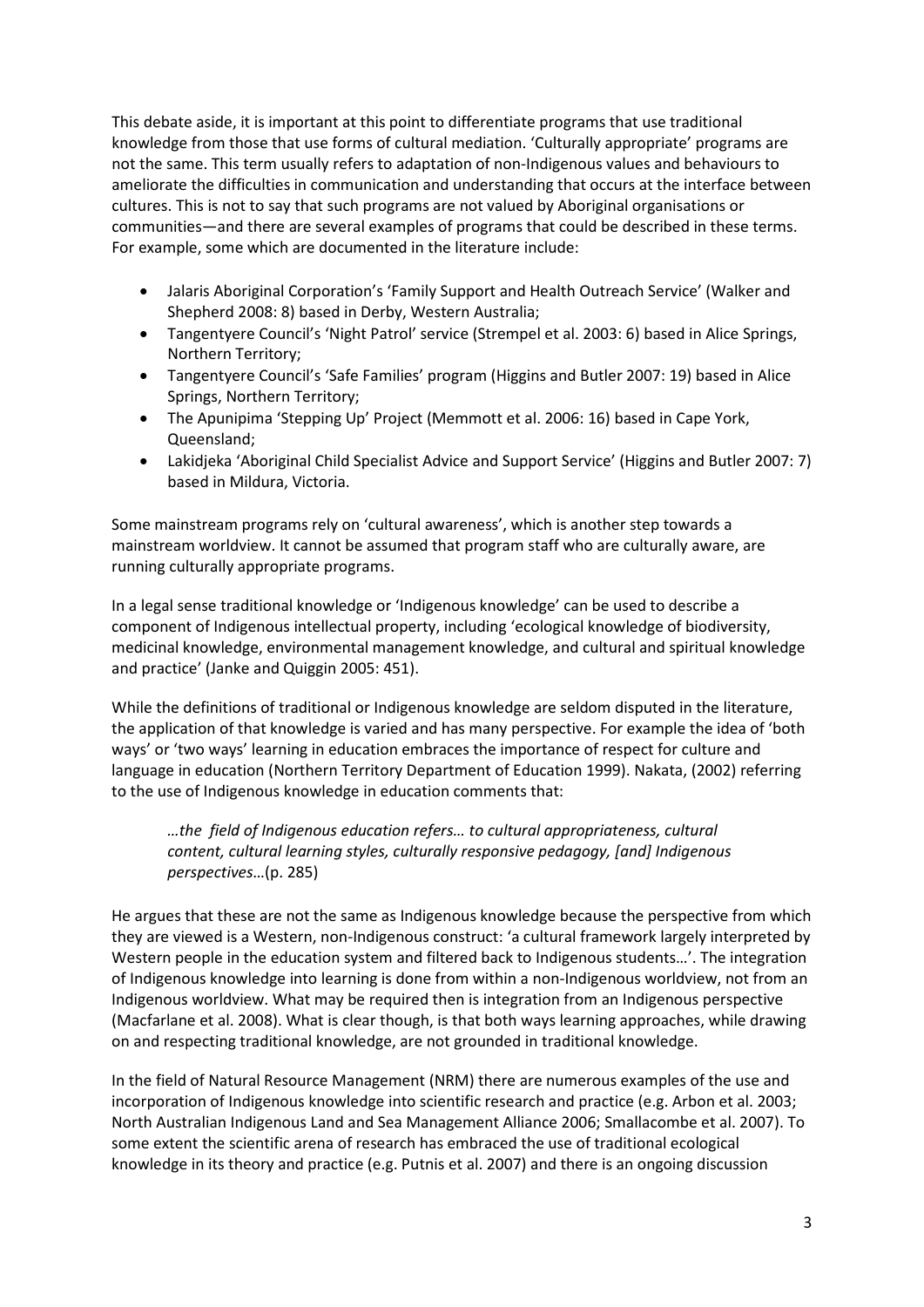about the importance of building on Indigenous Ecological Knowledge in NRM programs as is exemplified by the proceedings of the 2008 Garma Festival [\(Hodgkinson and Hodgkinson 2008\)](#page-27-1).

It would appear from the literature that there is far less consideration given to use of Traditional Knowledge in health and social welfare programs. This is to some extent where this evaluation adds to the body of knowledge around this area.

#### *2.1 Local ownership and governance of Indigenous programs*

The notion of 'program' and the local ownership of such constructs presents a paradoxical if not contradictory problem in the context of remote Indigenous contexts. Programs are typically non-Indigenous constructs that are designed along the lines of mainstream world views, intent on achieving mainstream outcomes. Blagg [\(2008: 19\)](#page-25-1), describes some of these programs as 'innovations' of 'neo-colonial/neo-liberal practices', which 'smack of social democratic and inclusionary thinking'. The term 'community engagement' is sometimes promulgated to give credibility to 'programs' while maintaining a mainstream, non-Indigenous worldview. In many cases 'community engagement' is an overused euphemism for consultation, which ultimately may mean in practical terms that the program leader tells the community what they are going to do. An example of this is revealed in the recent *NTER Monitoring Report,* which uses the terms together in the same sentence in relation to participation in Work for the Dole programs:

*Community consultation on the nature of the activity is important in creating community ownership and can be seen in those communities where attendance has been comparatively high.*[\(Office of Indigenous Policy Coordination 2008: 48\)](#page-29-5)

True engagement is different. It seeks input and involvement from within communities. Ryan et al [\(2006\)](#page-30-3), arguing from experience in community justice mechanisms suggests that:

*…community involvement in the design, implementation and operation of intervention programmes gives Indigenous communities 'ownership' of the programme and therefore minimizes the adversarial nature of traditional community interventions…* (p. 316)

Blagg [\(2008: 53\)](#page-25-1), also discussing community justice mechanisms, talks about 'hybrid initiatives' that sit between the 'Aboriginal domain' and the 'non-Aboriginal domain' in a kind of liminal space where syncretic processes are created at the points of intersection between these domains. They are:

*Independent of the system and work within Aboriginal terms of reference and use Aboriginal notions of cultural authority. They are not traditional structures but they represent a mechanism by which Aboriginal people can manage problems in an Aboriginal way.*(p. 53)

[Figure 1](#page-5-0) shows the locus of these various community justice programs within the liminal space. We would argue that local ownership of initiatives in remote contexts is more likely to occur closer to the Aboriginal domain than the non-Aboriginal domain.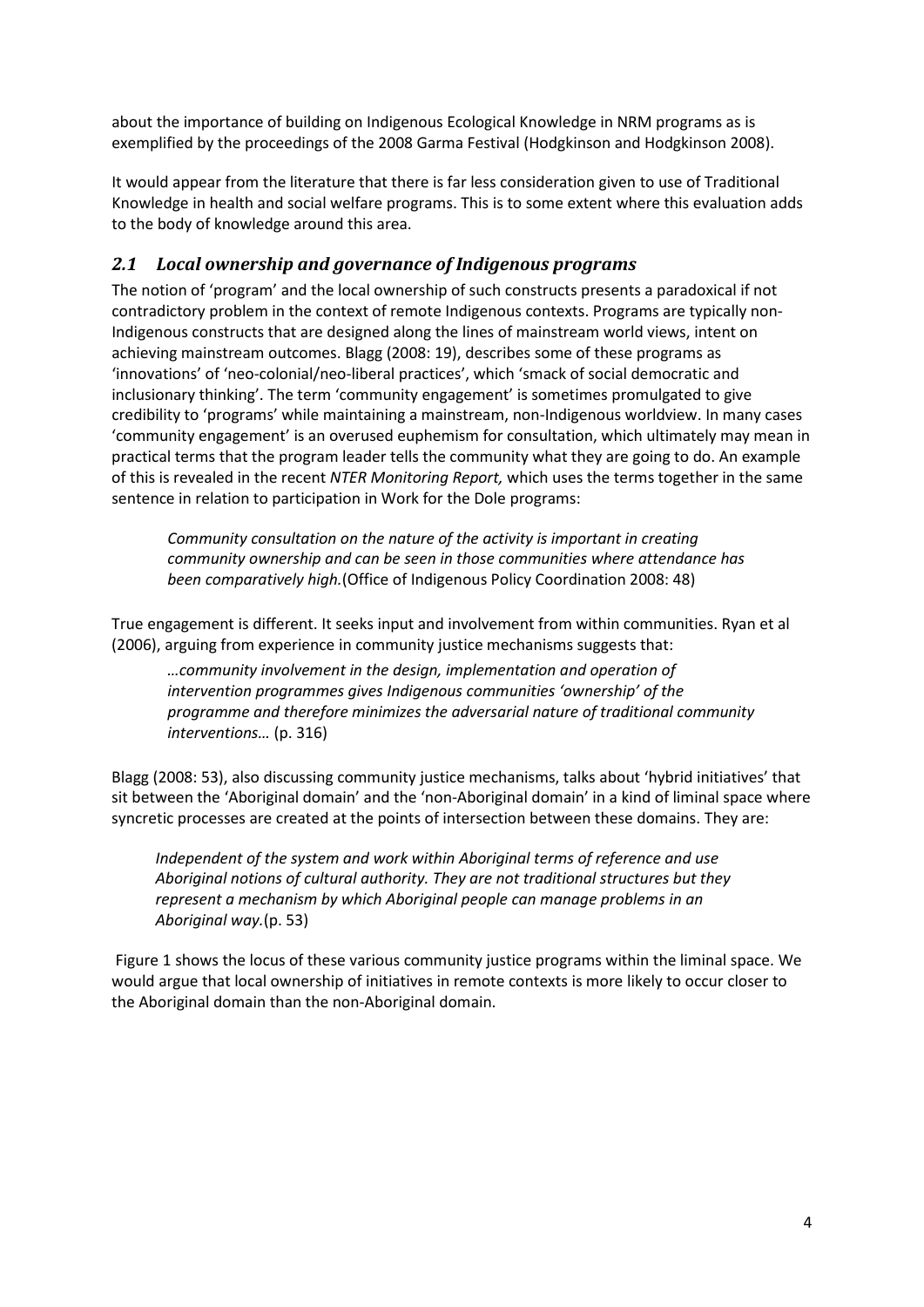

<span id="page-5-0"></span>**Figure 1. Liminal space—hybrid initiatives [\(Blagg 2008: 54-55\)](#page-25-1)**

Akeyulerre (the original reason for this literature review) is one or two steps closer to the Aboriginal domain than other models discussed above. While it is an incorporated body, its governance is based on traditional family/kinship structures with the Elders having primary responsibility for leadership. The potential for tension with western requirements for incorporated bodies is addressed in the governance structure:

*Akeyulerre promotes cultural decision making and systems of governance with the old way where elders together make decisions. As per our need to be an established Association with a constitution we also have an operational executive and committee. All Governance is directed daily by the Elders.* [\(Akeyulerre Inc. 2010\)](#page-25-2)

There is often an embedded assumption that Indigenous organisations must necessarily be designed to engage with the mainstream interface and they must conform to westernised patterns of governance. The role of traditional governance structures in Indigenous organisations is sometimes ignored. For example, a paper about Indigenous organisations published by the Centre for Aboriginal Economic Policy Research [\(Martin 2003\)](#page-28-4) fails to mention the role of elders in governance structures. Although community ownership and Indigenous decision-making are to be welcomed, much of the literature advises of the complexities involved in putting such concepts into practice. Morphy and Sanders [\(2004\)](#page-25-3) note the differences between the complexity of real life communities, and the concept of 'community' as an abstract group, noting the influence of different Indigenous families, and the role of elders and leaders in communities. 'Authority in Indigenous life, as much as in postcolonial administration, is layered, contextual, contested and continuously subject to exegesis… [\(Sullivan 2007: 1\)](#page-31-2).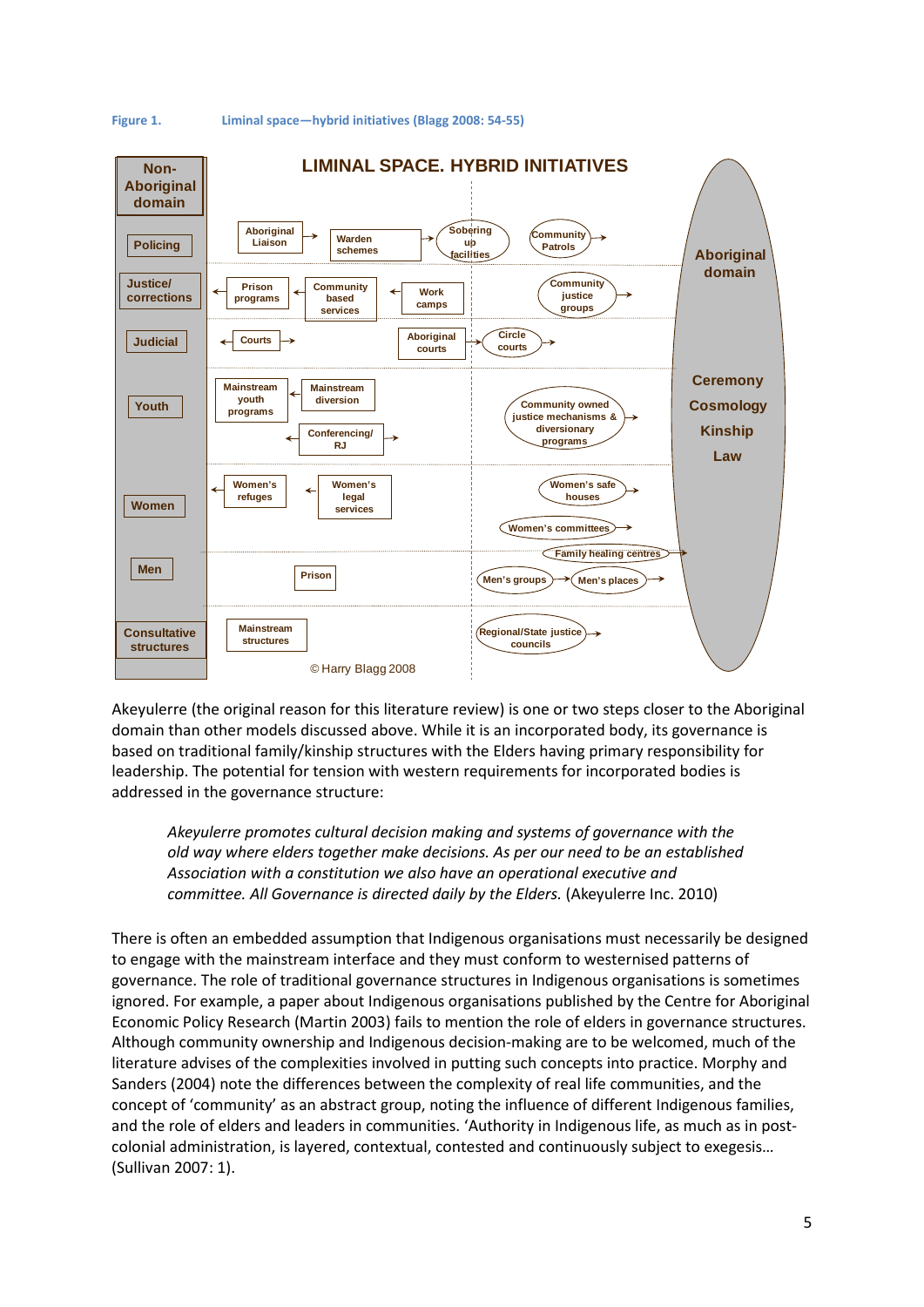The following sections move more specifically to the issue of healing is it is reflected in the international literature. We start with a section that considers different aspects of healing from a definitional point of view.

# **3 Definitions of 'traditional' or 'Aboriginal' healing**

There may be a tendency among many with Western worldviews to think of healing as 'treatment'. Indeed, the World Health Organisation notes that traditional medicine is used to refer to traditional Chinese medicine, Indian ayurveda and Arabic unani medicine, as well as to various forms of Indigenous medicine around the world. Traditional medicine accounts for approximately 40 per cent of health care in China, and 80 per cent in Africa, with methods including herbal medicines, the use of animal parts and/or minerals, manual therapies and spiritual therapies to maintain well-being, to diagnose and treat illness [\(World Health Organisation 2002\)](#page-31-3). Much of the literature discusses healing from a 'practice' perspective—what is done, where, how and why.

We acknowledge that these perspectives may well be incomplete. The ontological, cosmological and epistemological perspectives associated with healing should perhaps also be considered. While we recognise the importance of these viewpoints, our focus for now is more on a limited range of literature that is methodological and pragmatic in nature—and which is admittedly more aligned with a predetermined set of beliefs, knowledge and identities.

However, looking more specifically at Indigenous or Aboriginal healing, although there are many definitions of health and healing in Aboriginal contexts [\(Adelson and Lipinski 2008;](#page-25-4) [Fiske 2008;](#page-27-2) [Fletcher and Denham 2008;](#page-27-3) [Waldram 2008\)](#page-31-4) most have common elements, found on different continents where Aboriginal populations have been colonised, from North and South America to Africa and Australasia.

Definitions related to Aboriginal healing practices tend to:

- Have a more holistic approach to health than the approach taken in most Western medical models [\(Hewson 1998;](#page-27-4) [Horn 2008;](#page-27-5) [Smith 2009\)](#page-30-4);
- Mention spiritual and emotional issues in addition to mental and physical health [\(Moran and](#page-29-6)  [Fitzpatrick 2008\)](#page-29-6);
- Make frequent reference to 'balance' and/or 'harmony' [\(Chansonneuve 2005;](#page-26-0) [Ross 2008\)](#page-30-5);
- Place emphasis is often on families and communities as well as on individuals [\(Lane et al.](#page-28-0)  [2002\)](#page-28-0);
- Include references to nature or aspects of the environment [\(López and Tascón 2003\)](#page-28-5);
- In many cases explicitly refer to healing from the trauma caused by aspects of colonisation, such as forced removals from family and incarceration in residential schools[\(Castellano](#page-25-5)  [2006\)](#page-25-5); and
- In a deviation from western models, there are many examples which mention the healing required by those who have hurt others, as well as those who have been injured [\(Archibald](#page-25-6)  [2006;](#page-25-6) [Correctional Service of Canada 2008\)](#page-26-1).

In Australia the Aboriginal and Torres Strait Islander Healing Foundation Team [\(2009\)](#page-24-0), citing Phillips and Bamblett (2009 state that healing is 'a spiritual process that includes addictions recovery, therapeutic change and cultural renewal'. The Team goes on to explain that:

*therapeutic change means dealing with trauma in a safe and culturally-appropriate environment. Cultural renewal means strengthening and reconnecting with identity, which may include language, dance and song.*[\(Aboriginal and Torres Strait Islander](#page-24-0)  [Healing Foundation Development Team 2009: 4\)](#page-24-0)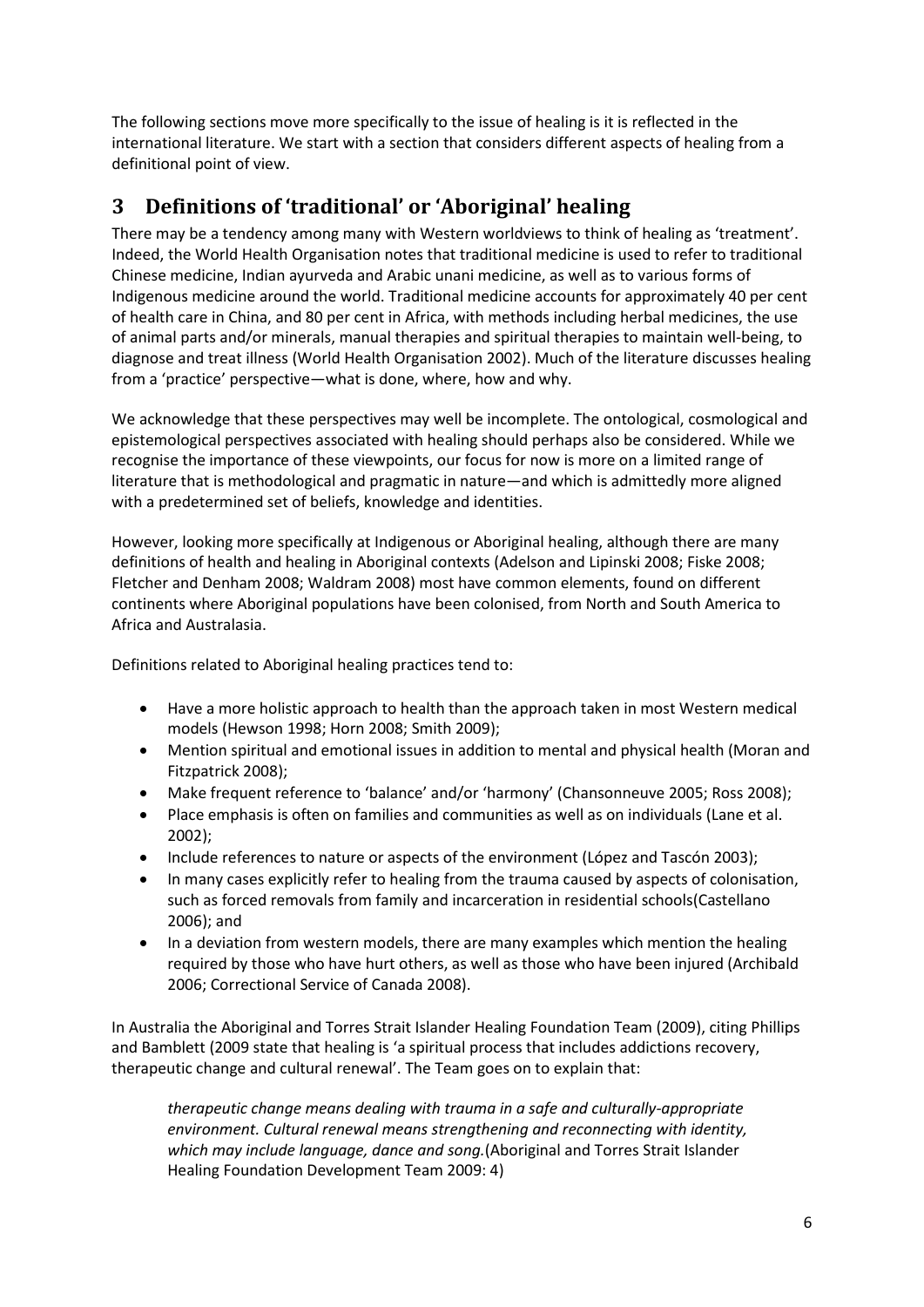McCoy [\(2008a: 90\)](#page-28-6) speaking to the context of healing and health among males in the Kimberley, suggests that 'living healthy or palya becomes the embodiment of harmony that exists between physical, social and spiritual realities', and 'in living well and palya there is a folding a subtle pleating of the inner and the outer person, the physical with the social, the kurrun with the cosmic world'.

Definitions related to traditional healing practices tend to have a more holistic approach to health than the approach taken in most Western medical models [\(Hewson 1998;](#page-27-4) [Horn 2008;](#page-27-5) [Smith 2009\)](#page-30-4). Spiritual and emotional issues are frequently mentioned in addition to mental and physical health, the emphasis is often on families and communities as well as on individuals and in perhaps the greatest deviation from western models, there are many examples which mention the healing required by those who have hurt others, as well as those who have been injured, [\(Archibald 2006;](#page-25-6) [Correctional Service of Canada 2008\)](#page-26-1) in order to restore balance and harmony, which are important values [\(Chansonneuve 2005;](#page-26-0) [Ross 2008\)](#page-30-5).

A frequently cited definition of 'health' in an Australian Indigenous context was used by the National Aboriginal and Islander Health Organisation (NAIHO) since 1982 and more recently by the National Aboriginal Community Controlled Health Organisation (NACCHO):

*Health does not just mean the physical well-being of the individual but refers to the social, emotional and cultural well-being of the whole community. This is a whole of life view and includes the cyclical concept of life-death-life. Health care services should strive to achieve the state where every individual can achieve their full potential as human beings and thus bring about the total well-being of their communities.* [\(Swan and Raphael 1995\)](#page-31-5)

More recent examples often put greater emphasis on healing from trauma than the definition above:

*Healing to me is being able to come to terms with the trauma I've experienced throughout my life, and the fact I cannot change what has already occurred, but I can start to connect with my spiritual self and take the time I need by myself to discover what the road ahead has in store for me...* [\(Aboriginal and Torres Strait](#page-24-0)  [Islander Healing Foundation Development Team 2009\)](#page-24-0)

*Healing is a letting go - physically, mentally, emotionally and spiritually - of our hurt the hurt that has been inflicted upon each of us, the hurt that we have inflicted on others.* [\(Correctional Service of Canada 2008\)](#page-26-1)

*Healing … occurs throughout a person's life journey as well as across generations. It can be experienced in many forms such as mending a wound or recovery from illness. Mostly, however, it is about renewal. Leaving behind those things that have wounded us and caused us pain…. Healing gives us back to ourselves.* [\(Mackean](#page-28-7)  [2009\)](#page-28-7)

The Indian Health Service of the United States combines many of these features in its definition of its primary, secondary and tertiary health responses for millions of American mainland and Alaskan Aboriginal people. It presents as its mandate that it prevent, slow the development or reduce the impact of imbalance or disharmony of body, mind, and spirit in individuals, families, communities or [Aboriginal] nations and in the living environment [\(Smith 2009\)](#page-30-4).

Finally, forgiveness or acceptance is sometimes cited as an important component of healing by Aboriginal respondents.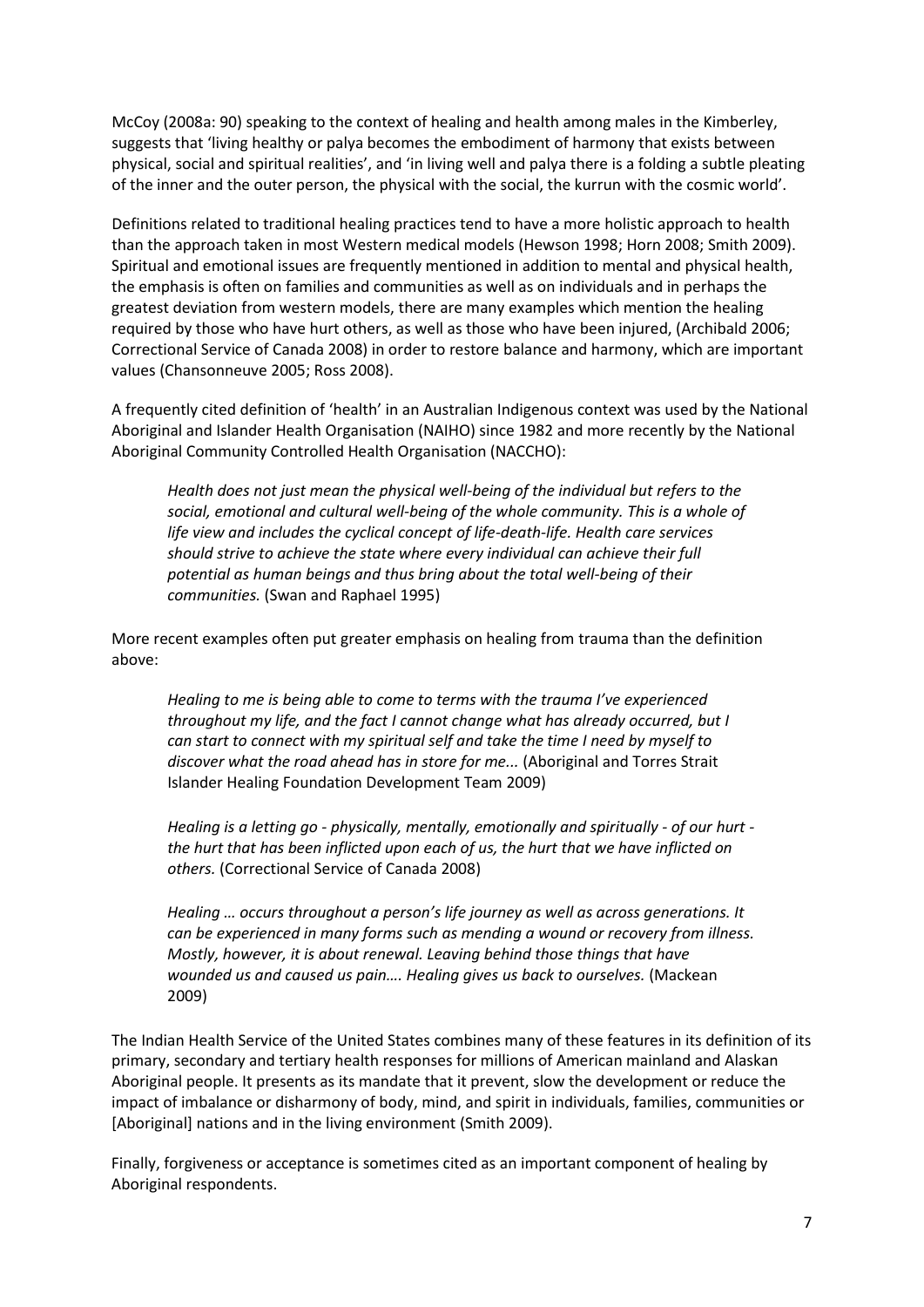*Being "healed" means living in peace, living in acceptance and not judging anyone. Thus with the residential school experience, healing means to come fully into acceptance of what took place and fully forgiving everyone that was involved. The only way to resolve the pain that comes from living in the past is acceptance and forgiveness. I tried all different kinds of healing, but I didn't feel like I was healed until I saw all the things that had happened to me as a great gift.* [\(Lane et al. 2002\)](#page-28-0)

Interestingly, although there has recently been growing interest within mainstream western medicine of the potential impact of religion and spirituality on healing, to date this has almost entirely emphasised Judeo-Christian traditions. This is unexpected, given the strong link between the two in population carrying a disproportionate share of ill health and injury. Csordas notes, for example, that 'healing is the central theme of Navajo religion, while the sacred is the central element in Navajo medicine' [\(Csordas 2000\)](#page-26-2). Even in Australia, the links between Aboriginal spirituality and healing are overlooked surprisingly often by medical researchers looking at the interactions between spirituality and medicine [\(Eckersley 2007;](#page-26-3) [Koenig 2007;](#page-28-8) [Williams and Sternthal](#page-31-6)  [2007\)](#page-31-6).

### *3.1 Healing objectives*

The damage and trauma inflicted on Indigenous people by colonisation, including the forcible removal of lands, the break-up of societies and families and the removal of children away from their cultural heritage and often into situations of cultural, physical and sexual abuse, have been well documented, both in Australia [\(Aboriginal Healing and Wellness Strategy Management 2003;](#page-24-1) [Inquiry](#page-27-6)  [into Response by Government Agencies to Complaints of Family Violence and Child Abuse in](#page-27-6)  [Aboriginal Communities 2002;](#page-27-6) [National Inquiry into the Separation of Aboriginal and Torres Strait](#page-29-7)  [Islander Children from their Families 1997;](#page-29-7) [Northern Territory Board of Inquiry into the Protection of](#page-29-8)  [Aboriginal Children from Sexual Abuse 2007\)](#page-29-8) and overseas [\(Royal Commission on Aboriginal Peoples](#page-30-6)  [1996\)](#page-30-6).

The impact from such trauma is manifested at several levels. Damage at the level of individuals displays in the high incidence of substance and sexual abuse, and of victims and perpetrators of sexual and family violence. Damage is manifested at the family level in the number of family breakdowns, and the high proportion of children removed from their homes by social workers into alternate care. It is also manifested at the community level:

*Aboriginal communities that have been traumatized display a fairly predictable pattern of collective dysfunction in the form of rampant backbiting and gossip, perpetual… conflict and in-fighting, a tendency to pull down the good work of anyone who arises to serve the community… widespread suspicion and mistrust between people, chronic inability to unite and work together to solve critical human problems… and a general lack of progress and success in community initiatives and enterprises (which often seem to self-destruct).* [\(Lane et al. 2002: 10\)](#page-28-0)

Healing at all of these levels—individual, family and community—is documented in the international literature, and it is not surprising that much current Aboriginal healing focuses on dealing with trauma and its effects [\(Aboriginal Benefits Foundation 2008;](#page-24-2) [Atkinson 2002;](#page-25-7) [Gone 2008;](#page-27-7) [Mamisarvik](#page-28-9)  [Healing Centre 2010;](#page-28-9) [Mussell 2005;](#page-29-9) [Ross et al. 2008\)](#page-30-7), perhaps reflecting both community needs and the broader mandate of most Aboriginal healers, compared to western health practitioners.

#### *3.2 Healing traditions*

There are many diverse healing traditions in Aboriginal communities, and the literature stresses the importance of recognising the diversity of responses to healing in different communities, each with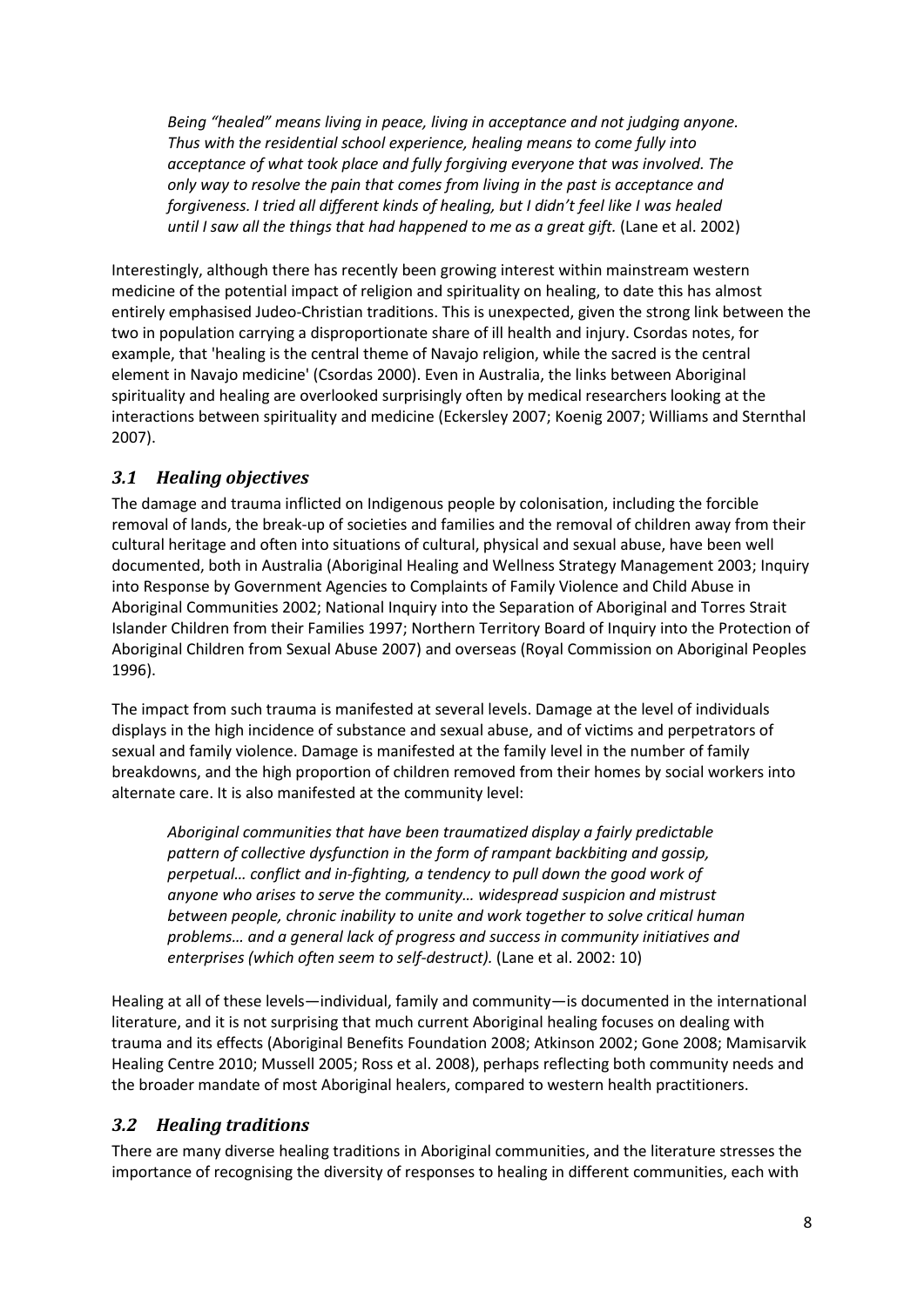their own needs, capacities and traditions [\(Centre for Suicide Prevention 2003;](#page-25-8) [Chandler and](#page-26-4)  [Lalonde 2006;](#page-26-4) [Smith 2009;](#page-30-4) [Waratah Support Centre 2008\)](#page-31-7). An important distinction has arisen more recently, between 'traditional' healing methods, which have been practised for centuries and may require many years of study, and 'experientially informed' healers, where the healer may have gained skills in dealing with their own trauma and now wishes to use culturally embedded methods to help others. Both of these can legitimately be considered 'Aboriginal healing', both are attested in the literature and have been evaluated for efficacy, but they differ dramatically in other ways.

For an example of traditional healing, the Navajo hataali spend years studying and working with a master healer to learn their craft of singing healing ceremonies. The chants are long, a mistake in words is considered dangerous, and learning a single chant has been compared to doing a university degree in terms of the time and rigour required, with some hataali knowing a number of chants. Potential healers are selected for their work ethic and seriousness, and must be prepared to spend years working on their craft and paying for what they are learning [\(Iris 1998;](#page-28-10) [Sandner 1979\)](#page-30-8). There are other forms of healing in Navajo communities, which may be practised by men or women with diagnostic skills or knowledge of herbal remedies [\(Iris 1998\)](#page-28-10), but they do not enjoy the level of status given to hataali. Similarly, there are long-established healing methods in east Arnhem which are still practised by Yolngu healers, and which require specialised training and experience to use [\(Wearne](#page-31-8)  [and Muller 2009\)](#page-31-8)

Communities where post-colonial experiences have devastated transmission of cultural knowledge are unlikely to retain the degree of healing knowledge required for such extensive and rigorous ceremonies, although it is attested in the literature that even in difficult circumstances, more cultural healing knowledge is retained than may be obvious to an outsider [\(López and Tascón 2003;](#page-28-5) [Phillips 2003\)](#page-29-10). The use of traditional healing practices may be more common than is realised, at least in both South America [\(López and Tascón 2003\)](#page-28-5) and North America:

*In some areas of the country [Canada, in this case] and within some Aboriginal communities, traditional healing practices remain very strong. There are traditional "treatment centres" which are being run with no external funding, no staffing or administrative structures and which are undocumented, often at the homes of healers. Many people, both within the literature and anecdotally ascribe their healing to participation in traditional cultural practices.* [\(Lane et al. 2002: 30\)](#page-28-0)

Even where some healing traditions have been lost, there are many good examples of the 'experiential' approach, essentially creating a new approach to Aboriginal healing in devastated communities, typically through ceremonies of 'mutual care' [\(Atkinson 2002\)](#page-25-7) often combined with Aboriginal ceremonial elements and underlain by experience in overcoming one's own traumatic experiences. Such an approach may be more highly valued than professional, western-style healing:

*There's value in the experiential piece - big value to my way of thinking. So to bring in a therapist, a non-aboriginal therapist who's never gone through what we've gone through, while I can appreciate their value and I respect what they have to offer, they will never connect to what we've come through. So my preference is to work with someone who's been through the same kind of things I've gone through.... I really take exception to those people when they start saying you have to have formal education, you have to have a clinical background, and you have to have all these things before you can start helping people. I don't believe that. [\(Bushie 2008\)](#page-25-9)* 

There have been documented cases where this healing approach has had remarkable results, as in Alkali Lake, or Esketemc: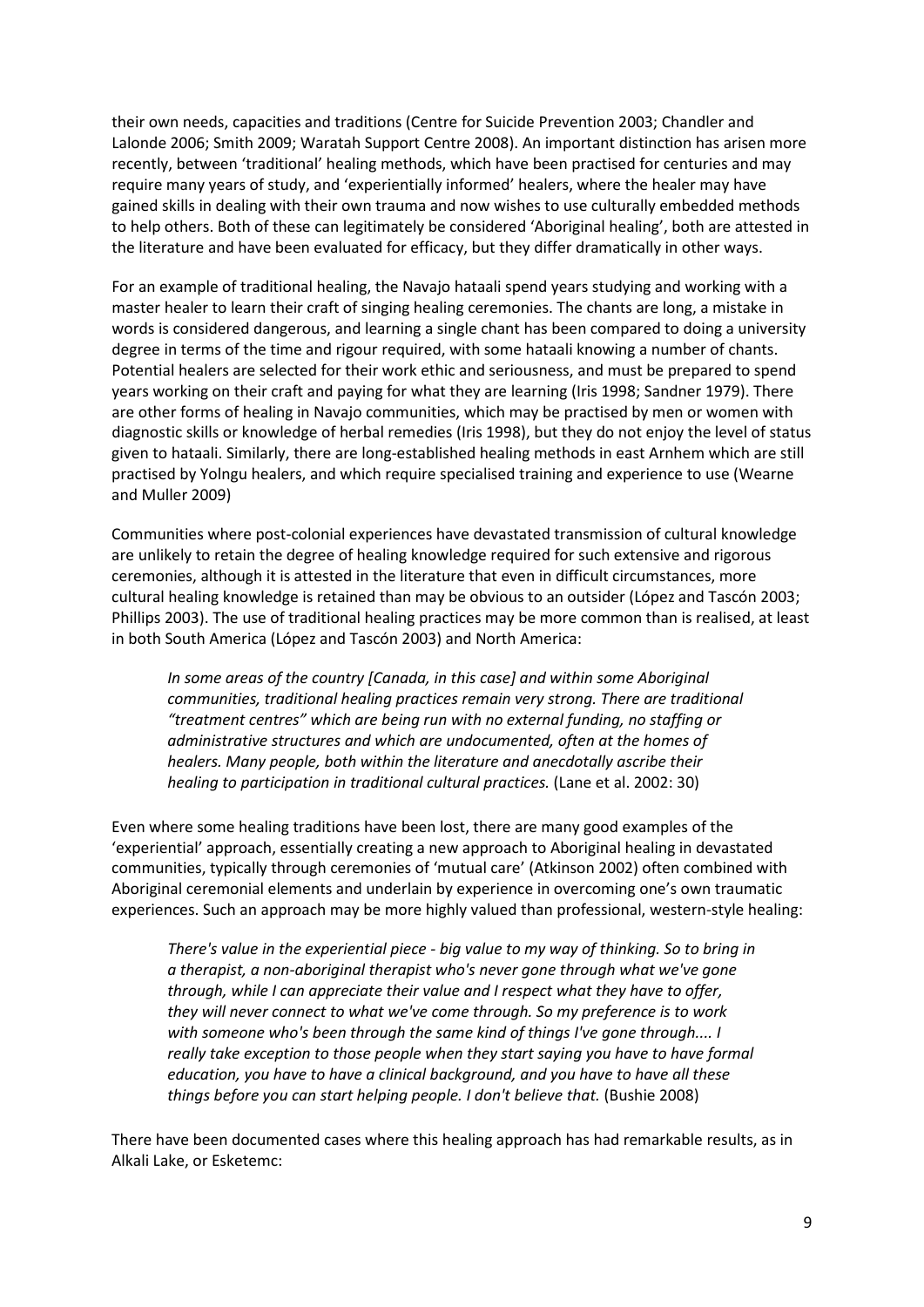*In the mid-1980s, the community made a dramatic shift from a situation in which virtually every man, woman and child over twelve years of age was a practicing alcoholic, to one in which ninety-five percent of the population practiced sobriety. The community did not stop there. They went on in their healing process to address high levels of physical and sexual abuse and many other challenges.* [\(Chandler and](#page-26-4)  [Lalonde 2006;](#page-26-4) [Lane et al. 2002\)](#page-28-0)

Both traditional practices and the new emerging healing models are used in Aboriginal communities [\(Fletcher and Denham 2008\)](#page-27-3). Multiple methods are common, and there are also many cases where Aboriginal healing techniques traditionally used in more restricted geographic areas are now being used more widely [\(Archibald 2006\)](#page-25-6).

*A variety of factors (the prohibition of traditional practices, the movement from traditional territories to urban centers, the development of an inter-tribal indigenous identity, etc. have led to a growth in cross-cultural healing symbols and practices (many of which have been adopted from Plains cultures. As Aboriginal cultures have undergone massive transition, so too have many healing practices.* [\(Lane et al. 2002:](#page-28-0)  [21\)](#page-28-0)

Sweat lodges, medicine wheels and smudging are Canadian examples; 'smoking' may be growing in use in Australian contexts.

Importantly, it has become apparent in many locations, including Esketemc, that substance abuse, although a problem in itself, had occurred in response to and was masking deeper wounds, which also required healing. The literature attests that longer term healing requires layers of treatment and can require many years to complete.

*At one time I used to believe the myth that if our people sobered up, our problems would be solved. Now I know that all [it] does is take one layer off the onion... We are dealing with a number of different issues ... related to our people's experience over the last 80 or 90 years ... I believe that the whole issue of residential school [and its effects] is an issue that's going to take at least a minimum of 20 years [to work through].* [\(Castellano 2006: 201\)](#page-25-5)

Attention is now moving to what needs to happen when trauma has been dealt with, in terms of providing employment and life opportunities; having overcome overwhelming alcoholism and then worked through massive violence and sexual abuse issues, the community of Esketemc believes that if local structural improvements are not put in place soon, these hard-won gains will be lost:

*From their point of view, it doesn't much matter how "healthy" community members become, how emotionally competent, how free of addictions and abuse, how spiritually connected to their own identity and values, how clear thinking in articulating the future they want for themselves and their Nation, how willing they may be to work hard and even sacrifice for the realization of the vision – none of this is enough when you have to live inside a repressive political and economic system that keeps Aboriginal people powerless, poor and unemployed. The Esketemc people have demonstrated that while it is certainly possible to emerge from trauma and tragedy to become physically and spiritually whole and to have family and community relationships that are largely positive and healthy, governmentally imposed limits to the people's development potential constitutes a very serious obstacle to keeping the next generations remotely healthy. In the minds of the core healing team, there is a clear and present danger that unless a way through these*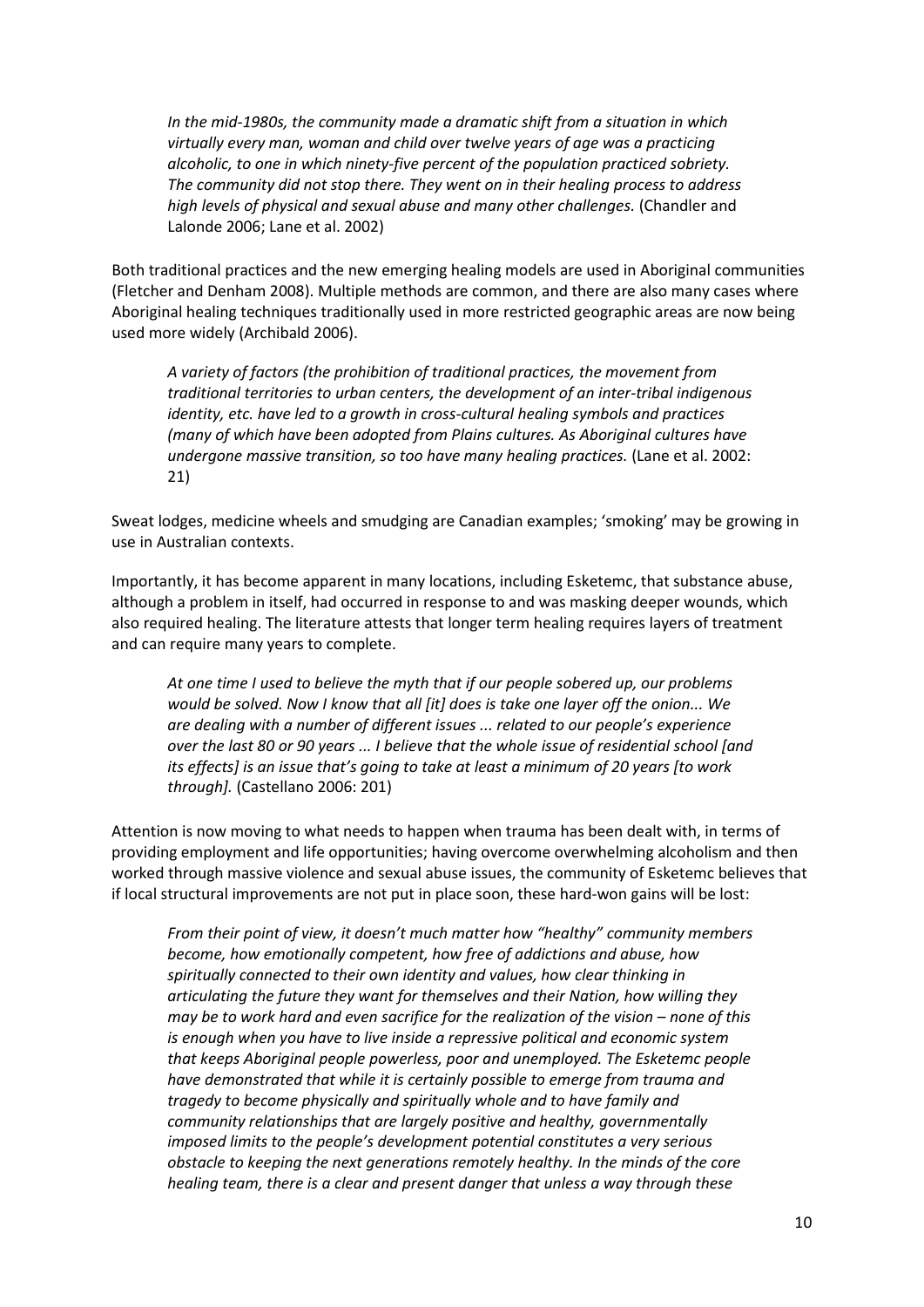*obstacles can be found, many of the wellness gains Esketemc has made will be lost within a generation.* [\(Lane et al. 2002: 26\)](#page-28-0)

#### *3.3 Healing methods*

Many methods are employed in traditional Aboriginal healing.

*Almost everything has been tried when it comes to healing modalities. Basically almost everything works for someone, and nothing works for everyone. It is clear that specific modalities are less important than the context in which they take place.*  [\(Lane et al. 2002\)](#page-28-0)

Medicinal plants are often an important component [\(Centro Hamichicuy de Crecimiento Personal y](#page-25-10)  [Aplicacion de la Medicina Tradicional Amazonica n.d.;](#page-25-10) [Dobson 2007;](#page-26-5) [Swan and Raphael 1995\)](#page-31-5) but ceremonies and other healing modalities are typically even more important, and most often there is a mix of healing methods, even in the most traditional healing modalities.

A partial list of healing methods would include: chants, cleansing and smoke rituals, counselling, healing circles, bush trips to special sites, painting and other forms of art therapy, vision quests, massage, residential treatment and many more, often used in various combinations [\(Fiske 2008;](#page-27-2) [Institute of Environmental Science and Research](#page-27-8) Ltd. 2009[; Smith 2009;](#page-30-4) [Swan and Raphael 1995\)](#page-31-5). Some approaches appear to be particularly effective, particularly the common emphasis on group healing involvement rather individual sessions, and the emphasis on cultural recovery.

Healing circles were often cited as effective, compared to more standard western healing models:

*… I probably could have gotten help [from a professional therapist], but what scared me was, I got in touch with my rage and for the first time, I became aware of how terrifying it was. I couldn't make myself go back to a therapist, because I'm going to be there alone, and I am going to be touching this terrible thing inside me, and I'm going to be walking away alone. I can't do any work through the western methods. It's just too much. I have to do my work through the traditional way. I have to use the circle. I have to have people that care about me and know they care about me. I want them there to help me through whatever it is I have to deal with. I can't do it any other way.* [\(Bushie 2008\)](#page-25-9)

Perhaps the single strongest claim in the literature is the importance of re-connecting to one's own cultural traditions; indeed, in many cases it appears that 'recovery' is equivalent to recovery of one's lost cultural identity and that this is vital to healing.

*The answer to improving the health of indigenous people may lie less in increasing their access to modern health services and more in their rediscovering cultural values and ways.* [\(Smith 2003\)](#page-30-9)

Probably for such reasons, Canadian Aboriginal communities are increasingly adopting the 'Culture as Treatment' healing model across that country, sometimes in favour of more traditional local approaches, due to their perception of its special effectiveness [\(Lane et al. 2002: 30\)](#page-28-0).

#### *3.4 Healing places*

The term 'Aboriginal healing centre' is used in many different senses in the literature, ranging from frankly entrepreneurial centres that combine New Age techniques with Aboriginal healing practices and may or may not be headed by an Aboriginal person, to centres specialising in western style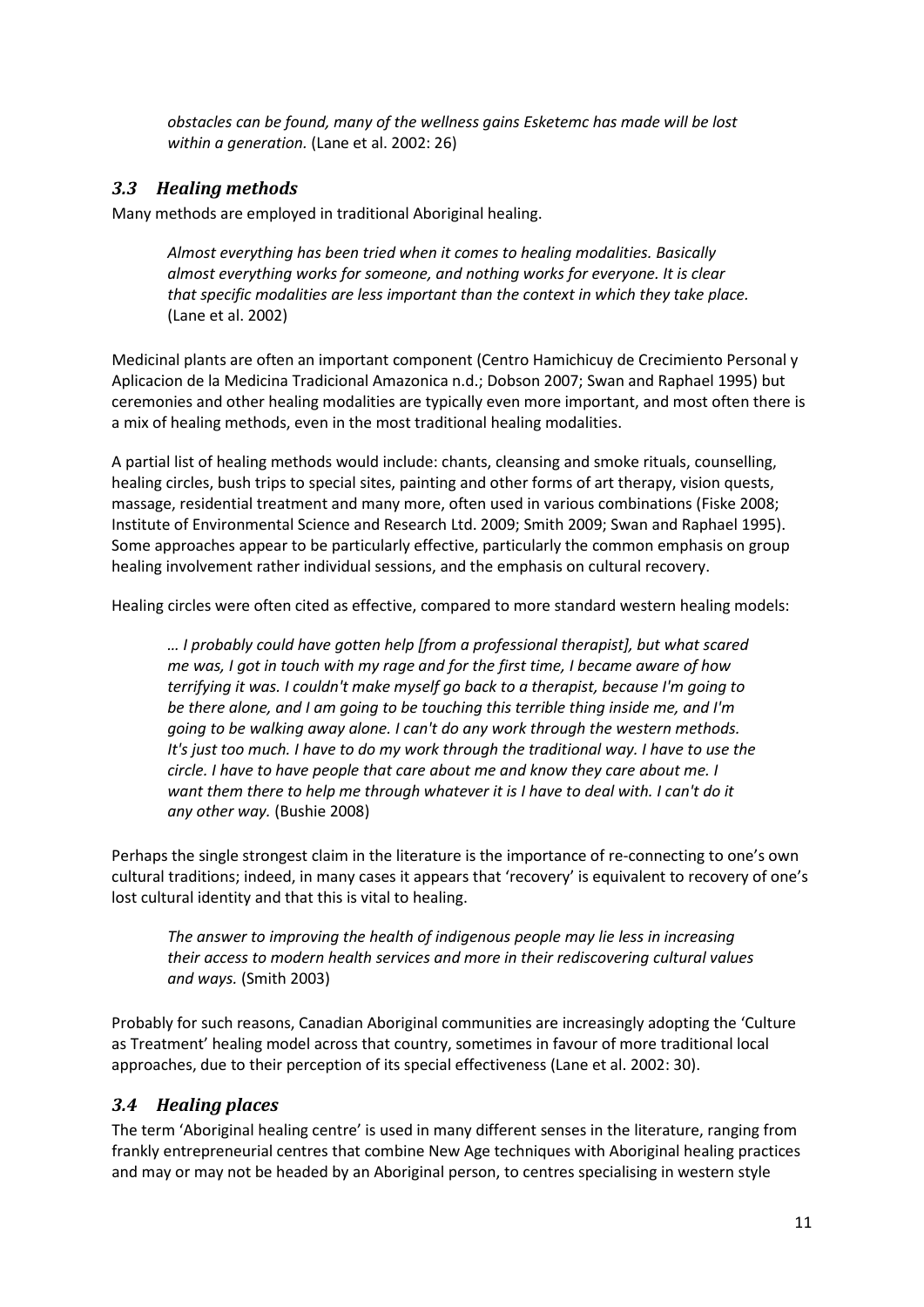medicine but in a facility designed for use by Aboriginal clients, to places offering solely traditional healing practices. In many cases, traditional healing may be offered in private homes or in community buildings not necessarily called 'healing centres' [\(Lane et al. 2002\)](#page-28-0).

Hospital and clinics owned and operated by Aboriginal people may offer western medical equipment and procedures, but the facility is often designed to look and operate different from a mainstream hospital or clinic, perhaps with family spaces (for extended family of well of over a dozen people), 'talking rooms', incorporating local motifs, open spaces that do not separate healers from patients, and other culturally friendly features [\(Belfrage 2007;](#page-25-11) [Finke 2009;](#page-26-6) [Towne 2009\)](#page-31-9). Iris [\(1998\)](#page-28-10) noted that:

*Today… it is not unusual for a Navajo healer to perform some piece of a healing ceremony in the clinical setting, and many Navajo people are engaged as community health representatives, nurses, and interpreters, among others, in the health delivery system on the Navajo Nation.* 

Although there are facilities specifically designed to offer traditional healing, these are probably a minority; few of the Canadian Aboriginal Healing Foundations grants, for example, went to such facilities, with most going to programs that would be operated out of other facilities and perhaps incorporated into other programs [\(Aboriginal Healing Foundation 2008\)](#page-24-3). Lists of different types of Aboriginal healing places can be found in Canada [\(Aboriginal Healing and Wellness Strategy](#page-24-1)  [Management 2003;](#page-24-1) [Aboriginal Healing Foundation 2008\)](#page-24-3) but no comprehensive national lists exists, likely due in large part to the difficulty of determining what exactly should qualify as an 'Aboriginal healing centre'.

New Zealand provides relatively comprehensive national lists of services that 'deliver health and disability services to predominantly… although certainly not exclusively… Māori clients [within a]…. delivery framework which is distinctively Māori' and seeks to keep the lists comprehensive and updated [\(Cripps and McGlade 2008\)](#page-26-7). In America, it is easy to find lists of services offered through the Indian Health Service for people living on recognised tribal lands, but it is difficult to find lists of services outside this system, and urban Aboriginal Americans in particular have great difficulty in accessing suitable healthcare [\(Young](#page-32-0) 2007).

It has proven difficult to find good sources listing Australian Aboriginal healing centres. Even discussion papers and reports on the potential for Aboriginal healing provide little in the way of such information [\(Aboriginal and Torres Strait Islander Healing Foundation Development Team 2009;](#page-24-0) [Phillips and Bamblett 2009\)](#page-30-10). This may again in part reflect the difficulty of defining an 'Aboriginal healing place' but may also reflect the lack of strategic attention to date paid to such facilities at a national level.

### *3.5 Healers*

The literature offers far more on the healing experience from patients' perspectives than can be found on healing from the traditional healers' perspective. However, a number of important themes emerge, including contrasts between the approaches taken by traditional healers and most modern doctors, the need to sustain Aboriginal healing knowledge by passing on information, the need to care for healers, and to importance of distinguishing between genuine healers and self-proclaimed 'healer' charlatans.

The relationship between patients and their Indigenous and traditional healers differs from the patient/doctor relationship in most modern western practices. As Hewson [\(1998\)](#page-27-4) notes, traditional healers may not distinguish between 'curing and caring', or between subjective and objective symptoms, and: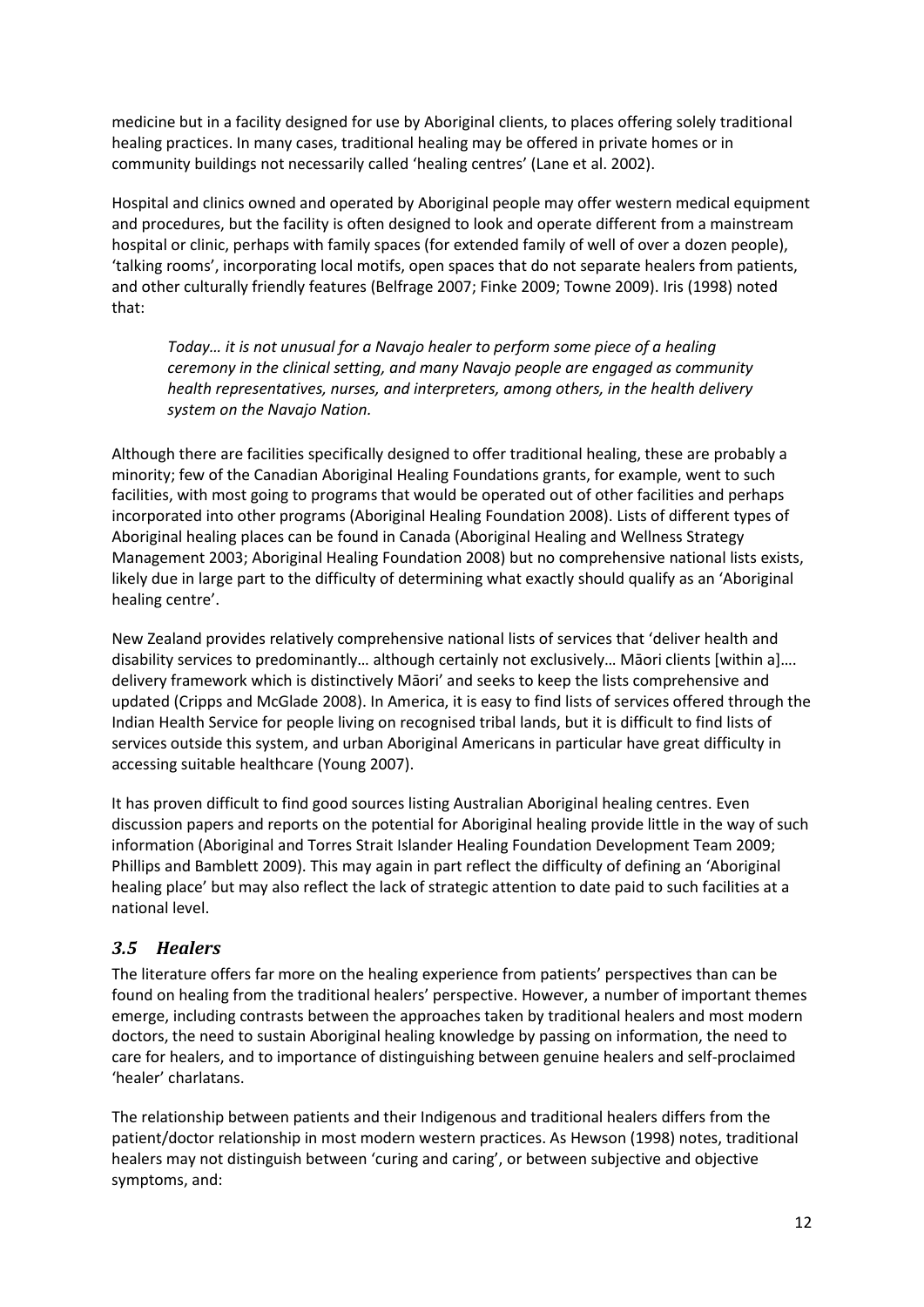*Traditional healers probe deeply into the patient's social and psychological wellbeing in addition to the history of the present illness. They already know or are prepared to learn about the context of the patient's life, such as his or her social and economic status, attitudes, beliefs, hopes, and fears.* 

The relationship between the healer and the healer's land is also of significance. Dobson [\(2007: 12\)](#page-26-5), speaking as an Arrernte woman, states that 'the power of healing comes from the country of whoever is chosen to be healer'. Trudgen [\(2000\)](#page-31-10), speaking of the Yolngu context of Arnhem Land points to the connection between traditional law and healing. Having listed a number of Yolngu 'health matters' he concludes that:

*All this knowledge and the correct procedures pertaining to health and healing is encapsulated in the Yolngu law, the* Madayin. (p. 139)

There are inextricable connections between healing, country and sharing intergenerational cultural knowledge. Ganesharajah [\(2009\)](#page-27-9), commenting on the connection between healthy country and health initiatives points to the need for 'recognition of the central importance of land to Indigenous peoples' identity, spirituality, community and culture'. Sharing healing knowledge is also an issue, both for lateral knowledge transfer and for intergenerational transfer, as the following quote from a Canadian context confirms.

*Talk of "knowledge transfer" and the "exchange of best practices" has become, of late, very much the talk of the town [but] the prospect that useful knowledge might flow "up-hill," or even laterally from community to community is ordinarily excluded from the realm of conceivable or legitimate possibilities*…[\(Chandler and Lalonde](#page-26-4)  [2006\)](#page-26-4)

In New Zealand, healers are trying to improve opportunities for 'side-by-side learning' to ensure transfer of information by those who possess healing knowledge before the healers pass on (Institute [of Environmental Science and Research Ltd. 2009\)](#page-27-8).

Intergenerational transmission of healing knowledge also emerged as an important issue in the literature. Knowledge of this sort is traditionally guarded in many societies and is not shared lightly. However, even well-established healing traditions such as those on the Navajo Nation are finding it difficult to get young people willing to put in the years of work required to become a qualified traditional healer, and a school for traditional healers set up with the support of Cornell University did not produce the results expected [\(Iris 1998\)](#page-28-10).

Similarly, in New Zealand, where Maori healing is being incorporated into mainstream health delivery, workshops with traditional healers revealed their difficulties with overwork and/or ageing. Maori traditional healers are therefore currently looking at practice-based/internship-style training with candidates selected by older practitioners based on the particular attributes they display [\(Institute of Environmental Science and Research Ltd. 2009\)](#page-27-8).

Caring for healers also emerged as an important issue. 'Much sick leave and workplace conflict is directly linked to unrecognized, untreated vicarious trauma' [\(Chansonneuve 2005: 92\)](#page-26-0). Success, paradoxically, can increase the danger if:

*successful recruitment campaigns and community "readiness" magnified service demand and excessively strained the healing team… supporting disclosure requires follow-up and aftercare… Opening wounds means there can be no unethical, abrupt closure to the healing process without an enormously elevated risk of re-*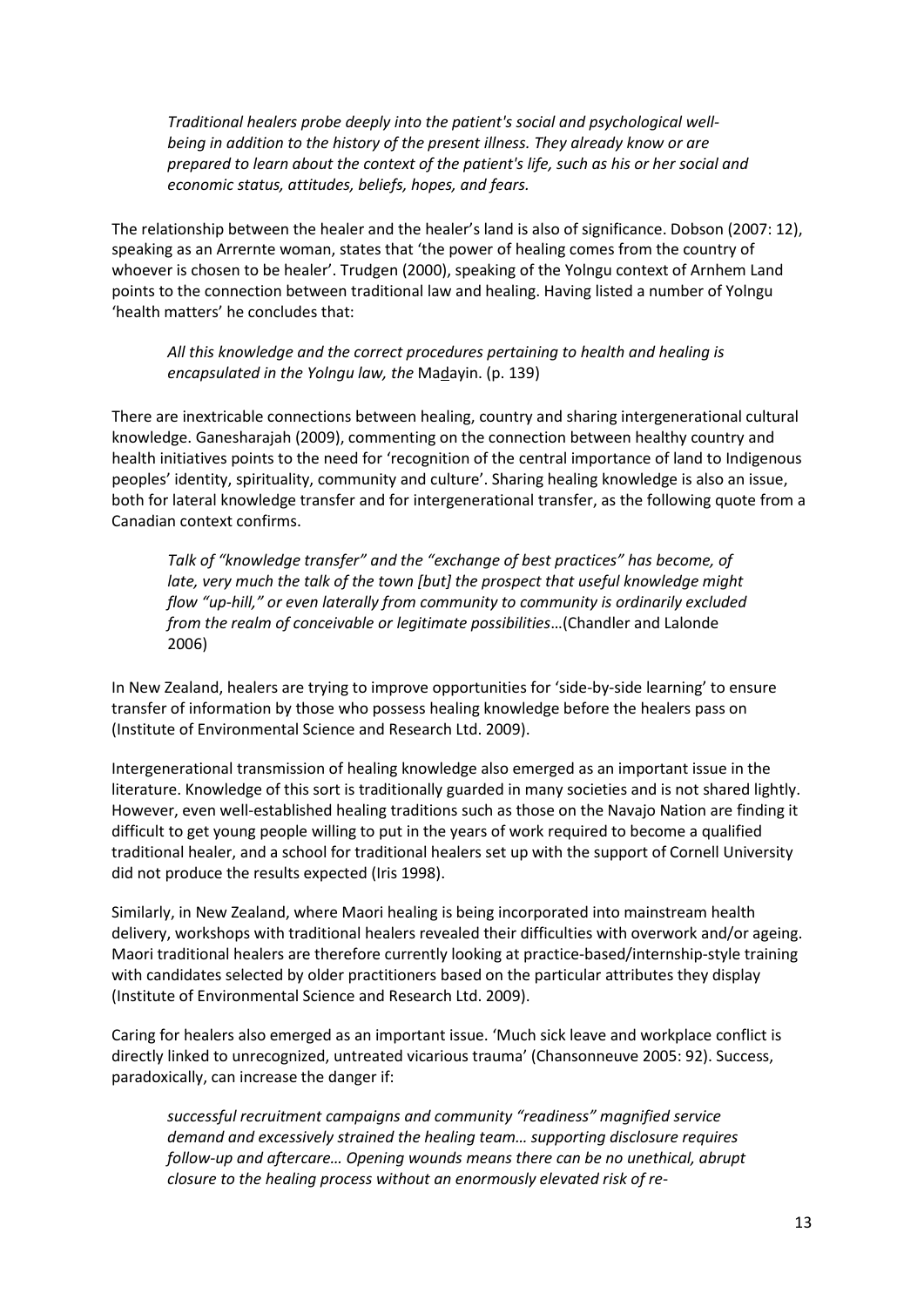*traumatization. Projects consistently cited the need for self-care and peer support, as well as the pivotal importance of healing the healers.* [\(Kishk Anaquot Health](#page-28-11)  [Research 2006: 49\)](#page-28-11)

In Canada, the Aboriginal Healing Foundation and other organisations have helped to support Aboriginal healers, but for all traditional healers – and perhaps especially for those who gained their skills through dealing with their own traumatic experiences, there are serious issues around self-care for healers.

Finally, the literature notes the need to distinguish between qualified healers (although this is unlikely to be a paper qualification and those who should not be accessed. In countries such as South Africa and New Zealand, formal organisations are being developed, where membership will signify adequate qualification, typically gained through years of apprenticeship to a recognised healer. It is more difficult to achieve such as result when working with healers who have gained their skills through their own experience of working though their own trauma. In such cases:

*First and foremost, there appears to be solid consensus that the Survivor must be known as a model of healthy behaviour or successful healing. The Survivor's role as a healer is bestowed or created through the recognition and respect of others who believe in the Survivor's healing ability. In other words, exercise extreme caution when dealing with self-proclaimed "healers."* [\(Kishk Anaquot Health Research 2006:](#page-28-11)  [52\)](#page-28-11)

'Healers' still grappling with their own injuries, who have unresolved legal issues, or are themselves involved in perpetrating violence and abuse, are considered dangerous. However, as discussed in the final section below, there are challenges in trying to use a western-style accreditation system with traditional healers.

# **4 Government attitudes to traditional healing in five countries**

Traditional medicines and healing are used in many parts of the world, often for lack of viable alternatives [\(Madamombe 2006\)](#page-28-12). The World Health Organization estimates that 80 per cent of people in rural areas of the developing world rely on traditional healing for their primary health care [\(Institute of Environmental Science and Research Ltd. 2009\)](#page-27-8).

In industrialised countries western style medicine is accessed by the majority of those who are ill or injured. In countries which have colonised Aboriginal peoples with their own healing skills and traditions, policies on the role of traditional healing within the national healthcare system are still evolving. Two common strategies are to increase the number of Aboriginal people working in mainstream healthcare delivery, and/or to incorporate elements of traditional healing into mainstream healthcare delivery.

There can be quite distinct alternatives. For example, increasing the Aboriginal workforce without enabling the incorporation of traditional practices can lead to high turnover in Aboriginal staff.

*Emmy Mitchell… looks at every elder as if they were her grandparents and strongly believes in the natural way of healing. To her that means hands-on healing; massage therapy, traditional medicines, soaking the elders' feet, talking to them in their own language and other comfort measures. Working first as a Licensed Practical Nurse, then as a Registered Nurse, Emmy clashed over and over again with doctors and nursing directors who believed in giving the elders muscle relaxants, sleeping pills and antidepressant pills… "As I passed and graduated the RN course, it was supposed*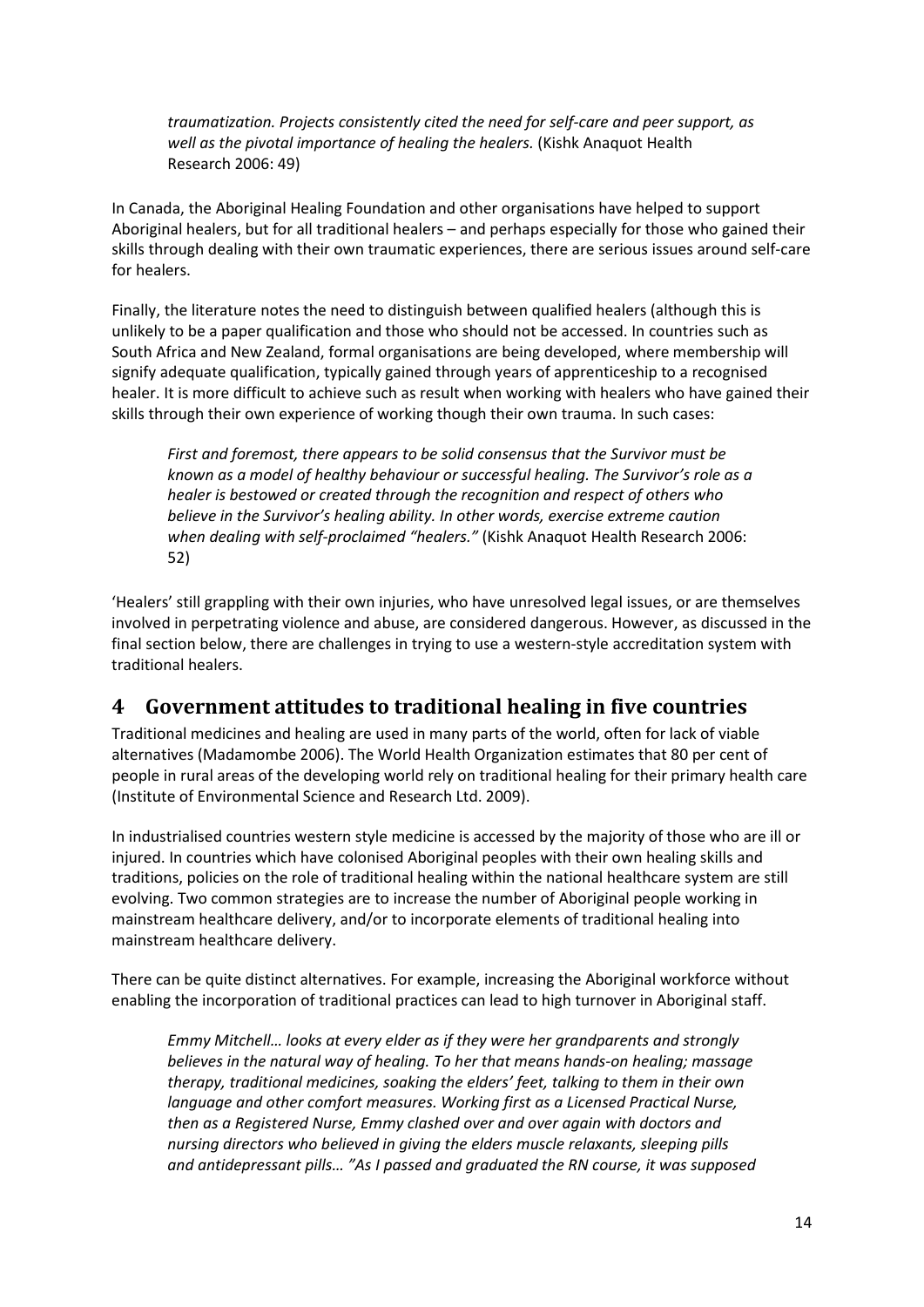*to be this big celebration for me and it wasn't because the more I learned about the medications and side effects that our people were suffering from, it turned me away from being a nurse."* [\(Mitchell 1998\)](#page-29-11)

Each of the countries described below is taking a somewhat different path to address such issues.

### *4.1 South Africa*

South Africa differs from the other countries discussed here in that the colonisers continue to be a minority in numerical terms, and are greatly outnumbered by the descendants of the groups living in the area before colonisation.

As in the other countries discussed here, government attitudes to traditional healers have evolved; legislation forbidding aspects of traditional healing practices such as the Witchcraft Suppression Act of 1957 and the Witchcraft Suppression Amendment Act of 1970 are being replaced by new attempts at partnership.

*In rural South Africa, over 60% of the population seek health advice and treatment from traditional healers before visiting a medical doctor. Those that do seek formal health care also continue to visit a traditional healer… partnering with traditional healers and bringing them into the formal health system is vital to improving health in South Africa. Their potential as a resource and point-of-contact for both rural and urban communities cannot be ignored* [\(African Medical and Research Foundation](#page-25-12)  [2010\)](#page-25-12).

With encouragement from the World Health Organisation, areas where western medical practitioners are increasingly seeking to form partnerships with traditional healers include HIV/AIDS work. Importantly, traditional healers are forming associations that will enable them to be recognised by the South African Department of Health [\(Hewson 1998\)](#page-27-4) but there are still concerns over forming partnerships between mainstream health services and traditional healers, who may undertake some activities that are contrary to medical ethics [\(Department of Education 2009\)](#page-26-8).

# *4.2 New Zealand*

In New Zealand approximately 15 per cent of the population identify as Maori. Maori people have higher rates of incarceration, ill health, early mortality and suicide, than other New Zealanders. Attitudes to traditional healing have changed over the years. Between 1907 and 1962, the Tohunga [Maori traditional healer] Suppression Act provided penalties for using 'any type of sorcery or enchantment or to claim to have supernatural powers in the treatment of disease… [which] led to many of the healers being driven underground' although use of continued healing methods continued [\(Archibald 2006\)](#page-25-6).

*In March 1984 the Health Department organised a seminar on Maori health… in Auckland. This meeting launched the 'decade of Maori development' intended to improve Maori health through increased self-determination and recognition of Maori cultural perceptions of health and sickness…. The National Advisory Committee on Core Health and Disability Support Services, set up in 1992 to help shape the National Government's health reforms, emphasised the importance for Maori of traditional healing … The Ministry of Health has been committed to addressing the place of rongoa Maori in mainstream health and has worked with Nga Ringa Whakahaere O Te Iwi Maori, the national organisation for Maori traditional healers…* [\(Desert](#page-26-9)  [Knowledge Australia n.d.\)](#page-26-9)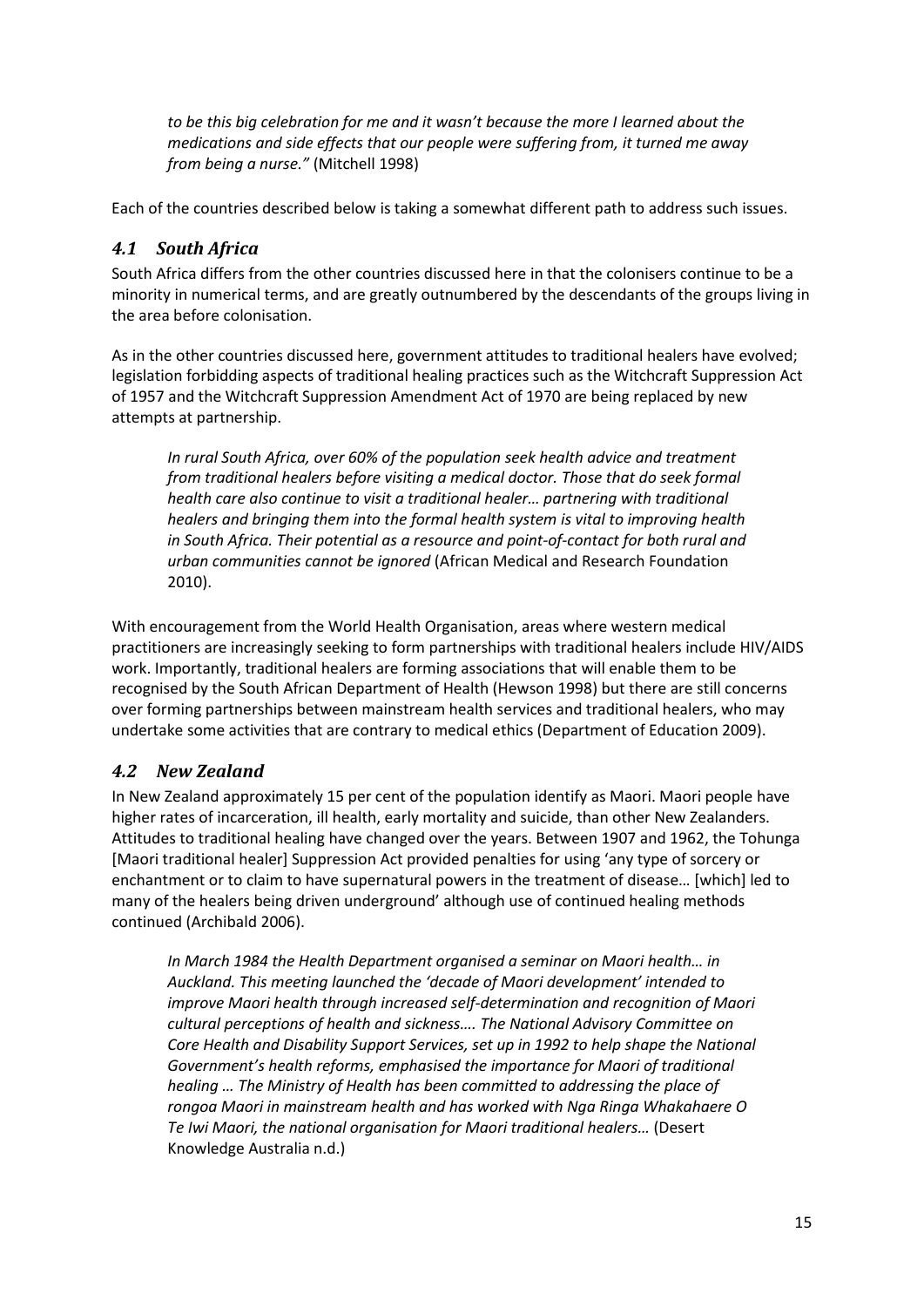Currently, the New Zealand Government continues to work to formally include traditional healers within the formal health care system as well as to increase the Maori workforce in all forms of healthcare [\(Durie 2003;](#page-26-10) [Ratima et al. 2007\)](#page-30-11). However, many challenges remain, including determining mechanisms to distinguish between legitimate traditional healers and those not qualified to offer such services (particularly as considerable diversity in healing methods occurs between regions), managing workloads, reporting and evaluating practice, training new healers, and protecting cultural and intellectual property rights [\(Institute of Environmental Science and Research](#page-27-8)  [Ltd. 2009\)](#page-27-8).

### *4.3 United States*

In the most recent United States Census, held in 2000, 1.5 per cent of the population identified as American Indian or Alaska Native, sometimes referred to together as 'Native Americans'. The term 'Aboriginal' will be used in this literature review to refer to both groups.

*Native Americans experience higher rates of poverty, unemployment, homelessness, suicide, violent victimization, post-traumatic stress and incarceration than non-Native Americans. Prior to the 1978 Indian Child Welfare Act, an estimated 25 to 30 per cent of Native American children had been removed from their families.* [\(Archibald 2006: 17\)](#page-25-6)

As in New Zealand, traditional healing practices were suppressed over a long period of time, with 'sweats' proscribed in the 1600s, through the Dawes Act forbidding some practices, to a measure in 1921 forbidding dances and ceremonies. Such bans were not lifted until 1978, with the Freedom of Religions Act. However, wars and oppression, and the forced removals from land and of children, probably had even more of an effect than these legal measures [\(Smith 2009\)](#page-30-4). The 1960s saw tribal people becoming more politically empowered, and the birth of the American Indian Movement [\(Wittstock and Salinas 2006\)](#page-31-11).

Currently, members of 564 federally recognised tribes living on reservations in 38 States are entitled to the federally funded Indian Health Service, which has approximately 15,000 staff. Hospitals, health centres, community clinics and other services may operate under the federal or the tribal system, but both streams are dedicated to providing health care services to American Aboriginal peoples on tribal lands. Only one per cent of resources are dedicated to those living off tribal lands, although a growing proportion have moved to urban areas, where they struggle to access adequate healthcare [\(Young 2007\)](#page-32-0).

As noted above, there have been efforts made to 'de-medicalise' spaces in Indian Health Service facilities to provide more culturally appropriate spaces for healing [\(Finke 2009;](#page-26-6) [Towne 2009\)](#page-31-9). There have been a number of partnerships with traditional practitioners, particularly in primary care [\(Interpreter 2009\)](#page-28-13). Perhaps for such reasons, at least in some areas of the country, patients may access a number of healing traditions [\(Lamphere 2000\)](#page-28-14), such as going to a western medicine style clinic to have a broken leg set but having a healing ceremony on returning home, or working with a traditional healer to make sense of illnesses and direct their lives accordingly [\(Schneider and](#page-30-12)  [DeHaven 2003\)](#page-30-12) while accessing other modalities such as modern medical treatment. At a strategic level, the Indian Health Service is developing a healing model which has culture and spirituality at its base, with increasing partnership with traditional healers and incorporation of traditional healing practices [\(Smith 2009\)](#page-30-4).

### *4.4 Canada*

As in New Zealand and Australia, the three groups of Aboriginal peoples—First Nations, Inuit and Metis—that make up 3.3 per cent of Canada's population appear to suffer more ill-health and are at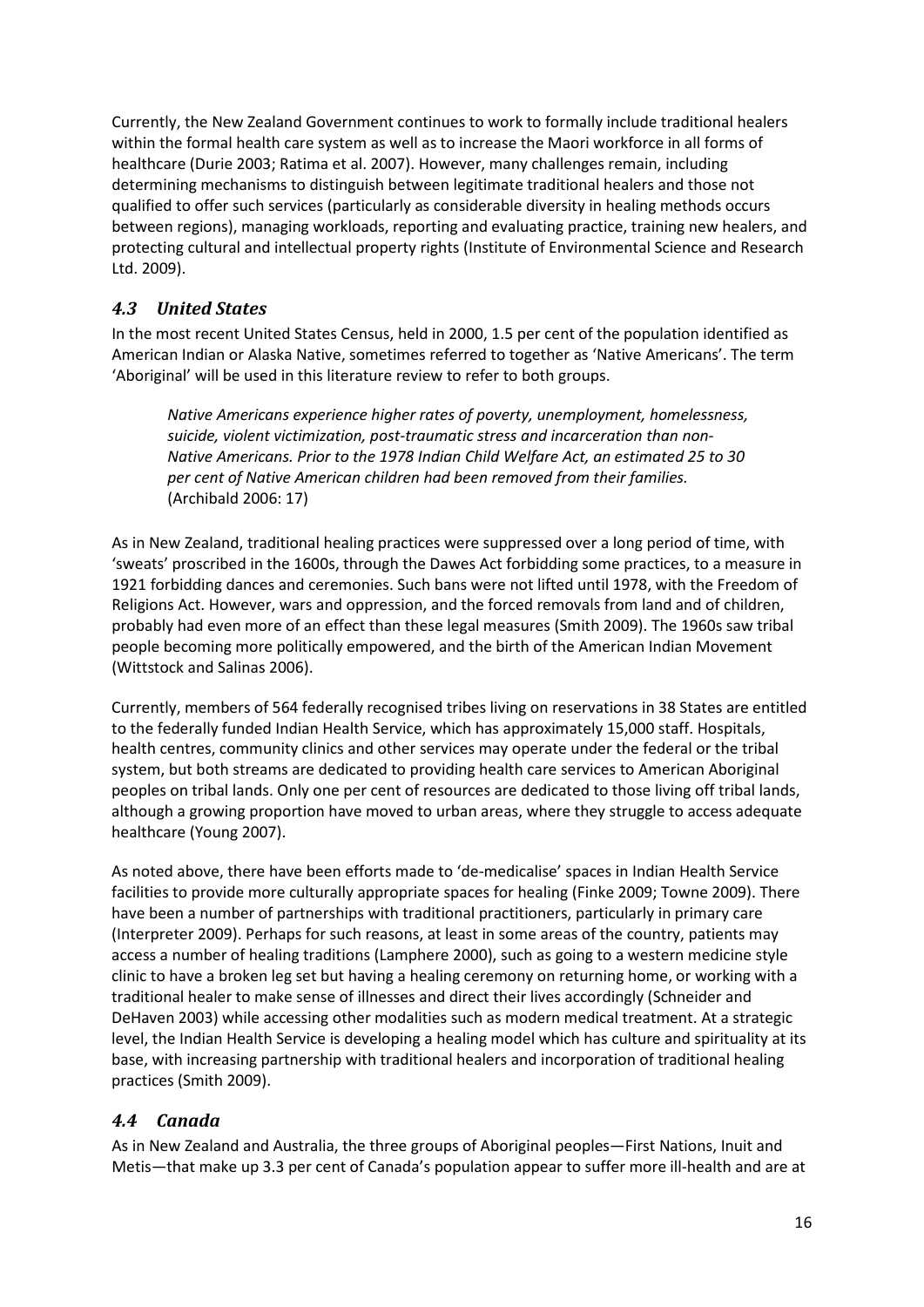higher risk of suicide than other Canadians [\(Health Council of Canada 2005\)](#page-27-10), although there are data collection issues that need to be resolved to build a better picture of these issues [\(Smylie and](#page-30-13)  [Anderson 2006\)](#page-30-13). There is a long history of colonisation trauma, from forced relocation to the long 'residential school' era, where Aboriginal children were removed from their families and cultures.

What has come to be called the Aboriginal Healing Movement [\(Phillpot 2006\)](#page-30-14) began in the 1980s. 'The years between 1950 and 1980 were some of the darkest years in living memory for many Canadian aboriginal communities, but they can also be thought of as the darkest hour before the dawn' [\(Beadman 2009\)](#page-25-13). A re-emergence of Aboriginal spirituality and culture, combined with greater political empowerment led to new initiatives, including federal funding in 1982 of addiction services based on Aboriginal principles and targeted to Aboriginal communities.

*Many communities have experienced the revival of old ceremonies, practices and teachings such as smudging, the sweat lodge, the use of the sacred pipe, fasting, vision quests, ceremonies for naming, healing, reconciliation, and personal or collective commitment. Some communities seemed to have forgotten their own ceremonies, and so whole generations of younger men and women travelled to other communities and tribes across the continent to find spiritual teachers who would help them recover something of their own aboriginal spiritual teachings and practices. Sometimes, as the teachings and songs of another tribe were introduced in a community, the elders would begin to share their own heritage which had been hidden away in their hearts for so many years.* [\(Beadman 2009\)](#page-25-13)

As in Australia, Canada has a federal system where provinces are responsible for health care, although the central government has special responsibility for Aboriginal peoples living on reserves. The province of Ontario is particularly proud of its health care policy in regard to traditional Aboriginal healing, developing agreements with a number of Aboriginal nations within Ontario to incorporate such practices and also ensure access to other health service options [\(Aboriginal Healing](#page-24-1)  [and Wellness Strategy Management 2003;](#page-24-1) [Aboriginal Health and Wellness Strategy Ontario 2003\)](#page-25-14). For example, one centre funded through this strategy provides:

*… holistic health services, combining traditional and western practices. The Traditional Healing Program uses various traditional Aboriginal healing methods and a holistic approach to individual, family and community health and wellness. Services include confidential sessions with traditional healers, access to traditional activities, learning about natural medicines, stress management workshops using traditional methods, and cross cultural awareness training.* [\(Aboriginal Healing and Wellness](#page-24-1)  [Strategy Management 2003\)](#page-24-1)

There are many other initiatives across the country, including healing for offenders about to re-enter communities [\(Brown](#page-25-15) 2003). One report [\(Lane et al. 2002\)](#page-28-0) cites over a thousand Aboriginal healing programs plus many others that have an Aboriginal healing component. As in other countries, there is also a focus on training and enabling Aboriginal people to work in different parts of the healthcare system [\(Lavallee 2007\)](#page-28-15).

One of the most interesting development in Aboriginal healing in Canada has been the development of the Aboriginal Healing Foundation, set up for a time-limited period to enable research and support programs dedicated to healing the legacy of Canadian residential schools, including the emotional damage, violence and abuse often experienced by—and later sometimes perpetrated by—survivors and their children. An enormous amount of work has resulted from this initiative [\(Adelson and Lipinski 2008;](#page-25-4) [Archibald 2006;](#page-25-6) [Castellano 2006;](#page-25-5) [Chansonneuve 2005;](#page-26-0) [Kishk Anaquot](#page-28-11)  [Health Research 2006;](#page-28-11) [Mussell 2005;](#page-29-9) [Waldram 2008\)](#page-31-4).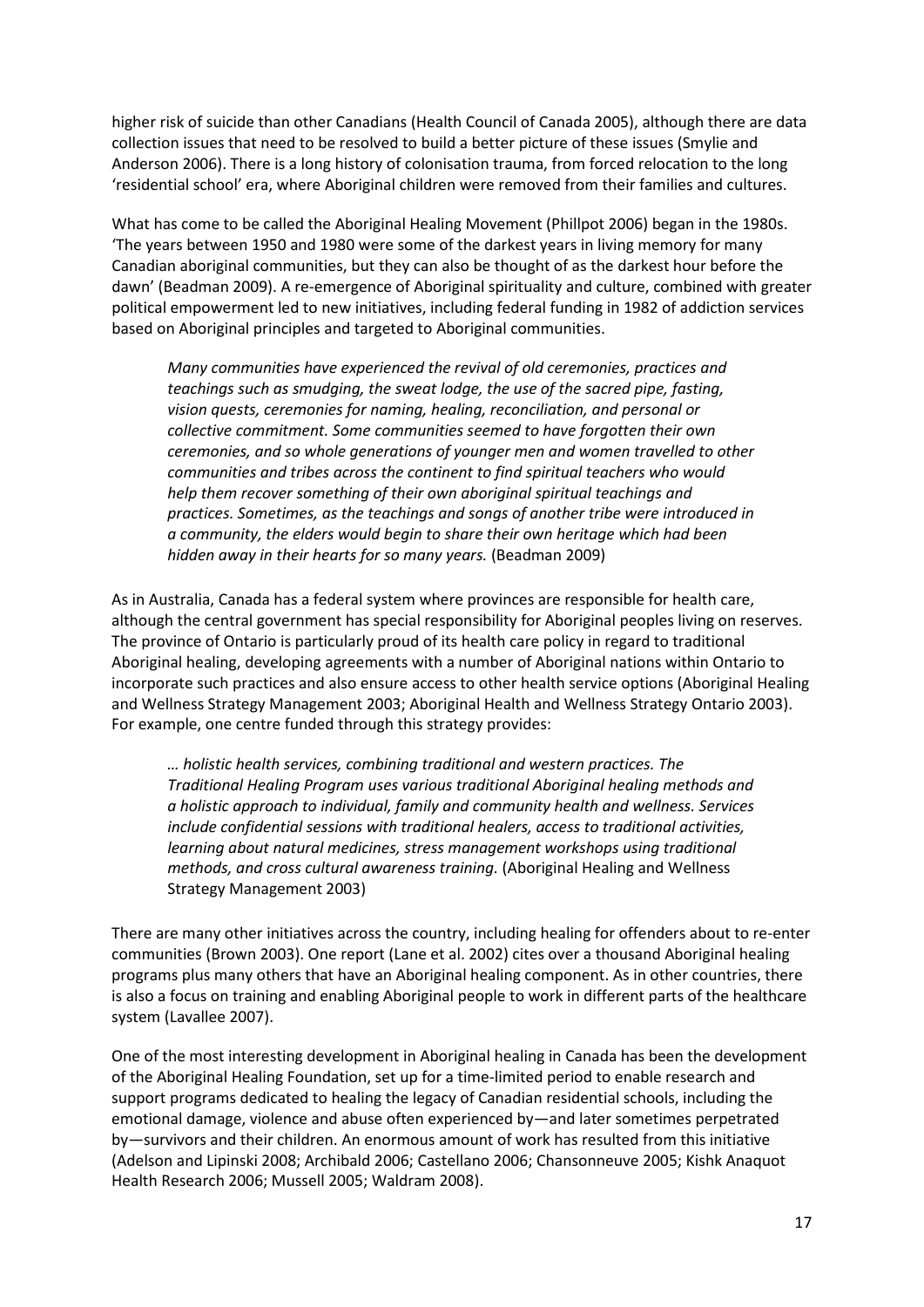#### *4.5 Australia*

As of 2006, the number of people self-identifying as Aboriginal and/or Torres Strait Islanders were estimated to be 2.4 per cent of the Australian population [\(Council of Australian Governments 2009\)](#page-26-11). The Australian Aboriginal population, particularly those based in the Northern Territory (whose population has Australia's highest proportion of Aboriginal Australians) are much younger, less migratory, have higher fertility, higher mortality, higher population growth and are more widely dispersed than non-Aboriginals [\(Taylor 2007\)](#page-31-12). Looking at statistics on suicide, violence, abuse, family breakdown, health problems and life expectancy, Australia's Torres Strait Islander and Aboriginal peoples are substantially worse off in comparison to other Australians, than are Aboriginal peoples in Canada, the United States or New Zealand [\(Archibald 2006\)](#page-25-6).

As in Canada, the United States and New Zealand, governmental attitudes have shifted over time with regard to the incorporation of traditional healing practices within the mainstream healthcare delivery system. However, unlike the other three countries, Australia does not appear to be in a particularly supportive stance currently. Older documents appear to support such incorporation more than current strategic documents do. For example,

*Traditional healers were employed by the Northern Territory Department of Health at various rural health centres in Central Australia in the early 1970's…. A training course to teach traditional healers about western medical practices was attempted in 1974. It was soon realised that it would be better to train a separate group as Aboriginal health workers and to leave the traditional healers to their vitally important roles… However, rural health centres continue to recognise and cooperate with traditional healers in the management of sick people… The Northern Territory Department of Health's first policy on Aboriginal health stated that "traditional medicine is a complementary and vital part of Aboriginal health care, and its value is recognised and supported".* [\(Devanesen 2000\)](#page-26-12)

More recent documents take a very different line. The current document, 'Aboriginal health and families: a five year framework for action', notes that overseas research indicates the potential value of traditional healers:

*Increasingly the medical profession has recognised that 'health care belief systems are critical to the patient's healing process' and overseas studies have shown that the practice and advice of traditional healers is often valued more highly than the advice from western medical practitioners. These themes are repeated in recent decisions of the Australian Health Ministers' Advisory Council.* [\(Northern Territory](#page-29-12)  [Department of Health and Community Services 2005\)](#page-29-12)

However, the document does not propose any action in this regard, focusing instead on more medical improvements, with some emphasis on community engagement and cultural security. A 1998 study noted that '… Aboriginal traditional methods and community initiatives should be given equal status to non-Aboriginal medical practices' [\(Dunlop 1988\)](#page-26-13). The 'Bringing them Home' report [\(National Inquiry into the Separation of Aboriginal and Torres Strait Islander Children from their](#page-29-7)  [Families 1997\)](#page-29-7) noted that Aboriginal patients' mental health needs required a more holistic approach to their healing, including partnerships with traditional healers.

There is less mention of such attitudes in more recent documents, although there is a focus on increasing the capacity of Aboriginal-managed services [\(in Victoria, Effective Change Pty Ltd 2007\)](#page-26-14), training and supporting Aboriginal people to work in mainstream health services, including training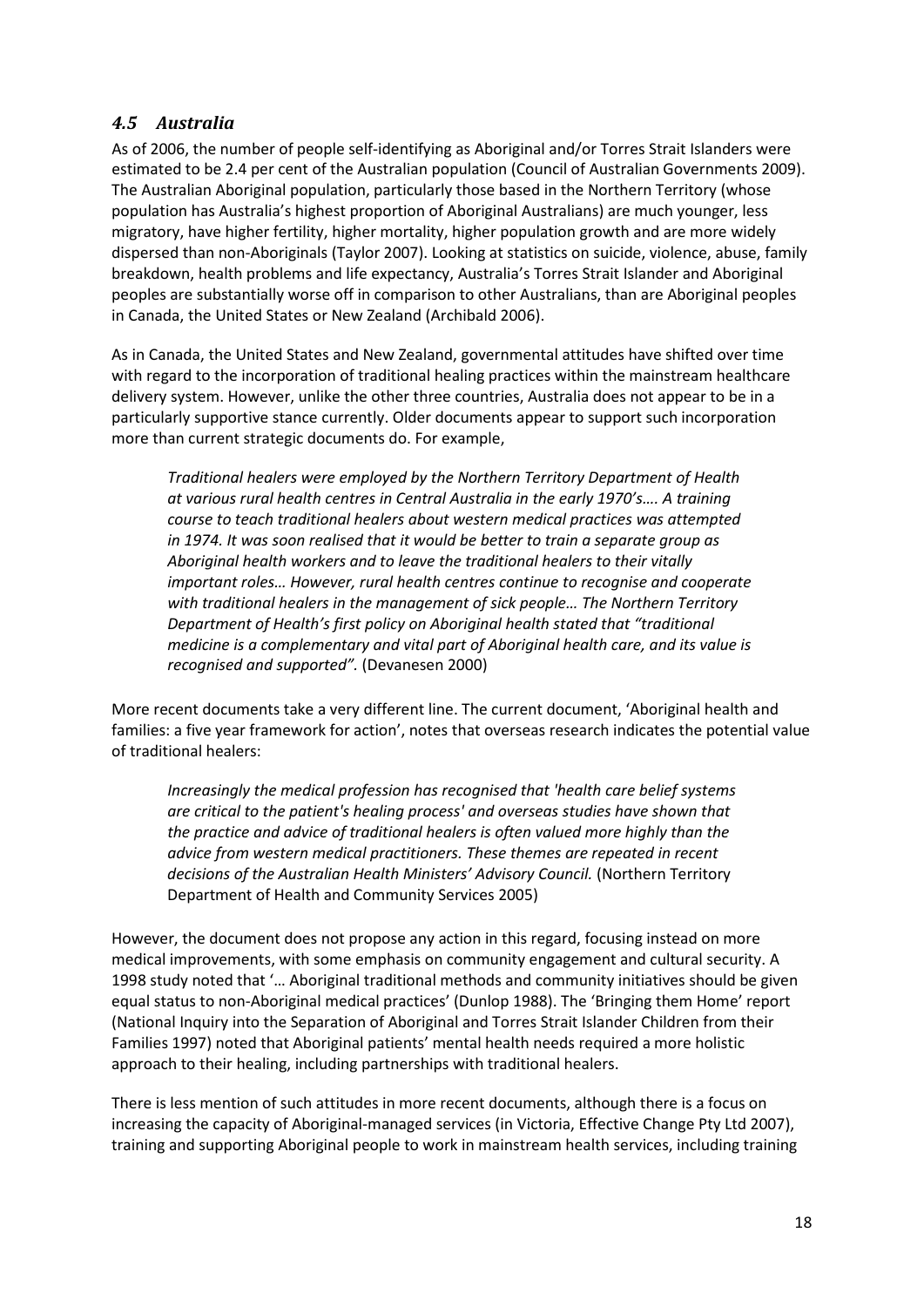as doctors [\(Lawson et al. 2007\)](#page-28-16) and other improvements to health care for Aboriginal Australians that do not include any mention of including Aboriginal healing practices [\(Wenitong et al. 2007\)](#page-31-13).

There are some strategic documents that briefly note 'respect for traditional healing practices and cultural protocols' [\(Australian Health Ministers' Advisory Council. Standing Committee on Aboriginal](#page-25-16)  [and Torres Strait Islander Health Working Party 2004\)](#page-25-16), and that recognise the potential role of 'community leaders, traditional healers, and those working to resolve community problems' [\(NATSIHC 2003\)](#page-29-13) and the potential interaction between mainstream health services and Aboriginal healing practices, perhaps ameliorated by programs to increase awareness in non-Aboriginal service providers:

*Make non-Aboriginal and Torres Strait Islander health service providers aware of practitioners of traditional medicine in Aboriginal and Torres Strait Islander communities to foster recognition and respect for their role and skills and an understanding of the complementary roles of traditional healers and western-trained practitioners.* [\(NATSIHC 2003: 18\)](#page-29-13)

Participants developing the Pilbara Aboriginal Health Plan noted that 'We want all people to respect our cultural ways of healing and our beliefs' [\(Western Australian Joint Planning Forum on Aboriginal](#page-31-14)  [Health](#page-31-14) 2000) but although cultural awareness programs are mentioned frequently in the literature [\(Mackean et al. 2007\)](#page-28-17), 'it is often difficult to pinpoint the changes in the delivery of health services to Aboriginal people that flow from this increase in knowledge or changes in attitude' [\(Western](#page-31-15)  [Australian Government 2002\)](#page-31-15).

As in the United States, there have been attempts to make health centres more culturally appropriate [\(Belfrage 2007\)](#page-25-11), but such efforts appear to be largely ad hoc and inconsistent. In general, greater emphasis is being placed on initiatives such as upgraded housing to improve Aboriginal well-being, rather than initiatives to address trauma, grieving and healing [\(Cunningham](#page-26-15)  [and Stanley 2003\)](#page-26-15).

However, there is also growing recognition of the importance of healing the trauma suffered by Aboriginal Australians, with the Stolen Generations as the 'cornerstone' of such healing efforts [\(Moran and Fitzpatrick 2008\)](#page-29-6). The development of an Aboriginal and Torres Strait Islander Healing Foundation is being investigated as a model for addressing intergenerational trauma [\(Phillips and](#page-30-10)  [Bamblett 2009\)](#page-30-10).Potential healing methods identified [\(Aboriginal and Torres Strait Islander Healing](#page-24-0)  [Foundation Development Team 2009\)](#page-24-0) included:

- Healing centres;
- Family support and resources centres;
- Ceremonies and rituals;
- Going back to country;
- Traditional healers;
- Elder support groups;
- Support groups for sexual assault survivors;
- Leadership programs, including those for youth;
- Anger-management groups;
- Grief and loss programs;
- Peer support group;
- Drug and alcohol groups;
- Arts programs;
- More movies about Aboriginal and Torres Strait Islander issues;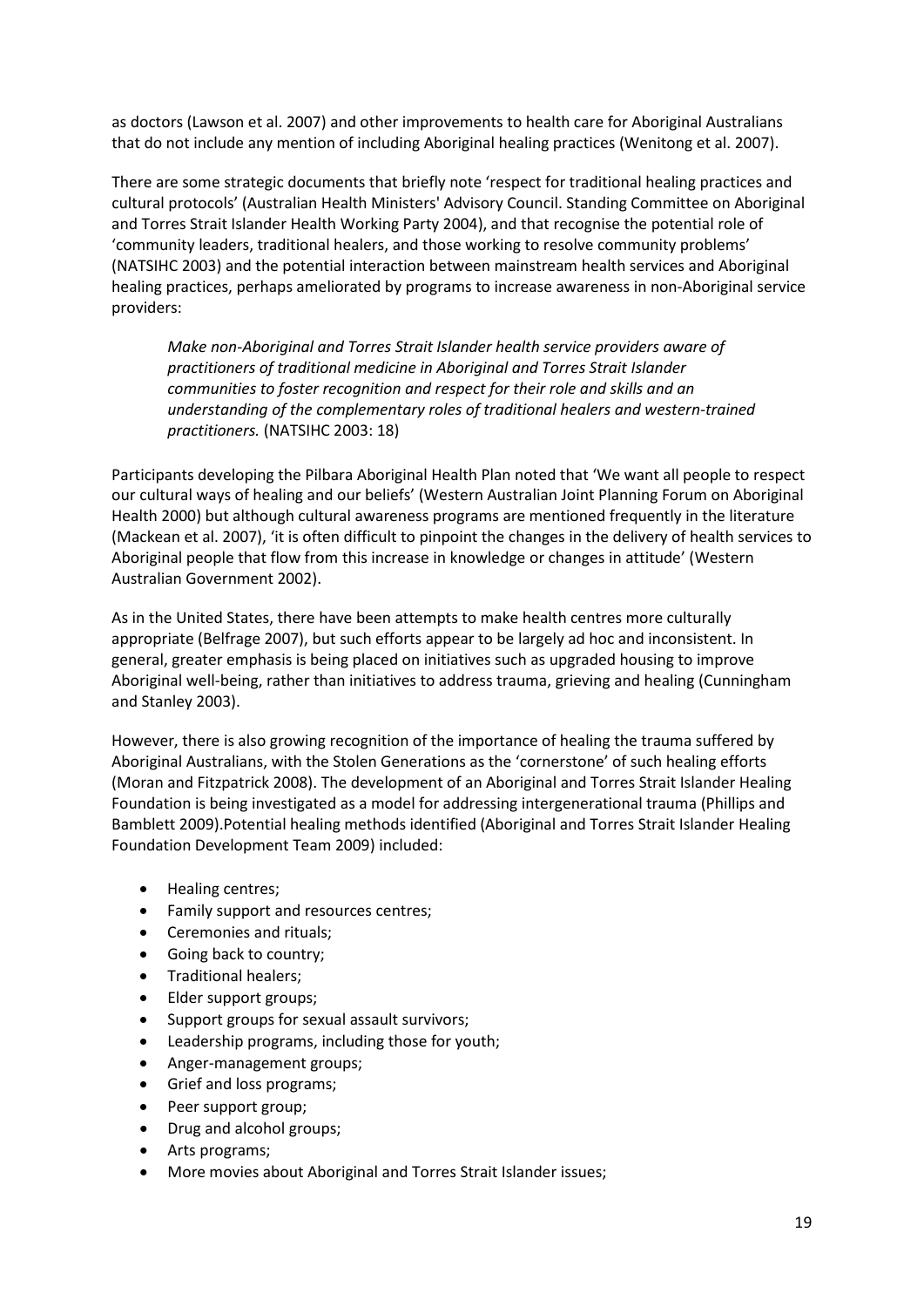- Circle sentencing; and
- Improved mainstream literacy programs.

Only about a quarter of these refer to traditional and cultural healing practices directly.

What seems to be a decreased emphasis on Aboriginal traditional healing in Australia may stem in part from the lack of support for such healers in recent decades, both in the lack of the lack of support given to healers who are aging and may not have the capacity to train others or to continue, and also the lack of mechanisms (such as those discussed in the sections above on New Zealand and South Africa) to distinguish genuine healers from charlatans, thereby maintaining the credibility of qualified traditional healers. The sourced literature did not reveal how—or if—these issues would be addressed in Australia. Perhaps the creation of a Healing Foundation will form a central point around which a genuinely Australian Indigenous Healing Movement can coalesce and develop.

In the meantime, Australian Aboriginal healers and healing centres such as Dilthan Yolnguha (east Arnhem) continue to struggle.

*"[Having a traditional sauna treatment] is important for Yolngu people who have been to big hospitals and when they come back they can get this treatment, on country, traditional way… Yolngu need these medicines, where medicines come from our land. Not like Western medicine, we don't know what that is made of… When we put [Western medicine and traditional Yolngu healing] together, we strong – both feet strong. We can see with a clear mind. Stand strong together." Yolngu are committed to the importance and benefit of dual philosophies and approaches… and show some frustration that Western health authorities seem slow to acknowledge the benefits and even slower to support initiatives in this direction.* [\(Wearne and](#page-31-8)  [Muller 2009: 20\)](#page-31-8)

# **5 Issues still to be resolved**

Many important issues emerged from the literature, but only a few are addressed here: integrating western and Aboriginal healing modalities, building an evidence base, and cultural/intellectual property issues. We also consider what the benefits of healing are.

#### *5.1 Interaction between western and Aboriginal healing*

To some degree, as already discussed in this literature review, many forms of interaction are already occurring between modern western and Aboriginal healing modalities. In some countries, traditional healing is formally being incorporated into national healthcare systems and in others, patients or clients are choosing to access different healing modalities, depending on their needs and also what is available locally. Common patterns are documented in the literature—even in Africa, where the majority of patients access traditional care:

*Traditional healers seem to work most successfully with illnesses that have a high emotional content (what allopathic medicine might call psychosomatic illnesses and with psychological illnesses).* [\(Hewson 1998\)](#page-27-4)

In Canada and perhaps Australia, recovery from trauma, loss of cultural identity and its common side-effects, such as substance abuse, are often addressed through healing modalities that reconnect people with their land and culture. In America, in at least some cases, patients may access modern western facilities for physical injuries such as broken bones, but supplement this healing with traditional recovery ceremonies to celebrate their return to community life. Again, the pattern of more traditional healing modalities for 'high emotional content' appears consistent.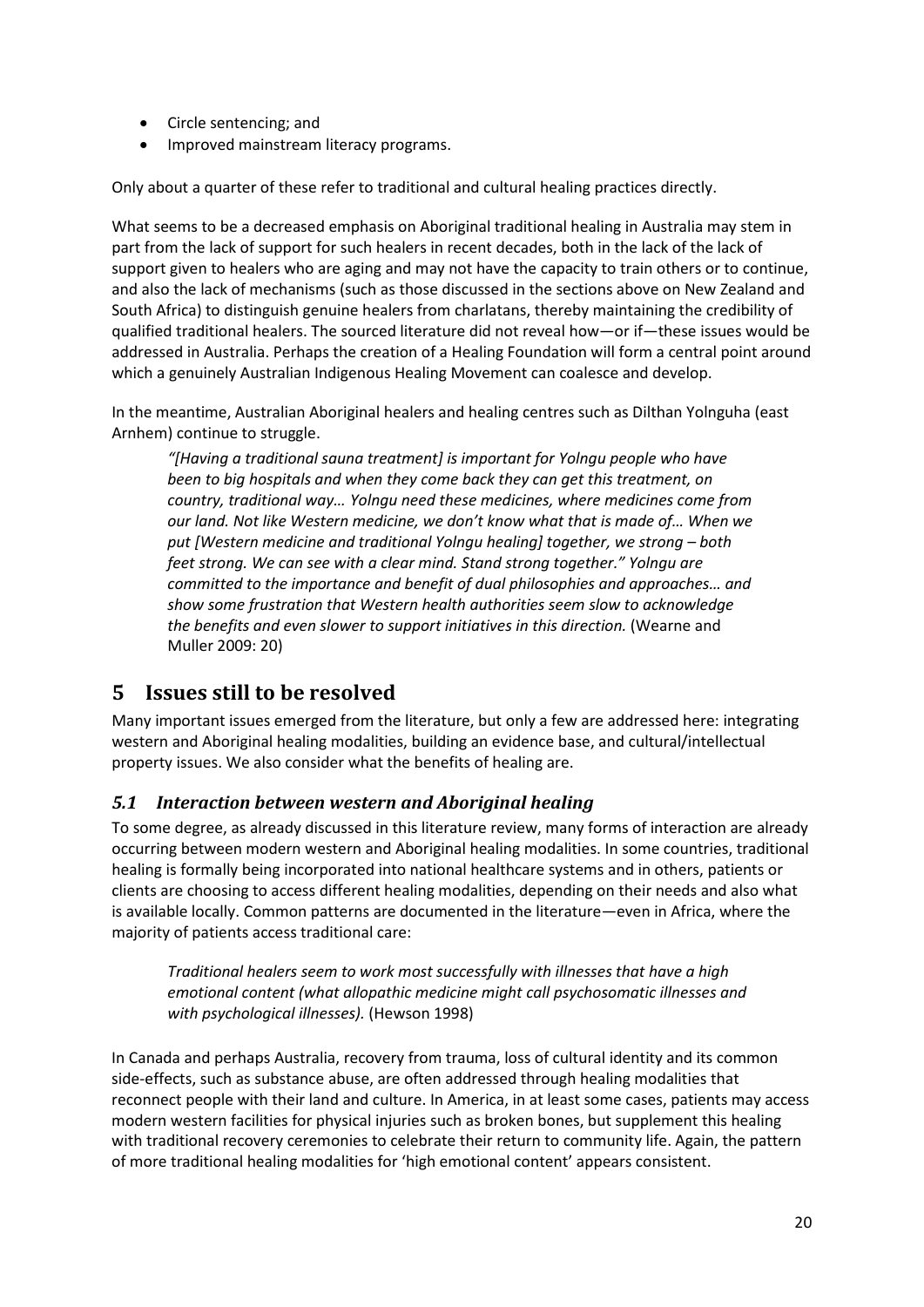There is also a trend in some countries and services to support greater integration of traditional healing approaches into mainstream health delivery. However, there have also been concerns raised about the potential for 're-colonisation' if this integration is not mentioned sensitively. McCoy [\(2008b: 242\)](#page-28-18) describes the demarcated systems in something of an unnecessary 'tension'. Grieves [\(2009\)](#page-27-11), suggests that traditional healing sits uncomfortably with a western philosophy of 'scientism':

*Western, colonialist approaches to health, relying wholly on the philosophy of*  scientism*, have devalued traditional forms of health maintenance and healing that are implicit in spiritual belief and practice.*(p. 43)

One critical issue is ensuring that there is some process to distinguish between genuine healers and charlatans, if traditional healing is to be incorporated into mainstream health systems with funding from government. However, in New Zealand:

*A general scepticism towards the validation of traditional Maori knowledge by western accreditation processes emerged during the healer workshops. Attendees found it difficult to see how western accreditation processes could be reconciled with tikanga. This highlighted the tension between having qualifications in healing to access funding and the requisite empiricist standards that attend the funding. Some healers continued this theme by alluding to the compromises made in engaging with mainstream funders* [\(Institute of Environmental Science and Research Ltd. 2009\)](#page-27-8)*.* 

Aboriginal knowledge, and the way in which it is acquired and used, may make it difficult to reconcile with mainstream western assumptions of appropriate healer training. Contrast the practice-based rigorous way in which Yolngu healers are passing on their knowledge to their granddaughters [\(Wearne and Muller 2009\)](#page-31-8), with recent changes in Aboriginal health worker qualifications, which have seen higher training drop-out rates and more positions unfilled [\(ABC 2010\)](#page-24-4).

Similarly, fears have been voiced in Canada that increased mainstream funding and acceptance for Aboriginal healing may result in changes to current healing practices, with funders asking for more tightly defined services rather than traditional holistic approaches, separating out issues such as violence, substance abuse and suicide from each other rather than seeing them as a whole [\(Ross](#page-30-5)  [2008\)](#page-30-5).

#### *5.2 Building an evidence base*

One of the most important issues demonstrating differences between traditional Aboriginal healing practices and modern medicine is the emphasis on evidence, and the type of evidence required. For some traditional healers, the very fact that certain procedures have passed the test of time is proof of their value and efficacy, and patient satisfaction is the most important measure [\(Institute of](#page-27-8)  [Environmental Science and Research Ltd. 2009\)](#page-27-8). However, if traditional practices are to become part of the mainstream health system, more rigorous measurement is required, and work is underway to develop measures that are both rigorous and culturally competent [\(Durie 2006\)](#page-26-16).

In Canada, the Aboriginal Healing Foundation has conducted evaluation of work to date [\(Kishk](#page-28-11)  [Anaquot Health Research 2006\)](#page-28-11). However, the scale and intensity of problems requires long term investment, with healing from trauma requiring perhaps twenty years to complete [\(Castellano](#page-25-5)  [2006\)](#page-25-5). Unfortunately, there is

*… stress between the need to demonstrate results within the unforgiving constraints of an essentially political timetable and the equally unyielding demands of complex social change.... patience often translates into inaction or incompetence.* [\(Albany](#page-25-17)  [Consulting Group 2004: 19\)](#page-25-17)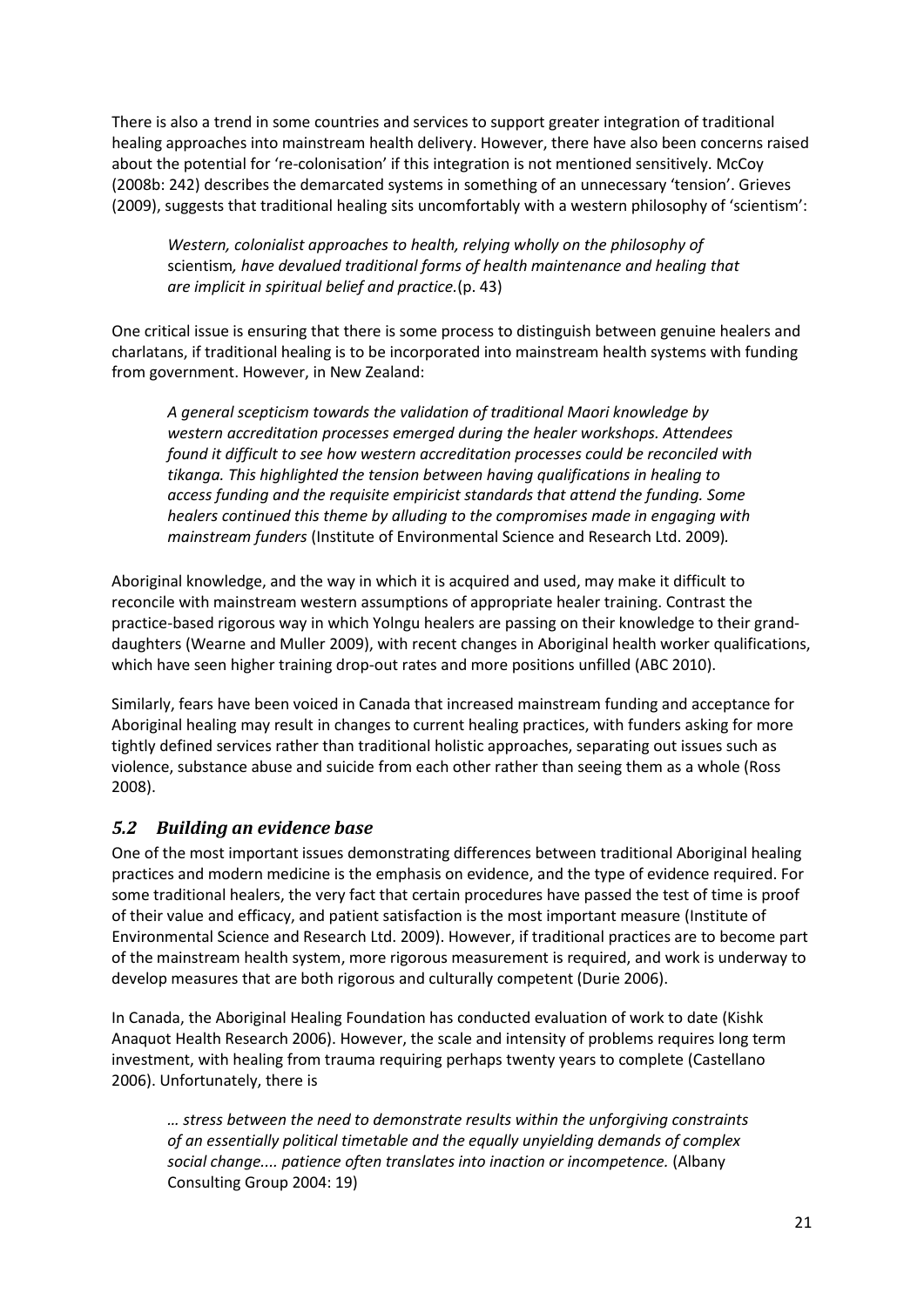Strong and probably bipartisan support is typically needed to commit to such long term programs, giving them the chance to produce rigorous evidence. However, even in the short term, there is evidence that some practices are being informally evaluated by Aboriginal communities themselves as particularly useful. The 'Culture as Treatment' model, for example, 'may be found in various forms from coast to coast [in Canada]. In some cases it appears to have displaced local healing modalities' [\(Lane et al. 2002: 30\)](#page-28-0). The cost-benefits of supporting Aboriginal healing are also beginning to be assessed and documented [\(Castellano 2006\)](#page-25-5).

### *5.3 Proprietary issues*

Finally, there are complex issues noted in the literature relating to cultural and intellectual property issues. With plants, for example, there are fears that bio-medical companies may exploit Aboriginal knowledge and threaten the sustainability of valuable medicinal plants, profiting from them at the expense of traditional healers. However, the 'very fact that traditional remedies have been used successfully for centuries—precisely what should make them invaluable signposts to researchers means that drugs developed from those formulas can't be patented', so that there is in fact little interest from research companies and even government in harnessing medicinal plants identified by traditional healers [\(Elegant 2006\)](#page-26-17).

There are also fears that traditional healing knowledge may be exploited, and that healers may have to give up information which has previously been divulged to very few people, and then only in very specific contexts:

*The need to uphold and protect cultural and intellectual property rights associated with… plants, knowledge, traditions and practice was noted by both healers and stakeholders. Discussions around cultural and intellectual property issues prompted varying reactions during the healer workshops... Some workshop participants focused on the way knowledge might be used, highlighting that knowledge shared about traditional healing would not necessarily be used in line with the values of healers.* [\(Institute of Environmental Science and Research Ltd. 2009: 12\)](#page-27-8)

These issues are also being considered internationally, with one difficulty being the lack of an internationally accepted legal definition of 'traditional knowledge' [\(Institut Federal de la Propriete](#page-27-12)  [Intellectuelle 2010\)](#page-27-12). Currently it appears that developing countries and Aboriginal groups are more interested than developed countries in developing new treaties or instruments to protect 'indigenous genetic resources, traditional knowledge and intellectual property (IP) rights', but international discussions are continuing [\(National Aboriginal Health Organisation/Organisation](#page-29-14)  [nationale de la sante autocthone 2003\)](#page-29-14).

### *5.4 Socio-economic benefit from healing*

From a pragmatic perspective benefits from healing as it is understood in the Aboriginal context, accrue not only to those who are healed but to the broader community. Among the many benefits accruing from healing are the following (see [Aboriginal and Torres Strait Islander Healing Foundation](#page-24-0)  [Development Team 2009;](#page-24-0) [Cripps and McGlade 2008;](#page-26-7) [Kishk Anaquot Health Research 2006;](#page-28-11) [McCoy](#page-28-6)  [2008a;](#page-28-6) [Queensland Centre for Domestic and Family Violence Research 2009;](#page-30-15) [Young 2007\)](#page-32-0):

- Reducing suicide incidence;
- Addressing mental health concerns;
- Alleviating stresses on the health system;
- Improved engagement in education;
- Improved health promotion and awareness among Aboriginal participants;
- Reductions in domestic violence;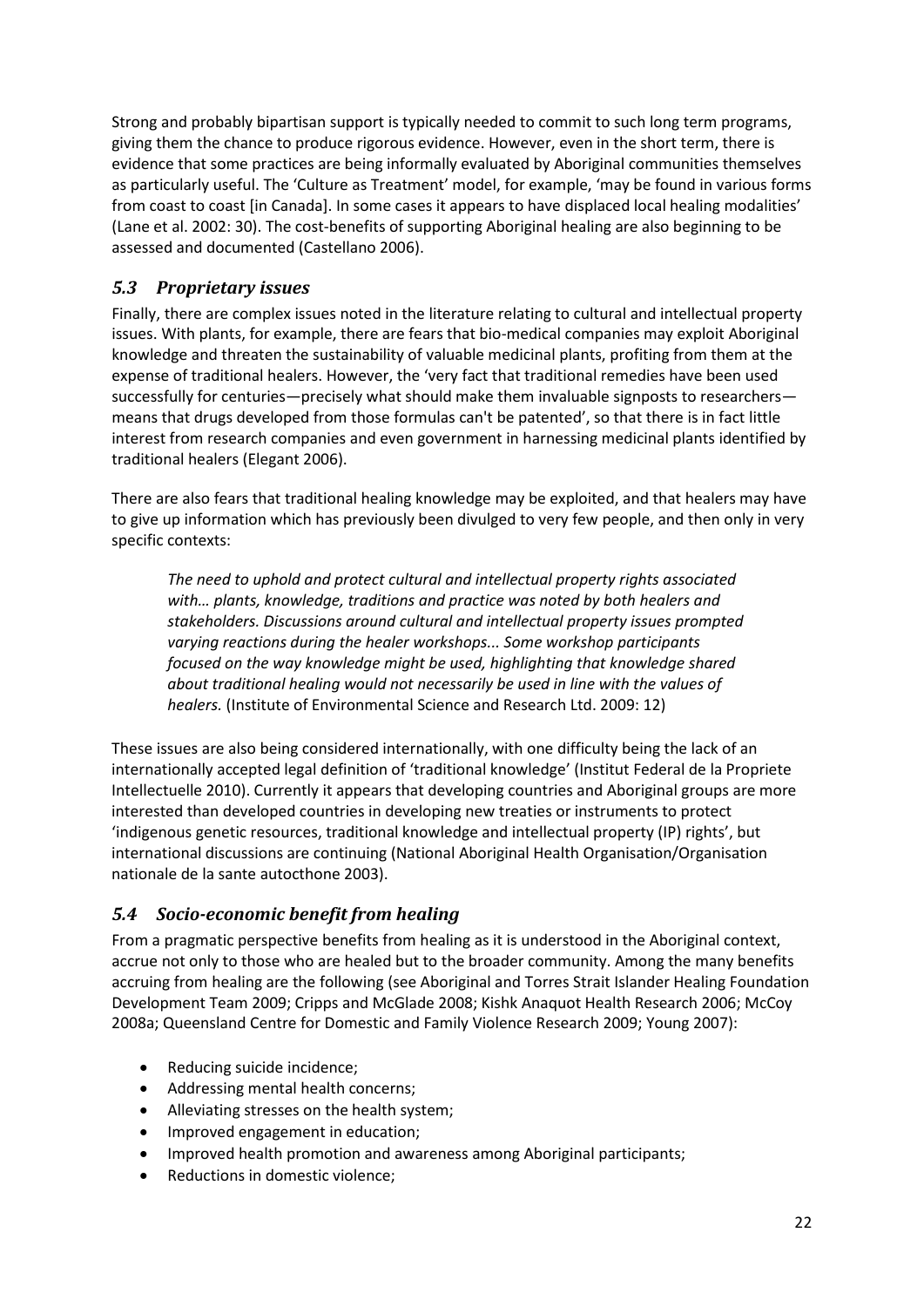- Overcoming the impact of trauma and abuse;
- Social inclusion benefits;
- Improved collaboration between mainstream and Aboriginal services;
- Reduced recidivism rates among criminal offenders;
- Reconciliation;
- Intergenerational learning; and
- Reduced rates of sexual and physical violence.

The economic benefits of the above are seldom articulated in the literature (probably because that is not what healing centres are designed to achieve). However a cost-benefit analysis of the outcomes suggested by the list above would no doubt provide a significant justification for expenditure on Aboriginal healing centres. Examples of these kinds of outcomes are available in the Australian literature. For example. the Rerranytjun Healing Centre at Yirrkala [\(Aboriginal Benefits Foundation](#page-24-2)  [2008\)](#page-24-2) addresses a number of the above issues:

*The Healing Centre's aim is to combine mainstream medicine and Yolngu Indigenous healing knowledge to begin to deal with the epidemic of substance abuse and youth suicide in the region... The program provides a range of counseling (sic) and mental health services as well as to involve youth workers and referrals to further treatment programs, or to job and training programs. The scope of the centre currently falls outside of the services provided by the local hospital and clinic. It helps the carers, the immediate families and those who are currently carrying the unbearable weight of depression and despair that this serial problem inflicts upon a tight knit close Indigenous community.* 

While the quantitative benefit associated with programs such as this may be difficult to assess, it could well be argued that such benefits should be at least be qualitatively demonstrable through good evaluation processes. The evaluation of Akeyulerre on which this literature review was original based, found a number of benefits emerging from activities.

*Akeyulerre is carrying out a range of activities that are highly important to supporting family based Aboriginal health in Alice Springs… Examples of healing through Akeyulerre activities such as counselling, Aboriginal medicine, engagement of the youth, increased engagement and learnings by all generations, increasing pride and increasing cultural guidance were prevalent in the data.* 

*Translating these activities into mainstream 'measurable outcomes' is problematic. From a mainstream perspective, service providers were able to articulate several outcomes that connect to a range of desirable health and social outcomes. The outcomes can certainly be described in terms of improved mental health, engaged processes of education and learning for young people and adults, social inclusion, support for aged care and disability services as well as crime prevention and prevention of substance abuse. Akeyulerre provides a foundation for engaged families that will support them to overcome the effects of trauma, loss of culture and disengagement from social supports.* [\(Arnott et al. 2010: vi\)](#page-25-18)

The above discussion of benefits from healing suggest that in very crude terms at least, the benefits of healing can be translated into understandable concepts for a mainstream audience.

# **6 Conclusions**

In conclusion we return to the three questions posed at the beginning of the paper: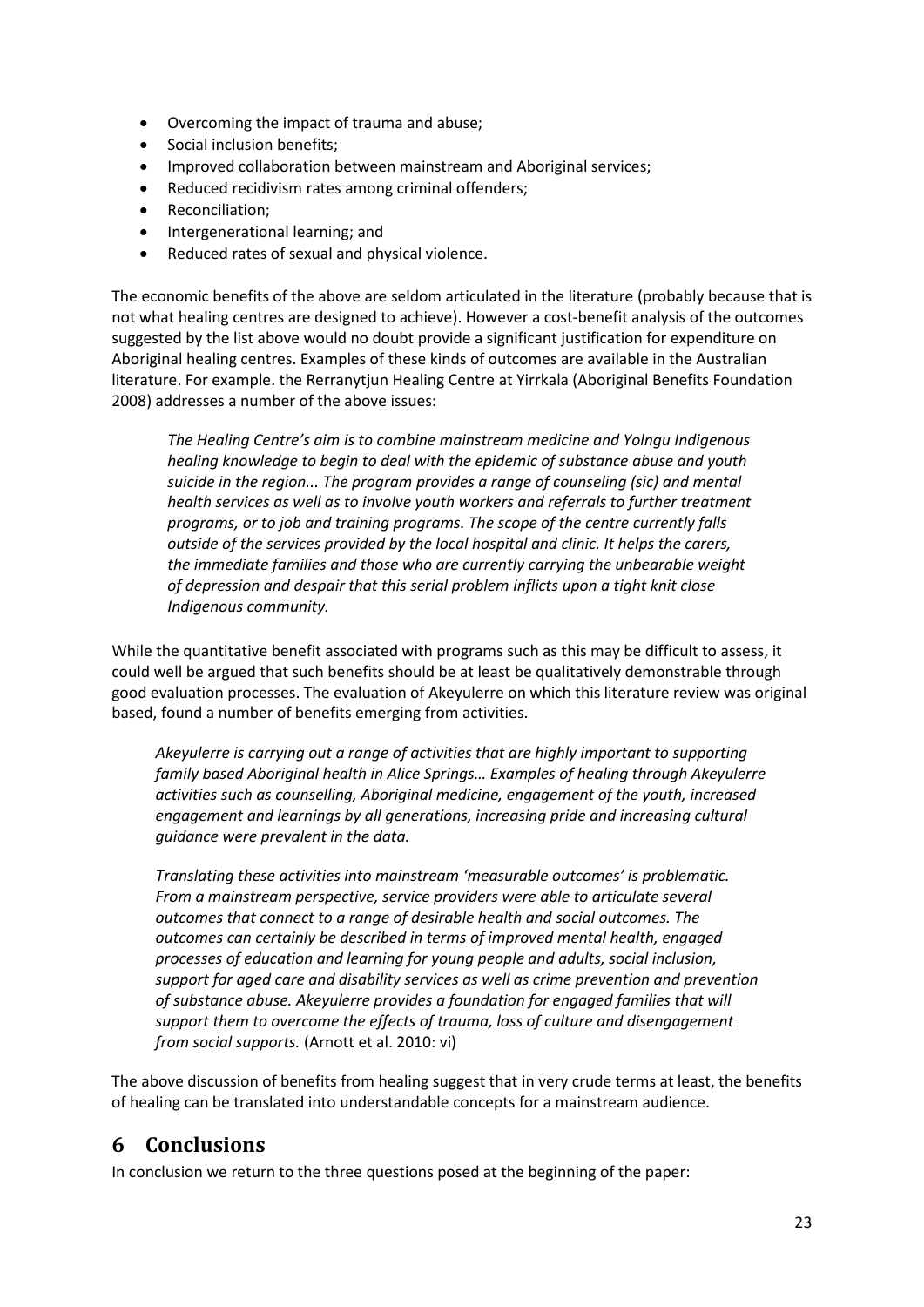- 1. What do indigenous peoples of the world understand the nature of traditional healing to be?
- 2. How does mainstream health service delivery and policy respond to traditional healing approaches?
- 3. What do mainstream service providers understand the outcomes of traditional healing to be?

In relation to the first question, it is evident that despite the plethora of definitions, we can say that traditional healing has only a very loose connection to health as it is understood in the mainstream. It is spiritual, wholistic, often connected to expressions of identity such as land, family and culture.

In terms of the second question, because of the loose connection, health services may have some difficulty responding to or working with traditional healing. It should be noted that traditional healing processes are not 'services' like mainstream services. They are quite separate from usual referral processes and networks that make mainstream health organisations work well. In the context of health Traditional Knowledge is not like western knowledge. It cannot be used in the same way that human capital is understood. For the reasons outlined above, health policy-makers have difficulty engaging with traditional healing approaches. The issues related to 'service delivery', intellectual property, and bureaucratic systems do not fit well with the way that traditional healing works. Nevertheless, there is a place in public policy for traditional healing—it needs to be supportive rather than dismissive. It needs to respect and value the knowledge for what it is regardless of whether it can be understood in mainstream terms.

If, as is suggested here, mainstream services and funders find it difficult to grasp the concepts and understand the practice of traditional healing, how then can the outcomes be understood by those services and funders? While those engaging in healing would not describe the outcomes this way, there are points of connection with a mainstream understanding of outcomes. These points of connection relate directly to the social inclusion agenda, education, health and well-being, crime prevention, family function and any number of other categorisations. Some of these outcomes are nigh on impossible to measure with numbers. They can however be described qualitatively and can be understood in terms of the impact they have.

# **7 References**

- <span id="page-24-4"></span>ABC 2010, 5 March 2010. "Urgent need for more Indigenous health workers." *Stateline NT*, Retreived January 2011, fro[m http://www.abc.net.au/news/video/2010/03/05/2838237.htm.](http://www.abc.net.au/news/video/2010/03/05/2838237.htm)
- <span id="page-24-0"></span>Aboriginal and Torres Strait Islander Healing Foundation Development Team 2009. *Voices from the campfires: Establishing the Aboriginal and Torres Strait Islander Healing Foundation*  Retrieved February 2010 from

[http://www.fahcsia.gov.au/sa/indigenous/pubs/healing/voices\\_campfire/Documents/Healin](http://www.fahcsia.gov.au/sa/indigenous/pubs/healing/voices_campfire/Documents/HealingFoundationReport.pdf) [gFoundationReport.pdf.](http://www.fahcsia.gov.au/sa/indigenous/pubs/healing/voices_campfire/Documents/HealingFoundationReport.pdf)

- <span id="page-24-2"></span>Aboriginal Benefits Foundation 2008. "THE RERRANYTJUN HEALING CENTRE AT YIRRKALA ", Retrieved February 2010, from [http://www.aboriginal.org.au/healing.htm.](http://www.aboriginal.org.au/healing.htm)
- <span id="page-24-1"></span>Aboriginal Healing and Wellness Strategy Management 2003. *Aboriginal Healing and Wellness Strategy: Annual Report 2002-*

*2003*[http://www.ahwsontario.ca/publications/AHWS\\_AR\\_2002-03.pdf.](http://www.ahwsontario.ca/publications/AHWS_AR_2002-03.pdf)

<span id="page-24-3"></span>Aboriginal Healing Foundation 2008. *Active Funding Grants [as at February 2008]*.Retrieved 2 March 2010 from [http://www.ahf.ca/funded-projects.](http://www.ahf.ca/funded-projects)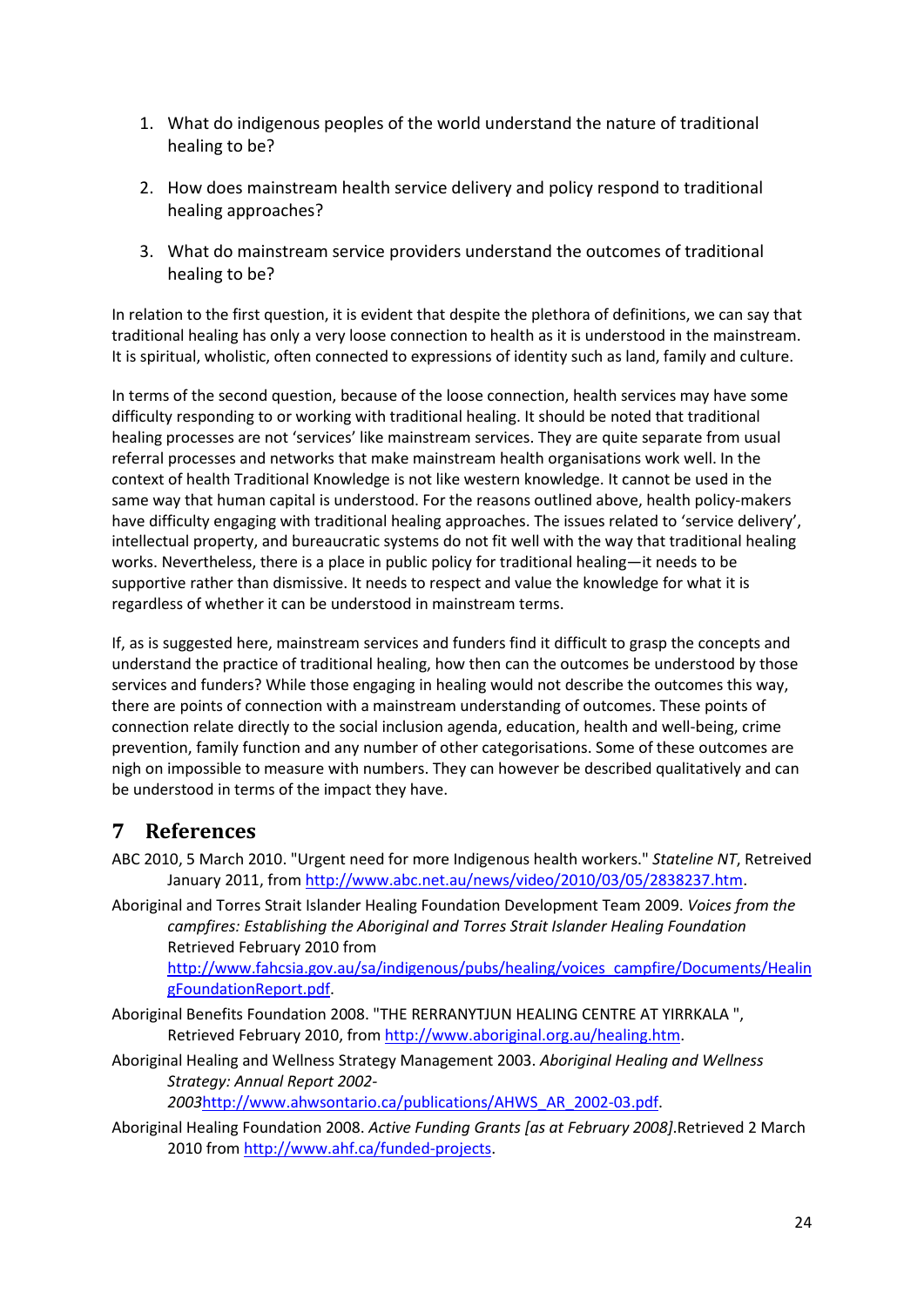- <span id="page-25-14"></span>Aboriginal Health and Wellness Strategy Ontario 2003. *Aboriginal Health and Wellness Strategy Annual Report 2002-2003*[http://www.ahwsontario.ca/publications/AHWS\\_AR\\_2002-03.pdf.](http://www.ahwsontario.ca/publications/AHWS_AR_2002-03.pdf)
- <span id="page-25-3"></span>Absolon, K. and Willett, C. 2004. "Aboriginal research: Berry Picking and Hunting in the 21st Century." *First Peoples Child & Family Review* **1**(1): 5-17.
- <span id="page-25-4"></span>Adelson, N. and Lipinski, A. 2008. The Community Youth Initiative Project. *Aboriginal Healing in Canada: Studies in Therapeutic Meaning and Practice*. Ed. J. B. Waldram. Ottawa, Aboriginal Healing Foundation**:** 9 - 30.
- <span id="page-25-12"></span>African Medical and Research Foundation 2010. "Traditional healers, South Africa." Retrieved February 2010, from [http://www.amref.org/what-we-do/traditional-healers-south-africa/.](http://www.amref.org/what-we-do/traditional-healers-south-africa/)
- <span id="page-25-2"></span>Akeyulerre Inc. 2010. *Strategic Business Plan: 2010-2013*, Provided in confidence.
- <span id="page-25-17"></span>Albany Consulting Group 2004. *Council of Australian Governments Indigenous coordination trials evaluation strategy: Final report*, Council of Australian Governments. Canberr[ahttp://catalogue.nla.gov.au/Record/4595975.](http://catalogue.nla.gov.au/Record/4595975)
- <span id="page-25-0"></span>Arbon, V., Arnott, A., Ayre, M., Blohm, R., Grenfell, M., Purdon, A., Vemuri, R. and Wearne, G. 2003. *Negotiating Work: Indigenous Labour Market Report and Development Plan*, Centre for Teaching and Learning in Diverse Educational Contexts. Darwin, Retrieved November 2008 from [http://www.cdu.edu.au/ehs/lrg/230402ILMcomplete.pdf.](http://www.cdu.edu.au/ehs/lrg/230402ILMcomplete.pdf)
- <span id="page-25-6"></span>Archibald, L. 2006. *Decolonization and Healing: Indigenous Experiences in the United States, New Zealand, Australia and Greenland*. Ottawa.
- <span id="page-25-18"></span>Arnott, A., Guenther, J., Davis, V., Foster, D. and Cummings, E. 2010. *Evaluation of the Akeyulerre Healing Centre*, Charles Darwin University,, Social Partnerships in Learning (SPiL) Consortium, Report to the NT Department of Health and Families. Darwin.
- <span id="page-25-7"></span>Atkinson, J. 2002. *Trauma trails, recreating song lines: The transgenerational effects of trauma in Indigenous Australia*, North Melbourne, Spinifex Press.
- <span id="page-25-16"></span>Australian Health Ministers' Advisory Council. Standing Committee on Aboriginal and Torres Strait Islander Health Working Party 2004. *AHMAC Cultural Respect Framework for Aboriginal and Torres Strait Islander Health 2004-2009*, (Comprising the Northern Territory, Queensland and South Australia), Retrieved March 2010 from [http://www.health.vic.gov.au/\\_\\_data/assets/pdf\\_file/0019/270154/cultural-respect](http://www.health.vic.gov.au/__data/assets/pdf_file/0019/270154/cultural-respect-framework.pdf)[framework.pdf.](http://www.health.vic.gov.au/__data/assets/pdf_file/0019/270154/cultural-respect-framework.pdf)
- <span id="page-25-13"></span>Beadman, B. 2009. *A Working Future, Territory Growth Towns*. 4th Indigenous Economic Development Forum, Alice Springs. 6-7 October 2009, Retrieved March 2010 from [http://www.nt.gov.au/d/iedforum/Content/File/BobBeadmanSpeakerNotes.pdf.](http://www.nt.gov.au/d/iedforum/Content/File/BobBeadmanSpeakerNotes.pdf)
- <span id="page-25-11"></span>Belfrage, M. 2007. "Why "culturally safe" health care? ." *Med J Aust* **186**(10): 537-538.
- <span id="page-25-1"></span>Blagg, H. 2008. *Crime, Aboriginality and the Decolonization of Justice*, Leichardt, NSW, Hawkins Press.
- <span id="page-25-15"></span>Brown, I. 2003. *Mental Health Programs and Projects*. *In Touch* **26**. 22 - 35 [http://www.niichro.com/mental%20health/men\\_6.html.](http://www.niichro.com/mental%20health/men_6.html)
- <span id="page-25-9"></span>Bushie, B. 2008. "Reflections on Community Holistic Circle Healing (CHCH)." Retrieved 24 February 2010, 2010, from [http://www.csc-scc.gc.ca/text/prgrm/chap/faith/autoch/6-eng.shtml.](http://www.csc-scc.gc.ca/text/prgrm/chap/faith/autoch/6-eng.shtml)
- <span id="page-25-5"></span>Castellano, M. B. 2006. *Final Report of the Aboriginal Healing Foundation: A Healing Journey: Reclaiming Wellness*. Ottawa.
- <span id="page-25-8"></span>Centre for Suicide Prevention 2003. *Suicide Among Canada's Aboriginal Peoples*. *SIEC Alert* **52** [http://www.suicideinfo.ca/csp/assets/alert52.pdf.](http://www.suicideinfo.ca/csp/assets/alert52.pdf)
- <span id="page-25-10"></span>Centro Hamichicuy de Crecimiento Personal y Aplicacion de la Medicina Tradicional Amazonica n.d. "Presentación / Centro Hampichicuy." Retrieved February 2010, from [http://www.hampichicuy.com/presentacion.html.](http://www.hampichicuy.com/presentacion.html)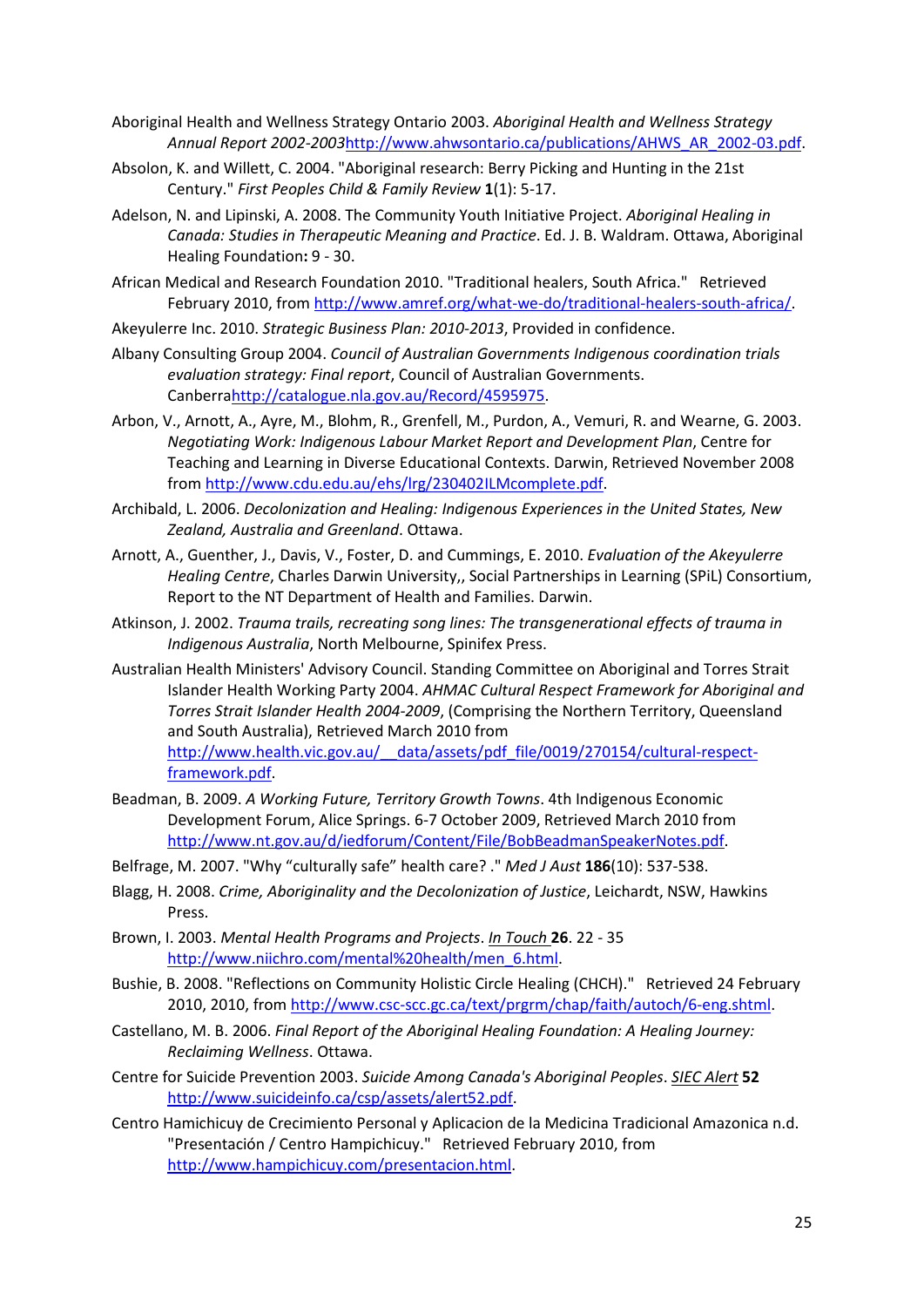- <span id="page-26-4"></span>Chandler, M. J. and Lalonde, C. E. 2006. Transferring Whose Knowledge? Exchanging Whose Best Practices?: On Knowing About Indigenous Knowledge and Aboriginal Suicide. *Aboriginal Policy Research*. Ed. D. B. J. W. (Eds.). London, Ontaro, Althouse Press.
- <span id="page-26-0"></span>Chansonneuve, D. 2005. *Reclaiming Connections: Understanding Residential School Trauma Among Aboriginal People*. Ottawa.
- <span id="page-26-1"></span>Correctional Service of Canada 2008. "Aboriginal Spirituality: Healing Based in a Different Way of Knowing." fro[m http://www.csc-scc.gc.ca/text/prgrm/chap/faith/autoch/8-eng.shtml.](http://www.csc-scc.gc.ca/text/prgrm/chap/faith/autoch/8-eng.shtml)
- <span id="page-26-11"></span>Council of Australian Governments 2009. *National Partnership Agreement on Remote Indigenous Housing*, Retrieved March 2010 from [http://www.coag.gov.au/intergov\\_agreements/federal\\_financial\\_relations/docs/national\\_p](http://www.coag.gov.au/intergov_agreements/federal_financial_relations/docs/national_partnership/national_partnership_on_remote_indigenous_housing.rtf) [artnership/national\\_partnership\\_on\\_remote\\_indigenous\\_housing.rtf.](http://www.coag.gov.au/intergov_agreements/federal_financial_relations/docs/national_partnership/national_partnership_on_remote_indigenous_housing.rtf)
- <span id="page-26-7"></span>Cripps, K. and McGlade, H. 2008. "Indigenous family violence and sexual abuse: considering pathways forward." *Journal of Family Studies* **14**(2).
- <span id="page-26-2"></span>Csordas, T. J. 2000. "The Navajo Healing Project." *Medical Anthropology Quarterly* **14**(4): 463-475
- <span id="page-26-15"></span>Cunningham, C. and Stanley, F. 2003. "Indigenous by definition, experience, or world view: Links between people, their land, and culture need to be acknowledged." *BMJ* **327**(7412): 403– 404.
- <span id="page-26-8"></span>Department of Education, Employment and Workplace Relations, 2009. *Labour Market Assistance Outcomes: Year ending June 2009*, Retrieved March 2010 from [http://www.workplace.gov.au/NR/rdonlyres/C10D83A3-9B5E-45F0-814E-](http://www.workplace.gov.au/NR/rdonlyres/C10D83A3-9B5E-45F0-814E-1604CDCD3E32/0/June09LMAO.pdf)[1604CDCD3E32/0/June09LMAO.pdf.](http://www.workplace.gov.au/NR/rdonlyres/C10D83A3-9B5E-45F0-814E-1604CDCD3E32/0/June09LMAO.pdf)
- <span id="page-26-9"></span>Desert Knowledge Australia n.d. "Desert Peoples Centre." Retrieved March 2010, from [http://www.desertknowledge.com.au/dka/index.cfm?attributes.fuseaction=pre\\_dpc.](http://www.desertknowledge.com.au/dka/index.cfm?attributes.fuseaction=pre_dpc)
- <span id="page-26-12"></span>Devanesen, D. 2000. *Traditional Aboriginal Medicine Practice in the Northern Territory*. International Symposium on Traditional Medicine, Awaji Island, Japan.http://www.maningrida.com/mac/bwc/documents/traditional\_aboriginal\_medicine [practice.pdf.](http://www.maningrida.com/mac/bwc/documents/traditional_aboriginal_medicine_practice.pdf)
- <span id="page-26-5"></span>Dobson, V. 2007. *Arelhe-Kenhe Merrethene: Arrernte Traditional Healing*, Alice Springs, IAD Press.
- <span id="page-26-13"></span>Dunlop, S. 1988. *All that rama rama mob: Aboriginal disturbed behaviour in Central Australia*, Alice Springs, Central Australian Aboriginal Congress.
- <span id="page-26-10"></span>Durie, M. 2003. "Providing health services to indigenous peoples: A combination of conventional services and indigenous programmes is needed." *BMJ* **327**(7412): 408–409.
- <span id="page-26-16"></span>Durie, M. 2006. *Measuring Māori Wellbeing*. New Zealand Treasury Guest Lecture Series, Wellington, NZ[.http://www.treasury.govt.nz/publications/media](http://www.treasury.govt.nz/publications/media-speeches/guestlectures/pdfs/tgls-durie.pdf)[speeches/guestlectures/pdfs/tgls-durie.pdf.](http://www.treasury.govt.nz/publications/media-speeches/guestlectures/pdfs/tgls-durie.pdf)
- <span id="page-26-3"></span>Eckersley, R. M. 2007. "Culture, spirituality, religion and health: looking at the big picture " *Med J Aust 2007* **186**(10 (Supplement)): S45-S46.
- <span id="page-26-14"></span>Effective Change Pty Ltd 2007. *Positioning Aboriginal Services for the Future*[http://www.health.vic.gov.au/\\_\\_data/assets/pdf\\_file/0005/270986/posfuturereport.](http://www.health.vic.gov.au/__data/assets/pdf_file/0005/270986/posfuturereport.pdf) [pdf.](http://www.health.vic.gov.au/__data/assets/pdf_file/0005/270986/posfuturereport.pdf)
- <span id="page-26-17"></span>Elegant, S. 2006. *The Science of Asian Medicine: In from the Cold*. *Time Asia*,Retrieved Februrary 2010 from [http://www.time.com/time/asia/features/asian\\_medicine/cover2.html.](http://www.time.com/time/asia/features/asian_medicine/cover2.html)
- <span id="page-26-6"></span>Finke, B. 2009. *The SCF NUKA Model: Customer-Owned, Customer-Driven Healthcare Facility Design – Primary Care*. Indian Health Summit, Denver. July 200[9http://conferences.thehillgroup.com/healthsummit/Documents/Day2\\_Presentations/B](http://conferences.thehillgroup.com/healthsummit/Documents/Day2_Presentations/Better%20Facilities%20&%20Better%20Care%20Principles%20of%20Facility%20Design_Bruce%20Finke.pdf) [etter%20Facilities%20&%20Better%20Care%20Principles%20of%20Facility%20Design\\_Bruce](http://conferences.thehillgroup.com/healthsummit/Documents/Day2_Presentations/Better%20Facilities%20&%20Better%20Care%20Principles%20of%20Facility%20Design_Bruce%20Finke.pdf) [%20Finke.pdf.](http://conferences.thehillgroup.com/healthsummit/Documents/Day2_Presentations/Better%20Facilities%20&%20Better%20Care%20Principles%20of%20Facility%20Design_Bruce%20Finke.pdf)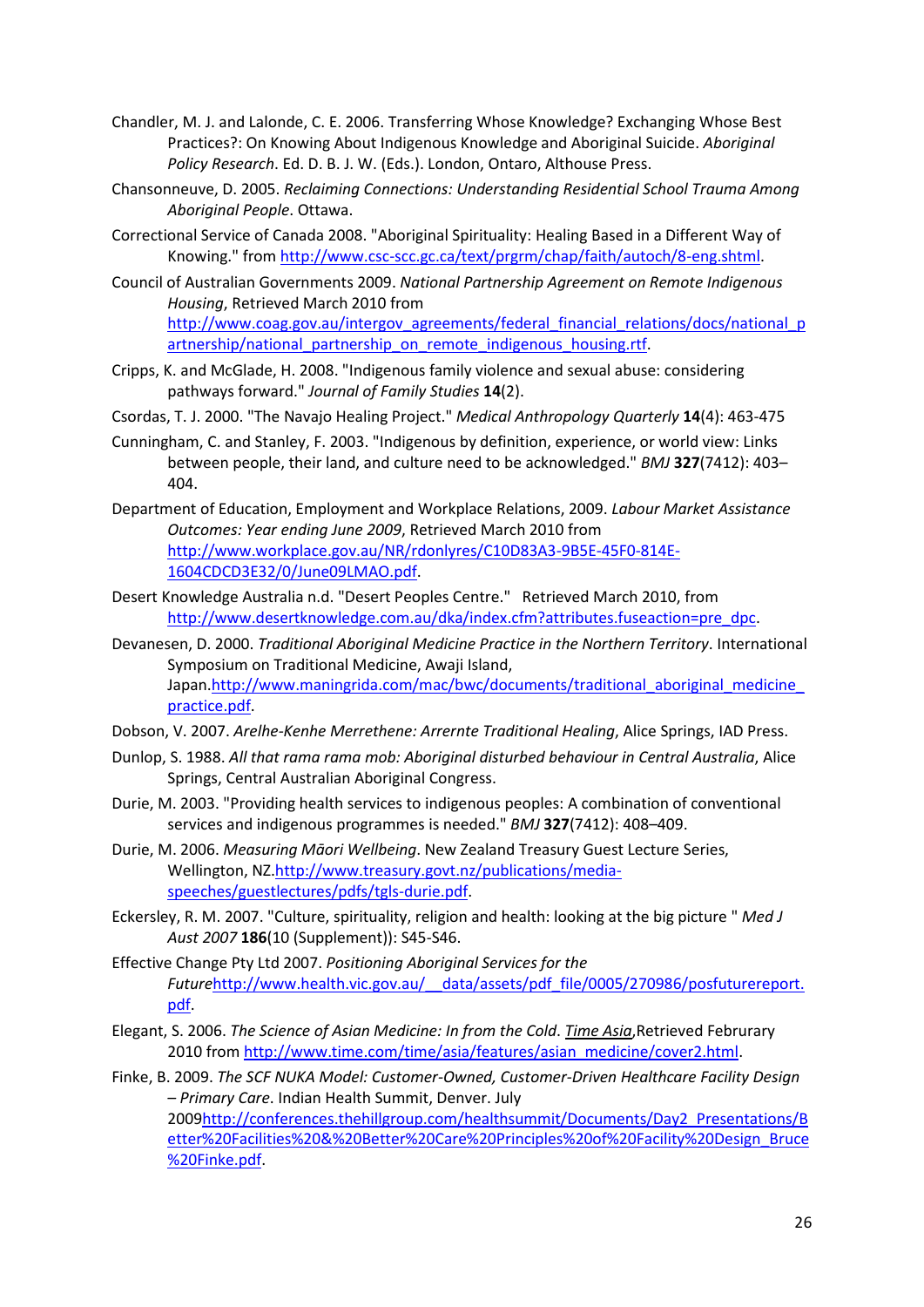- <span id="page-27-2"></span>Fiske, J.-A. 2008. Making the Intangible Manifest: Healing Practices of the Qul-Aun Trauma Program. *Aboriginal Healing in Canada: Studies in Therapeutic Meaning and Practice*. Ed. J. B. Waldram. Ottawa, Aboriginal Healing Foundation**:** 31 - 92.
- <span id="page-27-3"></span>Fletcher, C. and Denham, A. 2008. Moving Towards Healing: A Nunavut Case Study. *Aboriginal Healing in Canada: Studies in Therapeutic Meaning and Practice*. Ed. J. B. Waldram. Ottawa, Aboriginal Healing Foundation**:** 93 - 130.
- <span id="page-27-9"></span>Ganesharajah, C. 2009. *Indigenous Health and Wellbeing: The Importance of Country* Native Title Research Report.
- Report No. 1/2009 April 2009, Australian Institute of Aboriginal and Torres Strait Islander Studies Canberra, Retrieved April 2010 from [http://www.aiatsis.gov.au/ntru/docs/researchthemes/ntlw/ecology/GanesharajahHealth.pd](http://www.aiatsis.gov.au/ntru/docs/researchthemes/ntlw/ecology/GanesharajahHealth.pdf) [f.](http://www.aiatsis.gov.au/ntru/docs/researchthemes/ntlw/ecology/GanesharajahHealth.pdf)
- <span id="page-27-7"></span>Gone, J. P. 2008. The Pisimweyapiy Counselling Centre: Paving the Red Road to Wellness in Northern Manitoba. *Aboriginal Healing in Canada: Studies in Therapeutic Meaning and Practice*. Ed. J. B. Waldram. Ottawa, Aboriginal Healing Foundation**:** 131 - 204.
- <span id="page-27-11"></span>Grieves, V. 2009. *Aboriginal spirituality: Aboriginal philosophy, the basis of Aboriginal social and emotional wellbeing*. Discussion Paper Series. No. 9, December 2009, Cooperative Research Centre for Aboriginal Health. Darwin, Retrieved April 2010 from [http://www.crcah.org.au/publications/downloads/DP9-Aboriginal-Spirituality.pdf.](http://www.crcah.org.au/publications/downloads/DP9-Aboriginal-Spirituality.pdf)
- <span id="page-27-10"></span>Health Council of Canada 2005. *The health status of Canada's First Nations, Metis, and Inuit people — a background paper to accompany "Health Care Renewal in Canada: Accelerating Change"*.

Toront[ohttp://healthcouncilcanada.ca/docs/papers/2005/BkgrdHealthyCdnsENG.pdf.](http://healthcouncilcanada.ca/docs/papers/2005/BkgrdHealthyCdnsENG.pdf)

- <span id="page-27-4"></span>Hewson, M. G. 1998. "Traditional Healers in Southern Africa." *Annals of Internal Medicine* **128**(12 Part 1): 1029-1034.
- <span id="page-27-0"></span>Higgins, J. and Butler, N. 2007. *Indigenous responses to child protection issues*. Promising Practices in Out-of-Home Care for Aboriginal and Torres Strait Islander Carers, Children and Young People (booklet 4), Australian Institute of Family Studies. Melbourne, Retrieved May 2008 from [http://www.aifs.gov.au/nch/pubs/reports/promisingpractices/booklets/menu.html.](http://www.aifs.gov.au/nch/pubs/reports/promisingpractices/booklets/menu.html)
- <span id="page-27-1"></span>Hodgkinson, J. and Hodgkinson, J. 2008. *Indigenous Knowledge: Caring for Culture and Country*, Dare to lead, Retrieved December 2008 from [http://www.daretolead.edu.au/servlet/Web?s=169694&action=downloadResource&resourc](http://www.daretolead.edu.au/servlet/Web?s=169694&action=downloadResource&resourceID=464409595) [eID=464409595.](http://www.daretolead.edu.au/servlet/Web?s=169694&action=downloadResource&resourceID=464409595)
- <span id="page-27-5"></span>Horn, M. 2008. *Rethinking employment assistance to strengthen social and economic participation*. The 2008 Economic & Social Outlook Conference, Melbourne. 27 March 2008, Retrieved March 2010 from

[http://www.melbourneinstitute.com/conf2008/Presentations/Session%204B/Horn,%20Mic](http://www.melbourneinstitute.com/conf2008/Presentations/Session%204B/Horn,%20Michael.pdf) [hael.pdf.](http://www.melbourneinstitute.com/conf2008/Presentations/Session%204B/Horn,%20Michael.pdf)

<span id="page-27-6"></span>Inquiry into Response by Government Agencies to Complaints of Family Violence and Child Abuse in Aboriginal Communities 2002. *Putting the picture together*, Department of Premier and Cabinet,.

Pert[hhttp://search.informit.com.au/documentSummary;dn=889090263303775;res=IELHSS.](http://search.informit.com.au/documentSummary;dn=889090263303775;res=IELHSS)

- <span id="page-27-12"></span>Institut Federal de la Propriete Intellectuelle 2010. "Informations juridiques: Biodiversité." from https:/[/www.ige.ch/fr/infos-juridiques/questions-frequentes/biodiversite.html.](http://www.ige.ch/fr/infos-juridiques/questions-frequentes/biodiversite.html)
- <span id="page-27-8"></span>Institute of Environmental Science and Research Ltd. 2009. *The Future of Rongoā Māori: Wellbeing and Sustainability*, Wellington: Institute of Environmental Science and Research Ltd[.http://www.moh.govt.nz/moh.nsf/indexmh/future-of-rongoa-maori-mar09?Open.](http://www.moh.govt.nz/moh.nsf/indexmh/future-of-rongoa-maori-mar09?Open)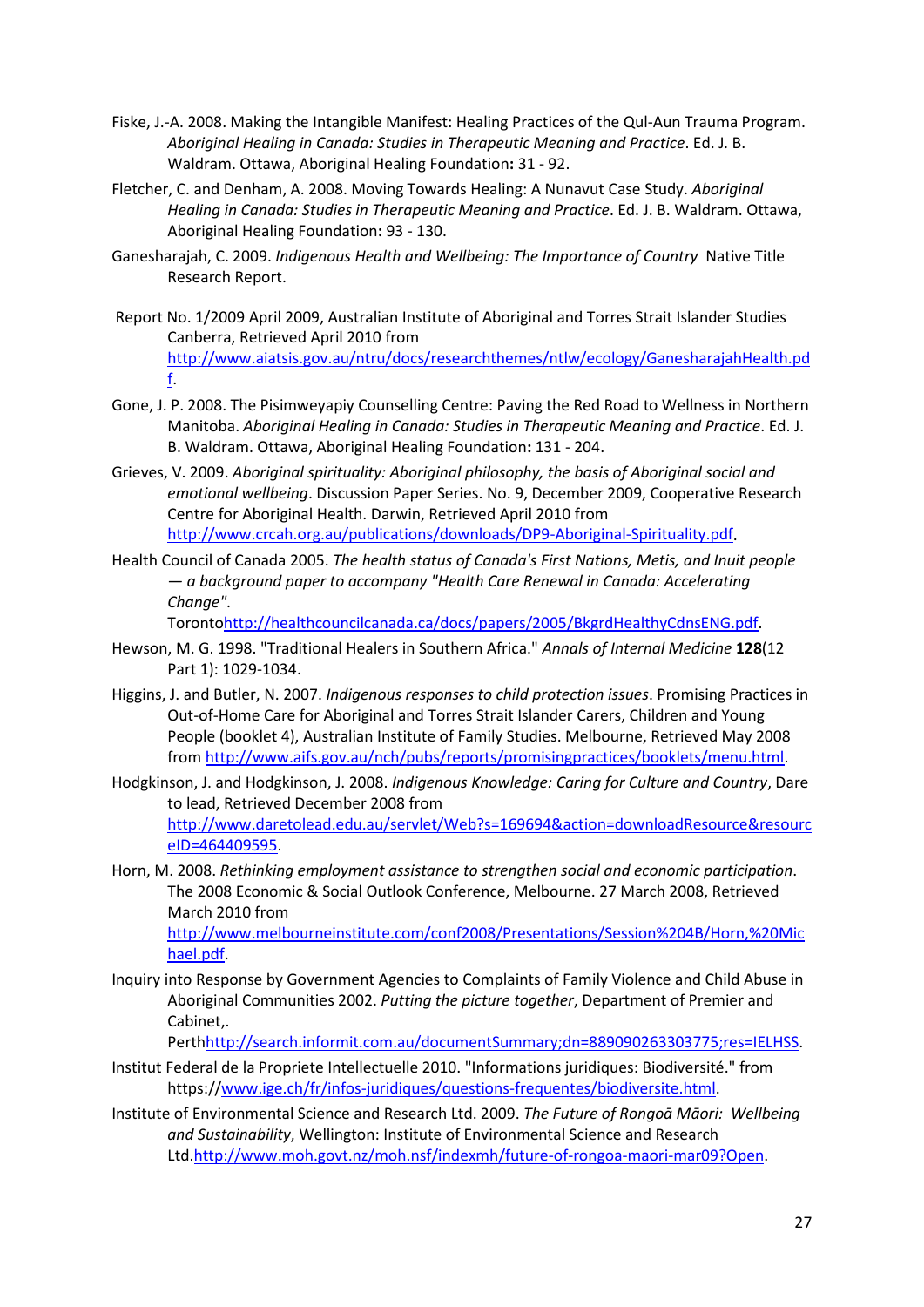- <span id="page-28-13"></span>Interpreter, S. 2009. *Da'ada' means more than mealtime: partnering with traditional practitioners to create a culturally specific food guide*. Indian Health Summit, Denver. July 200[9http://conferences.thehillgroup.com/healthsummit/Documents/Day2\\_Presentations/T](http://conferences.thehillgroup.com/healthsummit/Documents/Day2_Presentations/Traditional%20Medicine%20in%20the%20Indian%20Health%20System_Samantha%20Interpreter.pdf) [raditional%20Medicine%20in%20the%20Indian%20Health%20System\\_Samantha%20Interpr](http://conferences.thehillgroup.com/healthsummit/Documents/Day2_Presentations/Traditional%20Medicine%20in%20the%20Indian%20Health%20System_Samantha%20Interpreter.pdf) [eter.pdf.](http://conferences.thehillgroup.com/healthsummit/Documents/Day2_Presentations/Traditional%20Medicine%20in%20the%20Indian%20Health%20System_Samantha%20Interpreter.pdf)
- <span id="page-28-10"></span>Iris, M. 1998. *Life in Balance*. *Park Ridge Center Bulletin*, Park Ridge Center [http://www.parkridgecenter.org/Page126.html.](http://www.parkridgecenter.org/Page126.html)
- <span id="page-28-2"></span>Janke, T. and Quiggin, R. 2005. *Indigenous cultural and intellectual property and customary law*. Aboriginal Customary Laws Publications. Background Paper 12, Retrieved September 2006 from [http://www.lrc.justice.wa.gov.au/Aboriginal/BackgroundPapers/ACL-BPindex.htm.](http://www.lrc.justice.wa.gov.au/Aboriginal/BackgroundPapers/ACL-BPindex.htm)
- <span id="page-28-11"></span>Kishk Anaquot Health Research 2006. *Final Report of the Aboriginal Healing Foundation: Measuring Progress: Program Evaluation*. Ottawa.
- <span id="page-28-8"></span>Koenig, H. G. 2007. "Religion, spirituality and medicine in Australia: research and clinical practice " *Med J Aust 2007; 186 (10 Suppl): S45-S46* **186**(10 Supplement).
- <span id="page-28-14"></span>Lamphere, L. 2000. "Comments on the Navajo Healing Project." *Medical Anthroplogy Quarterly* **14**(4): 598-602.
- <span id="page-28-0"></span>Lane, P. J., Bopp, M., Bopp, J. and Norris, J. 2002. *Mapping the healing journey : the final report of a First Nation research project on healing in Canadian Aboriginal communities*. Aboriginal peoples collection ; APC 21 C[A http://www.fourworlds.ca/pdfs/Mapping.pdf.](http://www.fourworlds.ca/pdfs/Mapping.pdf)
- <span id="page-28-15"></span>Lavallee, L. F. 2007. *Nurturing the Spirit of Urban Aboriginal Adults: Symbolic Reflection of Experiences with Cultural and Recreation Programs*, April 2007, Wellesley Institute.
- <span id="page-28-16"></span>Lawson, K. A., Armstrong, R. M. and Weyden, M. B. V. D. 2007. "Training Indigenous doctors for Australia: shooting for goal." *Med J Aust* **186**(10): 547-550.
- <span id="page-28-5"></span>López, G. A. and Tascón, L. Y. 2003. "La concepción de la curación Chamánica entre los indígenas Embera de Colombia: un proceso de comunicación socio-cultural y fisiológico." *Investigación y educación en enfermería* **21**(2): 60-78.
- <span id="page-28-3"></span>Macfarlane, A. H., Glynn, T., Grace, W., Penetito, W. and Bateman, S. 2008. "Indigenous epistemology in a national curriculum framework?" *Ethnicities* **8**(1): 102-126.
- <span id="page-28-7"></span>Mackean, T. 2009. "A healed and healthy country: understanding healing for Indigenous Australians." *MJA* **190**(10): 522-523.
- <span id="page-28-17"></span>Mackean, T., Mokak, R., Carmichael, A., Phillips, G. L., Prideaux, D. and Walters, T. R. 2007. "Reform in Australian medical schools: a collaborative approach to realising Indigenous health potential " *Med J Aust 2007* **186**(10): 544-546.
- <span id="page-28-12"></span>Madamombe, I. 2006. "L'action des guérisseurs traditionnels: Soigner les patients exclus de la médecine moderne." *Afrique Renouveau* **19**(4): 10.
- <span id="page-28-9"></span>Mamisarvik Healing Centre 2010. "MAMISARVIK HEALING CENTRE." Retrieved 26 February 2010, 2010, from [http://www.ontarioinuit.ca/html/addictions.htm.](http://www.ontarioinuit.ca/html/addictions.htm)
- <span id="page-28-4"></span>Martin, D. 2003. *Rethinking the design of indigenous organisations: The need for strategic engagement*. Discussion Paper. No. 248/2003, Centre for Aboriginal Economic Policy Research. Canberra, Retrieved April 2010 from [http://www.anu.edu.au/caepr/Publications/DP/2003\\_DP248.pdf.](http://www.anu.edu.au/caepr/Publications/DP/2003_DP248.pdf)
- <span id="page-28-6"></span>McCoy, B. 2008a. *Holding Men: Kanyirninpa and the health of Aboriginal men*, Canberra, Aboriginal Studies Press.
- <span id="page-28-18"></span>McCoy, B. F. 2008b. "Outside the Ward and Clinic: Healing the Aboriginal Body." *Journal of Contemporary Ethnography* **37**(2): 226-245.
- <span id="page-28-1"></span>McGill Medicine Aboriginal Health Research Team 2010. "Healing." from [http://www.mcgill.ca/amh/healing/.](http://www.mcgill.ca/amh/healing/)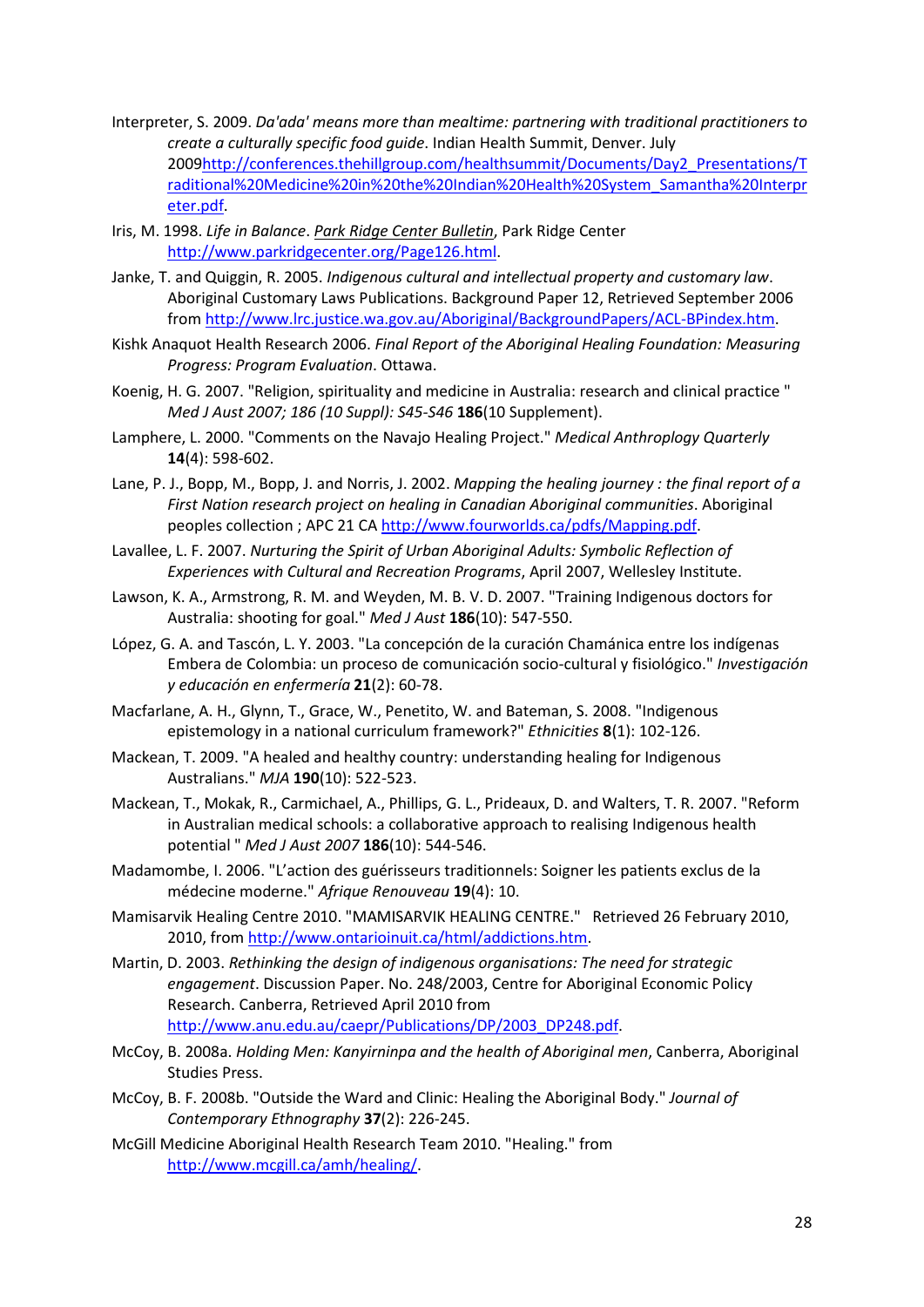<span id="page-29-1"></span>Memmott, P., Chambers, C., Carrol, G. and Thomson, L. 2006. "Good Practice in Indigenous Family Violence Prevention - Designing and Evaluating Successful Programs." Retrieved December 2006, from

[http://www.austdvclearinghouse.unsw.edu.au/Word%20Files/Issues\\_Paper\\_11.doc.](http://www.austdvclearinghouse.unsw.edu.au/Word%20Files/Issues_Paper_11.doc)

- <span id="page-29-11"></span>Mitchell, E. 1998. *Traditional Health and Diabetes*. *In Touch* **9** [http://www.niichro.com/2004/pdf/INtouch/in-touch-vol-09-\(02\).pdf.](http://www.niichro.com/2004/pdf/INtouch/in-touch-vol-09-(02).pdf)
- <span id="page-29-6"></span>Moran, H. and Fitzpatrick, S. 2008. *Healing For The Stolen Generations: Document prepared in Response to the National Indigenous Healing Forum*. Canberr[ahttp://www.nsdc.org.au/images/stories/files/healing\\_stolen\\_generations\\_sept\\_20](http://www.nsdc.org.au/images/stories/files/healing_stolen_generations_sept_2008%5B3%5D.pdf) [08%5B3%5D.pdf.](http://www.nsdc.org.au/images/stories/files/healing_stolen_generations_sept_2008%5B3%5D.pdf)
- <span id="page-29-9"></span>Mussell, W. 2005. *Warrior-Caregivers: Understanding the Challenges and Healing of First Nations Men*. Ottawa.
- <span id="page-29-3"></span>Nakata, M. 2002. "Indigenous Knowledge and the Cultural Interface: underlying issues at the intersection of knowledge and information systems." *IFLA Journal* **28**(5-6): 281-291.
- <span id="page-29-0"></span>Nakata, M., Byrne, A., Nakata, V. and Gardiner, G. 2005. Indigenous Knowledge, the Library and Information Service Sector, and Protocols. *Australian Indigenous Knowledge and Libraries*. Eds. M. Nakata and M. Langton. Canberra, Australian Academic & Research Libraries.
- <span id="page-29-14"></span>National Aboriginal Health Organisation/Organisation nationale de la sante autocthone 2003. *Summary Report on the fifth meeting of the World Intellectual Property Organization (WIPO) Inter-Governmental Committee on Genetic Resources, Traditional Knowledge and Folklore (GRTKF) July 7 – 15, 2003*. Geneva,

Switzerlan[dhttp://www.naho.ca/inuit/e/healthtopics/documents/IGC\\_summary\\_report.pdf.](http://www.naho.ca/inuit/e/healthtopics/documents/IGC_summary_report.pdf)

<span id="page-29-7"></span>National Inquiry into the Separation of Aboriginal and Torres Strait Islander Children from their Families 1997. *Bringing them Home. Report of the National Inquiry into the Separation of*  Aboriginal and Torres Strait Islander Children from Their Families Human Rights and Equal Opportunities Commission,.

Sydne[yhttp://www.austlii.edu.au/au/journals/AILR/1997/36.html.](http://www.austlii.edu.au/au/journals/AILR/1997/36.html)

- <span id="page-29-13"></span>NATSIHC 2003. *National Strategic Framework for Aboriginal and Torres Strait Islander Health: Framework for action by Governments*. Canberra, Retrieved April 2010 from [http://www.health.gov.au/internet/main/publishing.nsf/Content/14AFC82C99F3E206CA257](http://www.health.gov.au/internet/main/publishing.nsf/Content/14AFC82C99F3E206CA257474001E6E75/$File/nsfatsihfinal.pdf) [474001E6E75/\\$File/nsfatsihfinal.pdf.](http://www.health.gov.au/internet/main/publishing.nsf/Content/14AFC82C99F3E206CA257474001E6E75/$File/nsfatsihfinal.pdf)
- <span id="page-29-4"></span>North Australian Indigenous Land and Sea Management Alliance 2006. "Indigenous Knowledge (IK) Strategy." from [http://www.nailsma.org.au/projects/indigenous\\_knowledge.html#.](http://www.nailsma.org.au/projects/indigenous_knowledge.html)
- <span id="page-29-8"></span>Northern Territory Board of Inquiry into the Protection of Aboriginal Children from Sexual Abuse 2007. *"Ampe akelyernemane meke mekarle "Little children are sacred"*. Darwi[nhttp://www.inquirysaac.nt.gov.au/pdf/bipacsa\\_final\\_report.pdf.](http://www.inquirysaac.nt.gov.au/pdf/bipacsa_final_report.pdf)
- <span id="page-29-2"></span>Northern Territory Department of Education 1999. *Learning Lessons—An independent review of Indigenous education in the Northern Territory*, Northern Territory Government. Darwin
- <span id="page-29-12"></span>Northern Territory Department of Health and Community Services 2005. *Aboriginal health and families: a five year framework for action*[http://digitallibrary.health.nt.gov.au/dspace/bitstream/10137/50/2/](http://digitallibrary.health.nt.gov.au/dspace/bitstream/10137/50/2/-building%20better%20services.pdf) [building%20better%20services.pdf.](http://digitallibrary.health.nt.gov.au/dspace/bitstream/10137/50/2/-building%20better%20services.pdf)
- <span id="page-29-5"></span>Office of Indigenous Policy Coordination 2008. *Northern Territory Emergency Response (NTER) Monitoring Report: Measuring progress of NTER activities, August 2007 to 30 June 2008*, 1 September 2008, Families, Housing, Community Services and Indigenous Affairs (FaHCSIA), Retrieved December 2008 from

[http://www.facs.gov.au/nter/docs/reports/monitoring\\_report/default.htm.](http://www.facs.gov.au/nter/docs/reports/monitoring_report/default.htm)

<span id="page-29-10"></span>Phillips, G. 2003. *Addictions and Healing in Aboriginal Country*, Canberra.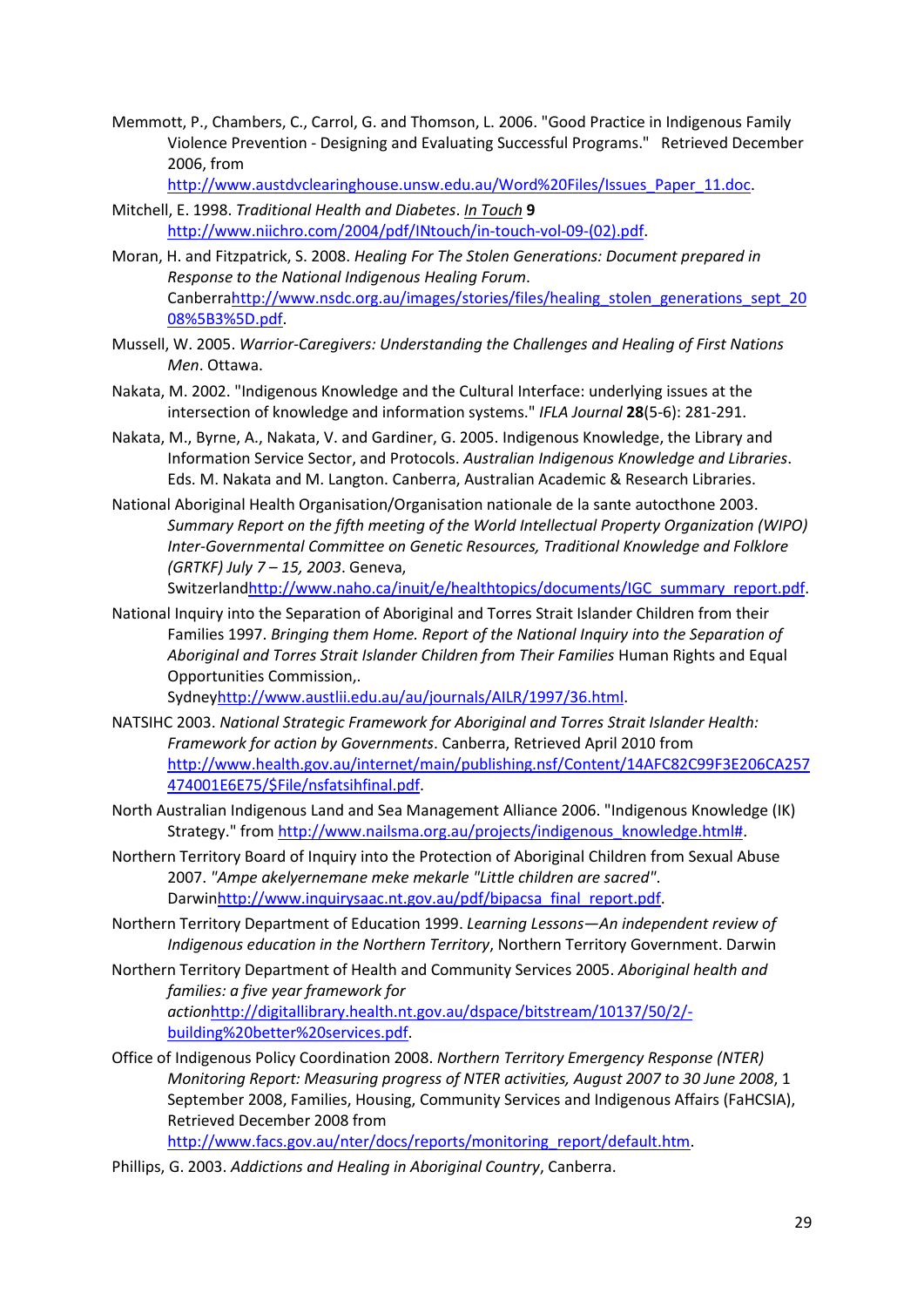- <span id="page-30-10"></span>Phillips, G. and Bamblett, M. 2009. *A healing foundation discussion paper*. Canberra[.http://aboriginalhealth.flinders.edu.au/Newsletters/2009/Downloads/Developme](http://aboriginalhealth.flinders.edu.au/Newsletters/2009/Downloads/Development%20Team%20Discussion%20Paper.pdf) [nt%20Team%20Discussion%20Paper.pdf.](http://aboriginalhealth.flinders.edu.au/Newsletters/2009/Downloads/Development%20Team%20Discussion%20Paper.pdf)
- <span id="page-30-14"></span>Phillpot, R. 2006. "The 'gammon economy' of Cape York: Lessons for nation building in Pacific island countries." *Development Bulletin* **70**.
- <span id="page-30-2"></span>Putnis, A., Josif, P. and Woodward, E. 2007. *Healthy Country, Healthy People: Supporting Indigenous Engagement in the Sustainable Management of Northern Territory Land and Seas: A Strategic Framework.*, CSIRO. Darwin, Retrieved December 2008 from [http://www.csiro.au/files/files/plbc.pdf.](http://www.csiro.au/files/files/plbc.pdf)
- <span id="page-30-15"></span>Queensland Centre for Domestic and Family Violence Research 2009. *Forum Report*. Indigenous Family Violence Prevention Forum 2009.
- <span id="page-30-11"></span>Ratima, M. M., Brown, R. M., Garrett, N. K. G., Wikaire, E. I., Ngawati, R. M., Aspin, C. S. and Potaka, U. K. 2007. "Strengthening Māori participation in the New Zealand health and disability workforce " *Med J Aust* **186**(10): 541-543.
- <span id="page-30-5"></span>Ross, R. 2008. *Institutional Colonization and the Delivery of Healing Programs in First Nations*. Yukon Government,Retrieved 24 Februrary 2010 from [http://www.correctionsconsultation.yk.ca/implementation/docs/focus\\_conf/institutional\\_c](http://www.correctionsconsultation.yk.ca/implementation/docs/focus_conf/institutional_colonization.pdf) [olonization.pdf.](http://www.correctionsconsultation.yk.ca/implementation/docs/focus_conf/institutional_colonization.pdf)
- <span id="page-30-7"></span>Ross, R., Nicks, R. and Drysdale, R. 2008. *Red Dust Healing*. Indigenous Family Violence Prevention Forum, Mackay (Qld). Queensland Centre for Domestic and Family Violence Researc[hhttp://www.noviolence.com.au/public/forum2008/randalross.pdf.](http://www.noviolence.com.au/public/forum2008/randalross.pdf)
- <span id="page-30-6"></span>Royal Commission on Aboriginal Peoples 1996. *Report of the Royal Commission on Aboriginal Peoples*. Ottawa.
- <span id="page-30-3"></span>Ryan, N., Head, B., Keast, R. and Brown, K. 2006. "Engaging Indigenous Communities: Towards a Policy Framework for Indigenous Community Justice Programmes." *Social Policy and Administration* **40**: 304-321.
- <span id="page-30-8"></span>Sandner, D. 1979. *Navaho Symbols of Healing: A Jungian Exploration of Ritual, Image, and Medicine*, New York, Harcourt Brace Jovanovich.
- <span id="page-30-12"></span>Schneider, G. W. and DeHaven, M. J. 2003. *Revisiting the Navajo Way: Lessons for Contemporary Healing*. *Perspectives in Biology and Medicine* **46**, The Johns Hopkins University Press 413- 427

[http://muse.jhu.edu/login?uri=/journals/perspectives\\_in\\_biology\\_and\\_medicine/v046/46.3](http://muse.jhu.edu/login?uri=/journals/perspectives_in_biology_and_medicine/v046/46.3schneider.pdf) [schneider.pdf.](http://muse.jhu.edu/login?uri=/journals/perspectives_in_biology_and_medicine/v046/46.3schneider.pdf)

- <span id="page-30-1"></span>Smallacombe, S., Davis, M. and Quiggin, R. 2007. *Scoping Project on Aboriginal Traditional Knowledge*. Report 22, Desert Knowledge Cooperative Research Centre, Report of a study for the Desert Knowledge Cooperative Research Centre. Alice Springs, Retrieved November 2008 from [http://www.desertknowledgecrc.com.au/publications/downloads/DKCRC-](http://www.desertknowledgecrc.com.au/publications/downloads/DKCRC-Report-22-Traditional-Knowledge.pdf)[Report-22-Traditional-Knowledge.pdf.](http://www.desertknowledgecrc.com.au/publications/downloads/DKCRC-Report-22-Traditional-Knowledge.pdf)
- <span id="page-30-4"></span>Smith, P. 2009. *American Indian and Alaska Natives Traditional healing practice in the Indian Health Service*. Indian Health Summit, Denver. July 200[9http://conferences.thehillgroup.com/healthsummit/Documents/Day2\\_Presentations/T](http://conferences.thehillgroup.com/healthsummit/Documents/Day2_Presentations/Traditional%20Medicine%20in%20the%20Indian%20Health%20System_Phillip%20Smith-Part2.pdf) [raditional%20Medicine%20in%20the%20Indian%20Health%20System\\_Phillip%20Smith-](http://conferences.thehillgroup.com/healthsummit/Documents/Day2_Presentations/Traditional%20Medicine%20in%20the%20Indian%20Health%20System_Phillip%20Smith-Part2.pdf)[Part2.pdf.](http://conferences.thehillgroup.com/healthsummit/Documents/Day2_Presentations/Traditional%20Medicine%20in%20the%20Indian%20Health%20System_Phillip%20Smith-Part2.pdf)
- <span id="page-30-9"></span>Smith, R. 2003. "Learning from indigenous people." *British Medical Journal* **327**(7412): 0.
- <span id="page-30-13"></span>Smylie, J. and Anderson, M. 2006. *Understanding the health of Indigenous peoples in Canada: key methodological and conceptual challenges*. *Canadian Medical Association Journal* **175**.
- <span id="page-30-0"></span>Strempel, P., Saggers, S., Gray, D. and Stearne, A. 2003. *Indigenous Drug And Alcohol Projects Elements Of Best Practice*. ANCD Research Paper, National Drug Research Institute, Curtin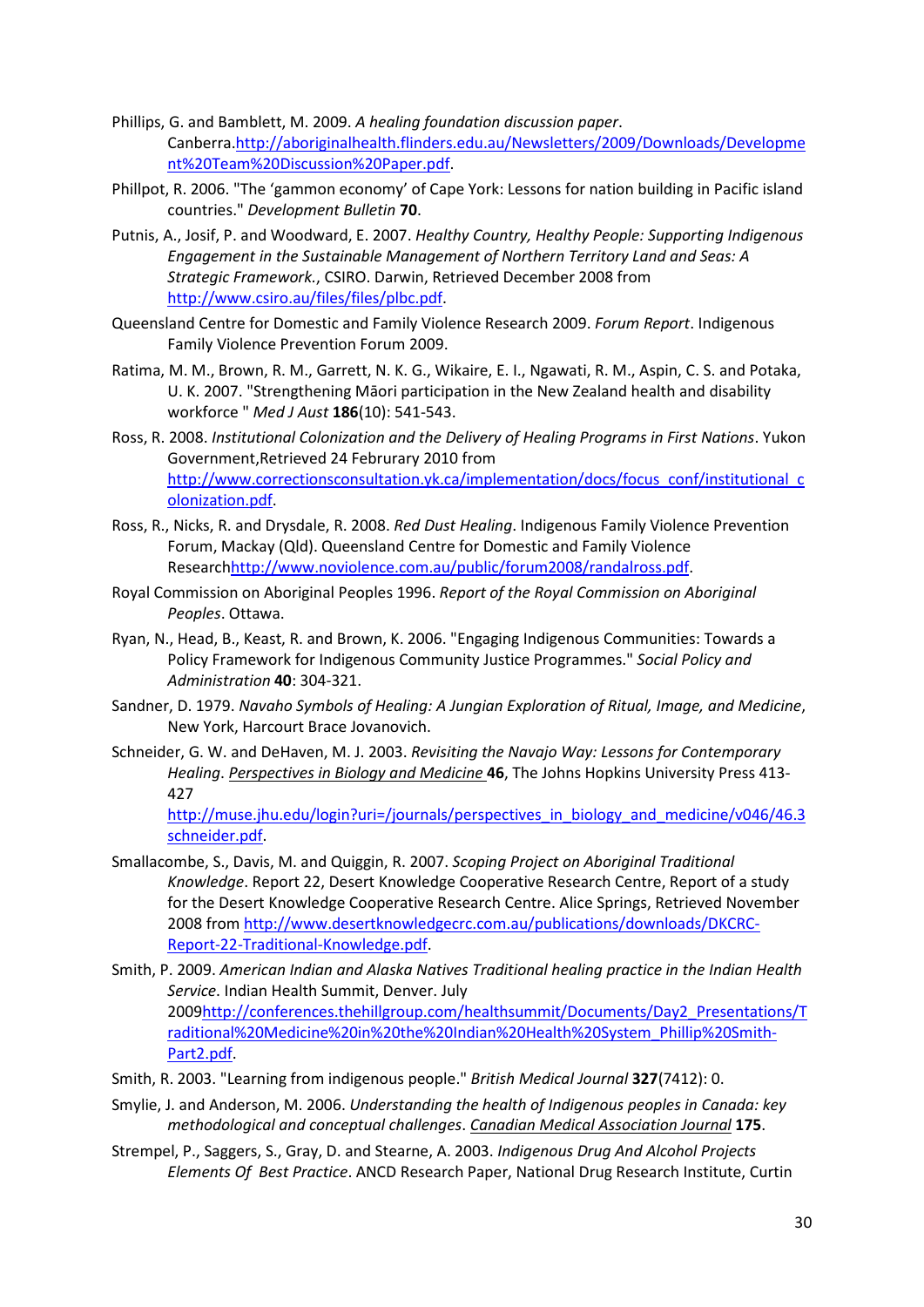University of Technology, A report prepared for the Australian National Council on Drugs. Canberra, Retrieved May 2008 from [http://www.ancd.org.au/publications/pdf/rp8\\_indigenous\\_best\\_practice.pdf.](http://www.ancd.org.au/publications/pdf/rp8_indigenous_best_practice.pdf)

- <span id="page-31-2"></span>Sullivan, P. 2007. *Indigenous Governance: the Harvard Project, Australian Aboriginal Organisations and Cultural Subsidiarily*. Working Paper 4, Desert Knowledge CRC Alice Springs, Retrieved March 2009 fro[m http://www.desertknowledgecrc.com.au/publications/downloads/DKCRC-](http://www.desertknowledgecrc.com.au/publications/downloads/DKCRC-WP-04-Indigenous-Governance.pdf)[WP-04-Indigenous-Governance.pdf.](http://www.desertknowledgecrc.com.au/publications/downloads/DKCRC-WP-04-Indigenous-Governance.pdf)
- <span id="page-31-5"></span>Swan, P. and Raphael, B. 1995. *Ways Forward: National Aboriginal and Torres Strait Islander Mental Health Policy National Consultancy Report*[http://www.health.gov.au/internet/main/publishing.nsf/Content/mental-pubs-w](http://www.health.gov.au/internet/main/publishing.nsf/Content/mental-pubs-w-wayforw-toc)[wayforw-toc.](http://www.health.gov.au/internet/main/publishing.nsf/Content/mental-pubs-w-wayforw-toc)
- <span id="page-31-12"></span>Taylor, J. 2007. Demography is destiny-except in the Northern Territory. *Coercive Reconciliation: Stabilise, Normalise, Exit Aboriginal Australia*. Eds. J. C. Altman and M. Hinkson. Melbourne, Arena Publications.
- <span id="page-31-9"></span>Towne, J. 2009. *Innovations in Planned Care for the Indian Health System (IPC): Virtual Site Visit: Whiteriver Service Unit*. Indian Health Summit, Denver. July 200[9http://conferences.thehillgroup.com/healthsummit/Documents/Day2\\_Presentations/B](http://conferences.thehillgroup.com/healthsummit/Documents/Day2_Presentations/Better%20Facilities%20and%20Better%20Care%20Principles%20of%20Facility%20Design_%20Jana%20Towne.pdf) [etter%20Facilities%20and%20Better%20Care%20Principles%20of%20Facility%20Design\\_%2](http://conferences.thehillgroup.com/healthsummit/Documents/Day2_Presentations/Better%20Facilities%20and%20Better%20Care%20Principles%20of%20Facility%20Design_%20Jana%20Towne.pdf) [0Jana%20Towne.pdf.](http://conferences.thehillgroup.com/healthsummit/Documents/Day2_Presentations/Better%20Facilities%20and%20Better%20Care%20Principles%20of%20Facility%20Design_%20Jana%20Towne.pdf)
- <span id="page-31-10"></span>Trudgen, R. 2000. *Why Warriors Lie Down and Die*, Darwin, Aboriginal Resource and Development Services.
- <span id="page-31-0"></span>United Nations University 2008. "FAQ: What is Traditional Knolwedge?", Retrieved November 2008, from [http://www.unutki.org/faq.php.](http://www.unutki.org/faq.php)
- <span id="page-31-4"></span>Waldram, J. B., Ed. 2008. *Aboriginal Healing in Canada: Studies in Therapeutic Meaning and Practice*. The Aboriginal Healing Foundation Research Series, Aboriginal Healing Foundation.
- <span id="page-31-1"></span>Walker, R. and Shepherd, C. 2008. *Strengthening Aboriginal family functioning: What works and why?* AFRC Briefing, Australian Family Relationships Clearinghouse.
- <span id="page-31-7"></span>Waratah Support Centre 2008. "Mooditj Healing Program." Retrieved February 2010, 2010, from [http://www.waratah.asn.au/mooditj\\_healing\\_program.html.](http://www.waratah.asn.au/mooditj_healing_program.html)
- <span id="page-31-8"></span>Wearne, G. and Muller, S. 2009. *Dilthan Yol\unha: An Evaluation of a Yol\u Healing Place*, January 2009, Wearne Advisors and associates. Darwin.
- <span id="page-31-13"></span>Wenitong, M., Henry Councillor, Thiele, D. D. and Calma, T. 2007. "Rising to the health challenge for Aboriginal and Torres Strait Islander peoples: what will it take?" *Med J Aust* **186**: 491-492.
- <span id="page-31-15"></span>Western Australian Government 2002. *Nyoongar Health Plan*[http://www.aboriginal.health.wa.gov.au/docs/regionalplans/southwest.pdf.](http://www.aboriginal.health.wa.gov.au/docs/regionalplans/southwest.pdf)
- <span id="page-31-14"></span>Western Australian Joint Planning Forum on Aboriginal Health 2000. *Western Australian Aboriginal Health Strategy: A Strategic Approach to Improving the Health of Aboriginal People in Western Australia*[http://www.aboriginal.health.wa.gov.au/docs/waahs.pdf.](http://www.aboriginal.health.wa.gov.au/docs/waahs.pdf)
- <span id="page-31-6"></span>Williams, D. R. and Sternthal, M. J. 2007. "Spirituality, religion and health: evidence and research directions " *Med J Aust 2007; 186 (10 Suppl): S45-S46* **186**(10 Supplement): S45-S50.
- <span id="page-31-11"></span>Wittstock, L. W. and Salinas, E. J. 2006. *A Brief History of the American Indian Movement*. American Indian Movement,Retrieved January 2011 from [http://www.aimovement.org/ggc/history.html.](http://www.aimovement.org/ggc/history.html)
- <span id="page-31-3"></span>World Health Organisation 2002. *WHO Traditional Medicine Strategy 2002–2005*, World Health Organisation. Geneva, Retrieved March 2011 from [http://whqlibdoc.who.int/hq/2002/who\\_edm\\_trm\\_2002.1.pdf.](http://whqlibdoc.who.int/hq/2002/who_edm_trm_2002.1.pdf)